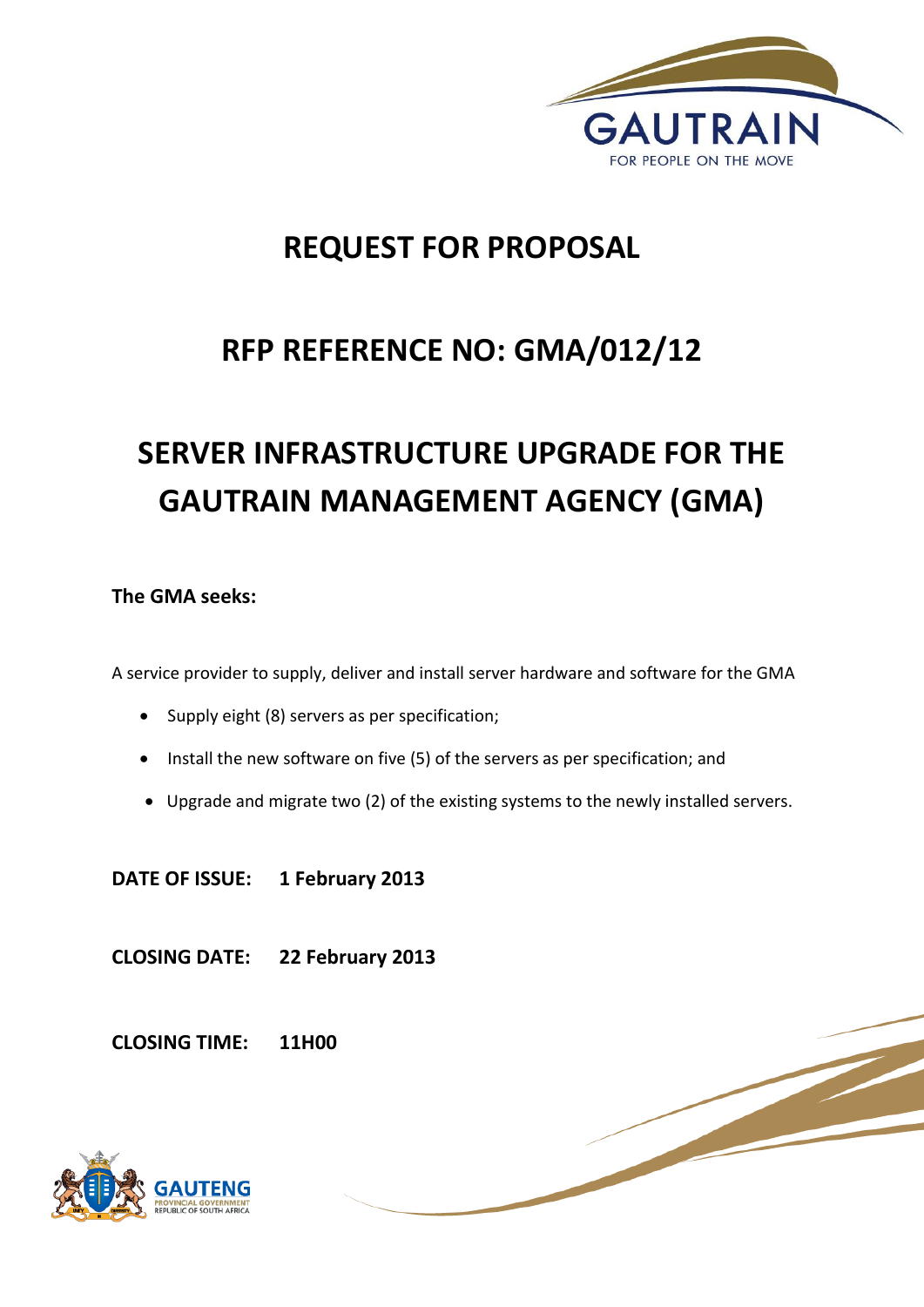# **CONTENTS**

# **GAUTRAIN MANAGEMENT AGENCY – REQUEST FOR PROPOSAL**

|                                                    | Page |
|----------------------------------------------------|------|
|                                                    | 4    |
|                                                    | 4    |
|                                                    | 5    |
| RFP PART A                                         |      |
|                                                    | 6    |
|                                                    | 7    |
|                                                    | 7    |
|                                                    | 8    |
| Rules governing this RFP and the Tendering Process |      |
|                                                    | 9    |
| <b>REQUEST FOR PROPOSAL</b>                        |      |
|                                                    | 9    |
|                                                    | 9    |
|                                                    | 10   |
|                                                    | 10   |
|                                                    | 10   |
| Communication during the tender process            |      |
|                                                    | 10   |
|                                                    | 11   |
|                                                    | 11   |
|                                                    | 11   |
|                                                    | 12   |
|                                                    | 12   |
|                                                    |      |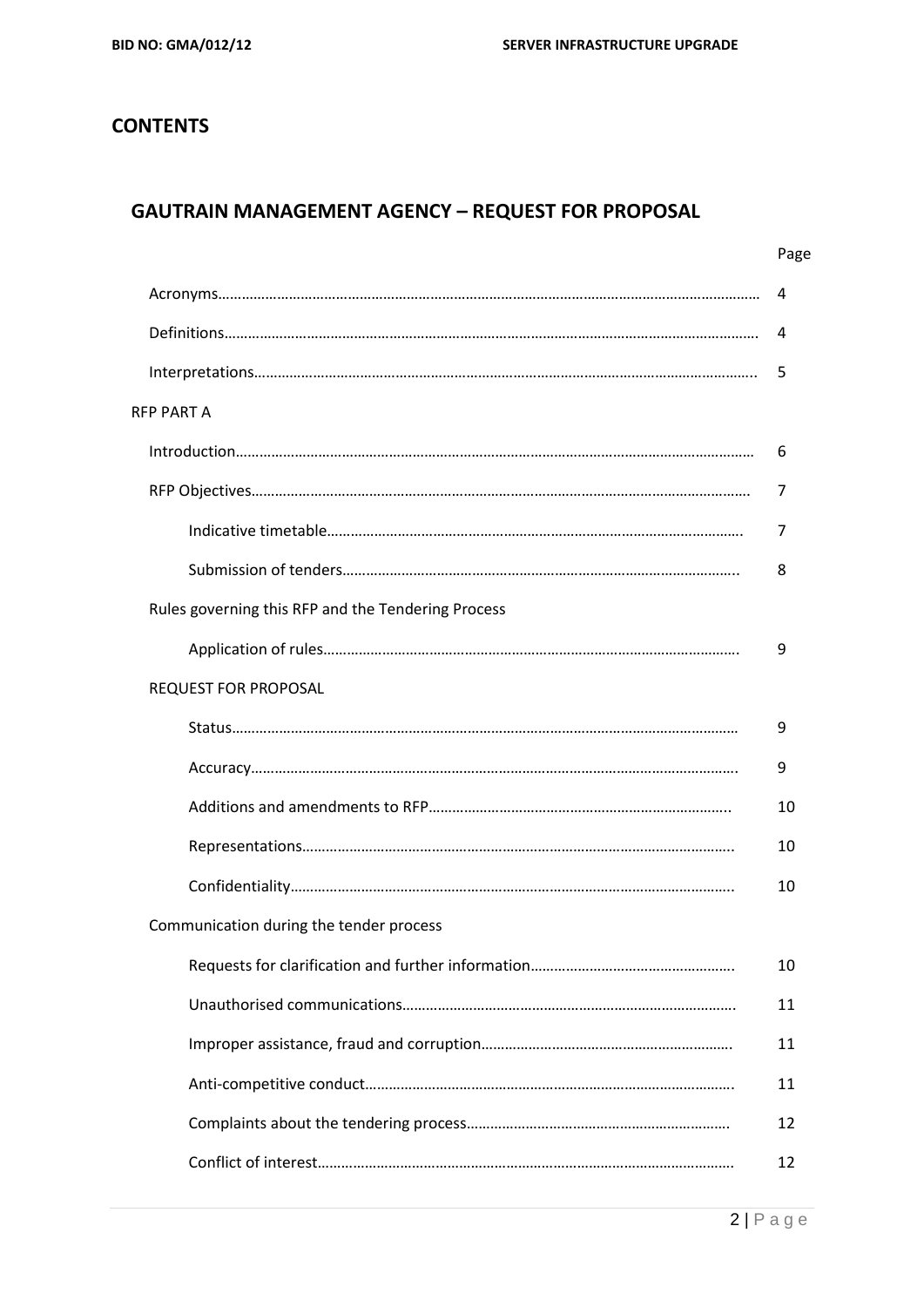|                                         | 13 |
|-----------------------------------------|----|
| <b>Tender documents</b>                 |    |
|                                         | 13 |
|                                         | 14 |
|                                         | 14 |
|                                         | 14 |
|                                         | 14 |
|                                         | 15 |
|                                         | 15 |
|                                         | 15 |
|                                         | 16 |
| <b>Tender Response</b>                  |    |
|                                         | 16 |
|                                         | 17 |
|                                         | 17 |
|                                         | 18 |
| <b>Contract Disclosure Requirements</b> |    |
|                                         | 18 |
|                                         | 19 |
|                                         | 19 |
| <b>Evaluation of tenders</b>            |    |
|                                         | 19 |
|                                         | 20 |
|                                         | 21 |
|                                         | 22 |
|                                         | 22 |
|                                         | 23 |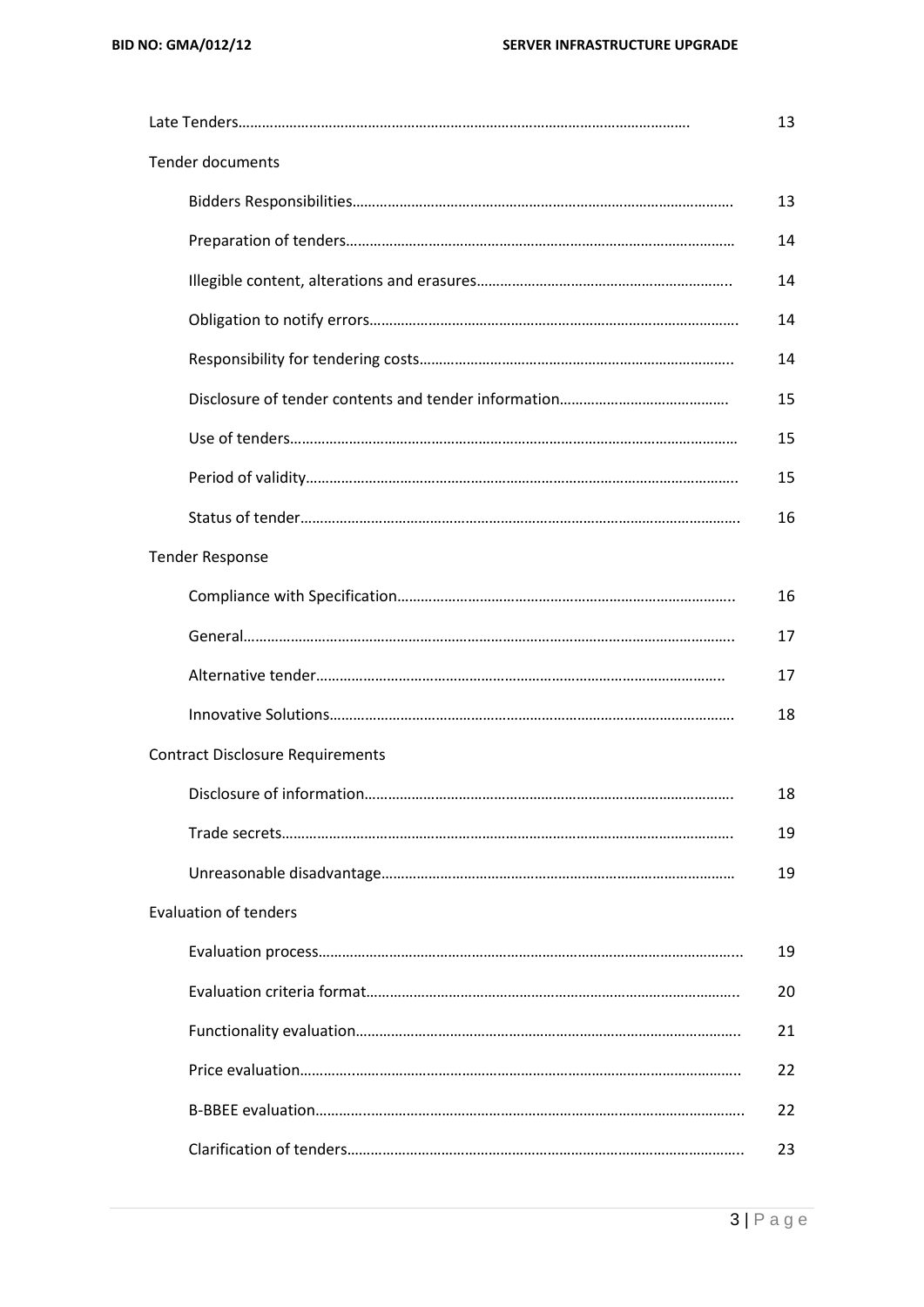|                           |                                      | 23 |
|---------------------------|--------------------------------------|----|
|                           |                                      | 23 |
| <b>Successful Tenders</b> |                                      |    |
|                           |                                      | 24 |
|                           |                                      | 24 |
|                           |                                      | 24 |
|                           |                                      | 24 |
|                           |                                      | 25 |
|                           |                                      | 25 |
|                           |                                      | 26 |
|                           |                                      | 26 |
| <b>RFP PART B-TENDER</b>  |                                      | 27 |
|                           | RFP PART C - BIDDERS DECLARATION AND | 31 |
| SBD <sub>2</sub>          |                                      | 34 |
| SBD 3.1                   |                                      | 35 |
| <b>SBD 3.2</b>            |                                      | 36 |
| SBD <sub>4</sub>          |                                      | 38 |
| SBD <sub>6</sub>          |                                      | 42 |
| SBD <sub>7</sub>          |                                      | 52 |
| SBD <sub>8</sub>          |                                      | 54 |
| SBD <sub>9</sub>          |                                      | 55 |
| <b>CHECKLIST</b>          |                                      | 59 |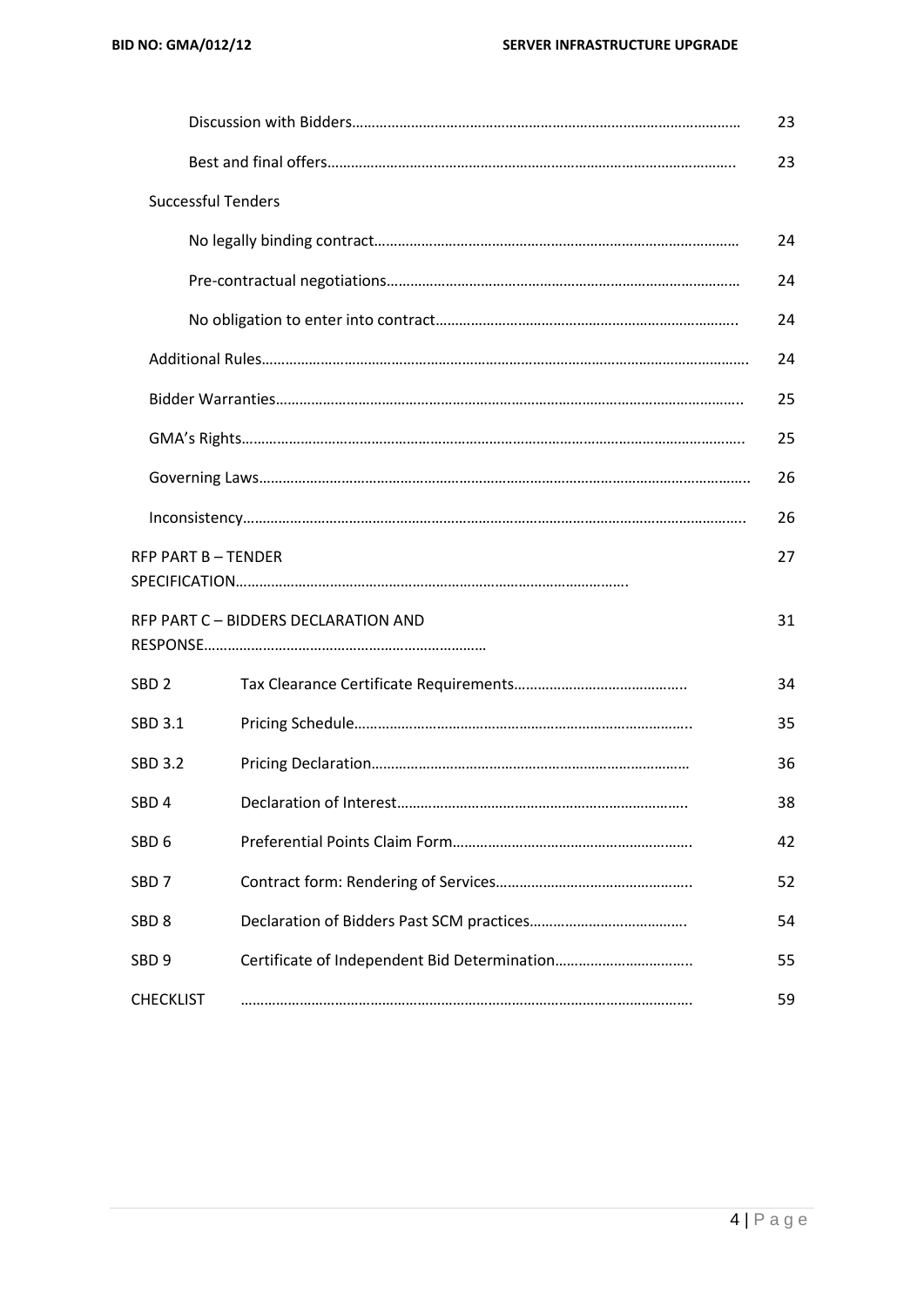#### **LIST OF ACRONYMS**

- AG Auditor General
- CPIX Consumer Price Index
- CV Curriculum Vitae
- GMA Gautrain Management Agency
- HDI Historical Disadvantaged Individual
- MEC Member of the Executive Council
- OCD2 Operating Commencement Date 2
- P.a. Per annum
- PFMA Public Finance Management Act
- PPPFA Preferential Procurement Policy Framework Act
- PSP Professional Service Provider
- RFP Request for Proposal
- SARS South African Revenue Service
- SBD Standard Bidding Document
- SCM Supply Chain Management
- SMME Small, Medium and Micro Enterprise
- SP Service Provider
- TA Technical Assistance
- TOR Specification as provided in RFP Part B (terms of reference)

#### **DEFINITIONS**

In this Request for Proposal, unless a contrary intention is apparent:

**Business Day** means a day which is not a Saturday, Sunday or public holiday.

**Bid** means a written offer in a prescribed or stipulated form lodged by a Bidder in response to an invitation in this Request for Proposal, containing an offer to provide goods, works or services in accordance with the Specification as provided in RFP Part B.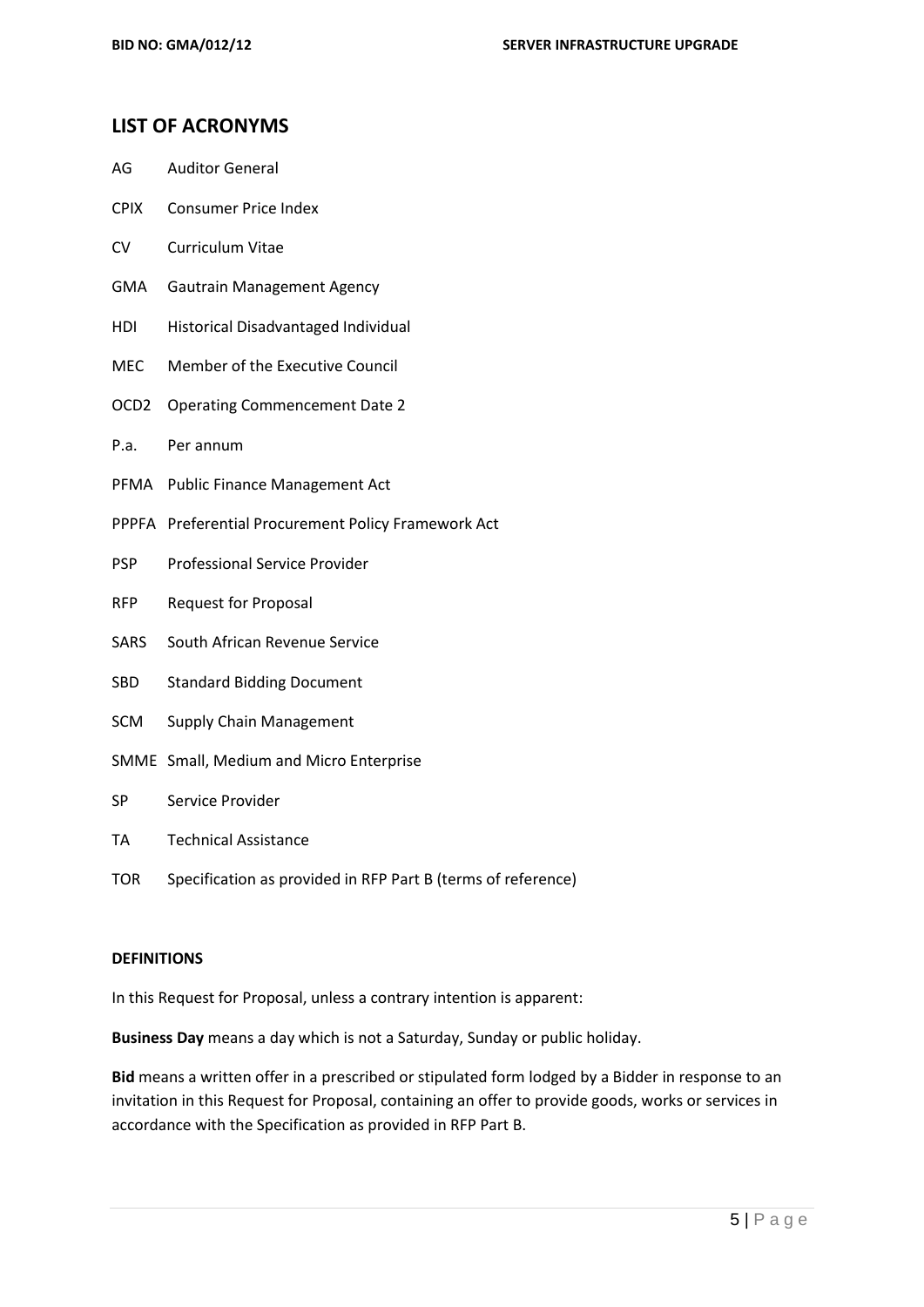**Closing Time** means the time, specified as such under the clause "Indicative Timetable" of this RFP Part A, by which Tenders must be received.

**Evaluation Criteria** means the criteria set out under the clause "Evaluation Criteria Format" of this RFP Part A.

**GMA** means the Gautrain Management Agency; a PFMA Schedule 3(C) listed Provincial Public Entity, established in terms of the GMA Act No. 5 of 2006.

**Intellectual Property Rights** includes copyright and neighbouring rights, and all proprietary rights in relation to inventions (including patents) registered and unregistered trademarks (including service marks), registered designs, confidential information (including trade secrets and know how) and circuit layouts, and all other proprietary rights resulting from intellectual activity in the industrial, scientific, literary or artistic fields.

**Member** means an employee of the GMA.

**Proposed Contract** means the agreement including any other terms and conditions contained in or referred to in this RFP that may be executed between the GMA and the successful Bidder.

**Request for Proposal** or **RFP** means this document (comprising each of the parts identified under RFP Part A, Part B and Part C) including all annexure and any other documents so designated by the GMA.

**Services** means the services required by the GMA, as specified in this RFP Part B.

**Specification** means any specification or description of the GMA's requirements contained in this RFP Part B.

**State** means the Republic of South Africa.

**Statement of Compliance** means the statement forming part of a Tender indicating the Bidders compliance with the Specification.

**Bidder** means a person or organisation that submits a Bid.

**Tendering Process** means the process commenced by the issuing of this Request for Proposal and concluding upon formal announcement by the GMA of the selection of a successful Bidder(s) or upon the earlier termination of the process.

**Website** means the website administered by GMA located a[t www.gautrain.co.za/](http://www.gautrain.co.za/)gma

#### **INTERPRETATIONS**

In this RFP, unless expressly provided otherwise:

A reference to:

- (a) "includes" or "including" means includes or including without limitation; and
- (b) "R" or "Rands" is a reference to the lawful currency of the Republic of South Africa.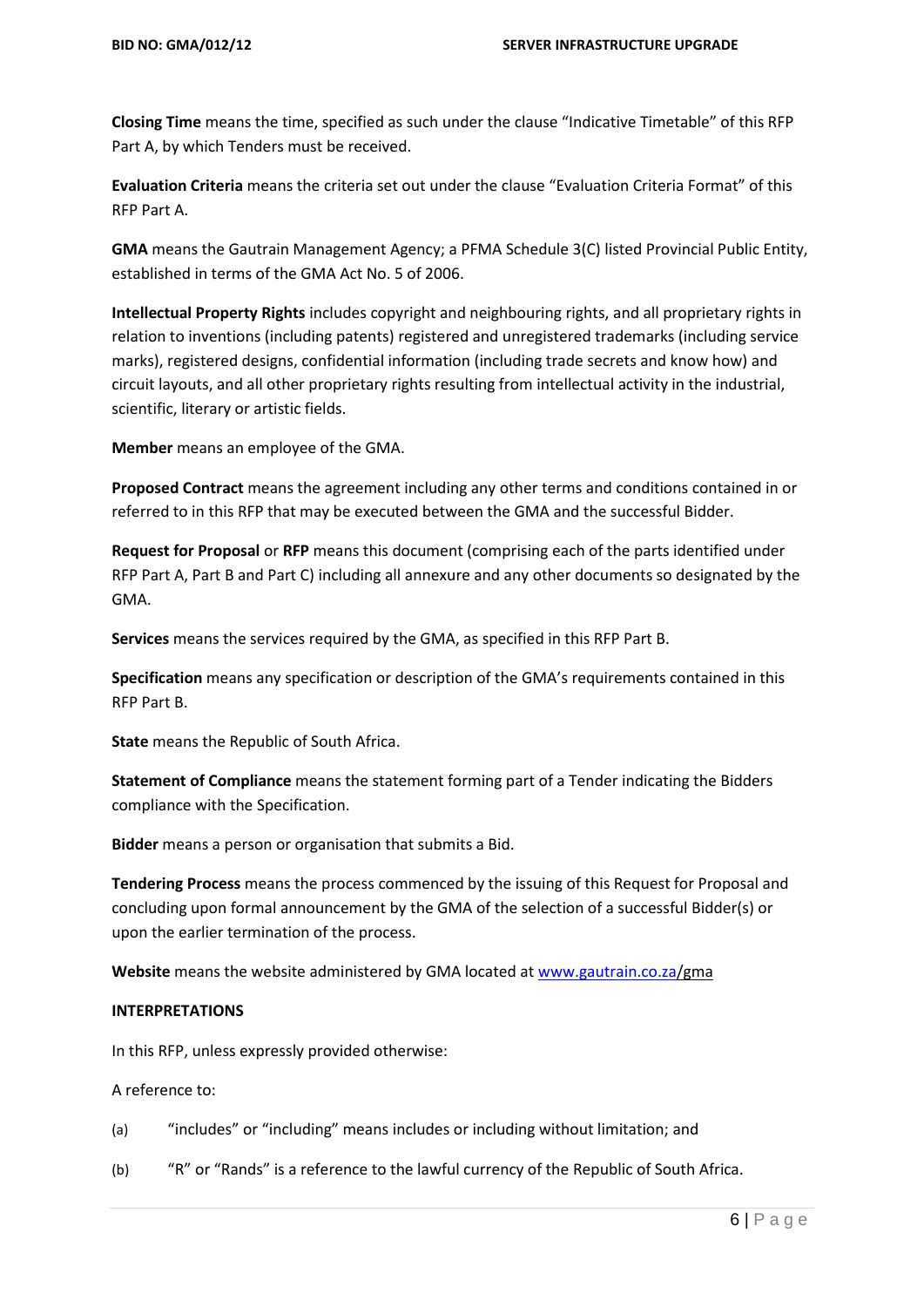# **RFP - PART A:**

# **INTRODUCTION**

- 1. The Gautrain Management Agency (GMA) is a PFMA Schedule 3(C) listed provincial public entity which has been established in terms of the GMA Act No. 5 of 2006. The GMA is substantially funded from the Provincial Revenue Fund in order to carry out the following strategic objectives:
	- To assist the Province of Gauteng in implementing the Gautrain Rapid Rail Link Project and achieving the project objectives;
	- to manage the project on behalf of the Gauteng Provincial Government;
	- to act on behalf of the Province of Gauteng in managing the relationship between the Province and the Concessionaire (Public Private Partnership) in terms of the Concession Agreement and ensuring that the interests of the Province are protected.

During the Development Period, the GMA's primary function was to assure the design, construction and development activities of the Concessionaire and to ensure the procurement of land for the rail reserve. During the Operating Period, the primary function of the GMA is to assure the activities of the Concessionaire, who is responsible for operating, earning revenue from and maintaining the fully developed Gautrain System in accordance with the Concession Agreement.

- 2. The GMA is inviting responses to this Request for Proposal (reference number GMA/012/12) in order to appoint a suitably qualified and experienced service provider to deliver goods and services to the GMA as specified in this RFP PART B – Specification.
- 3. The appointment of a successful service provider is subject to the conclusion of a service level agreement between the GMA and the service provider.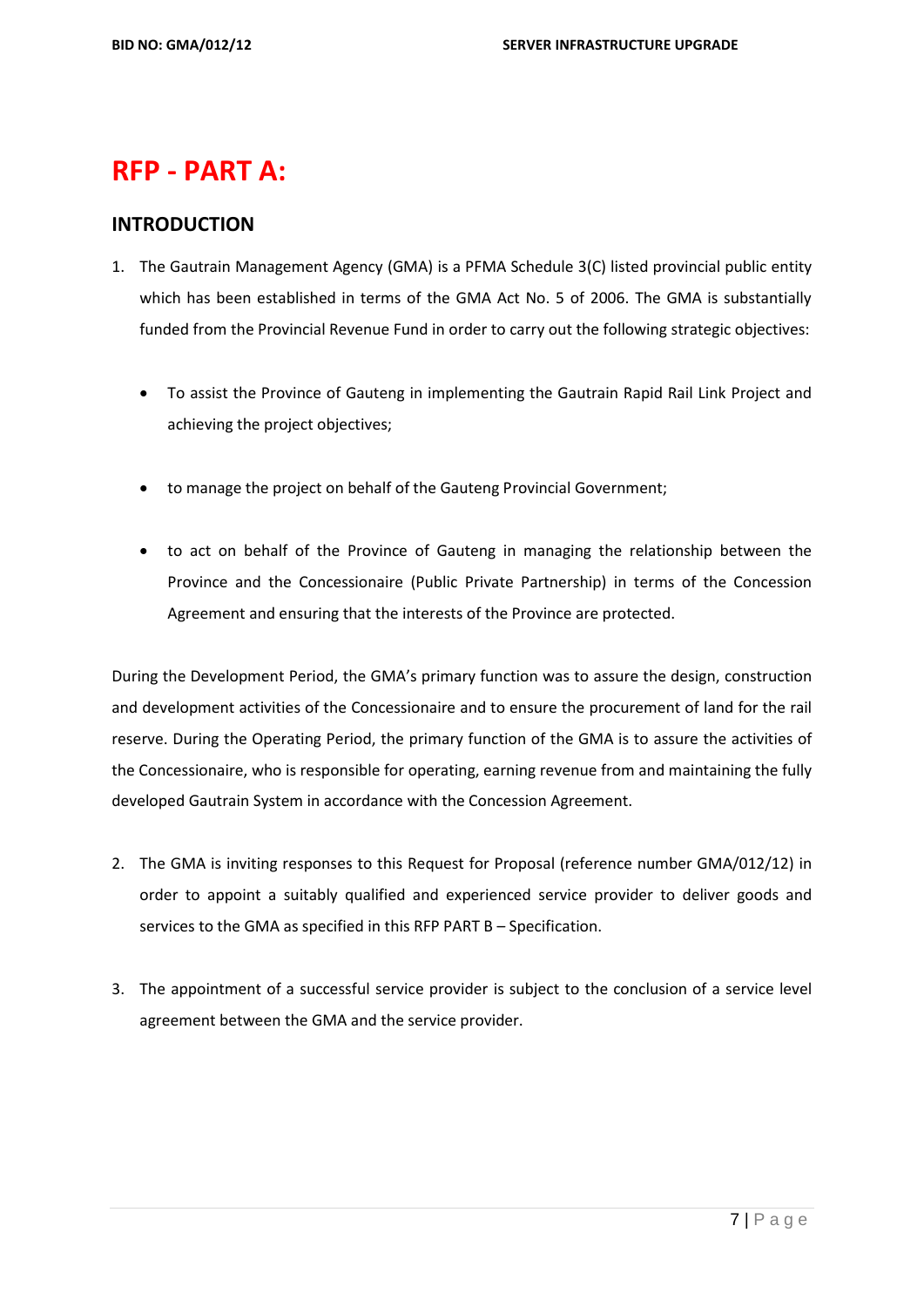### **RFP OBJECTIVES**

4. The objective of the tender is to find a suitable and capable supplier to supply, deliver and install server hardware and software based on the specification provided and within strict timelines.

## **PROJECT TIMETABLE**

| <b>ACTIVITY</b>                      | <b>DATE</b>               |
|--------------------------------------|---------------------------|
| Advertisement of RFP                 | 01 February 2013          |
| <b>Closing Date and Time</b>         | 22 February 2013 at 11H00 |
| Intended completion of evaluation of | 8 March 2013              |
| tenders                              |                           |
| Intended formal notification of      | 12 March 2013             |
| successful Bidders                   |                           |
| Delivery of hardware and software    | 18 March 2013             |
| Implementation date                  | 22 March 2013             |
|                                      |                           |

*\*This timetable is provided as an indication of the timing of the tender process. It is indicative only and subject to change by the GMA. Bidders are to provide proposals that will allow achievement of the intended commencement date.*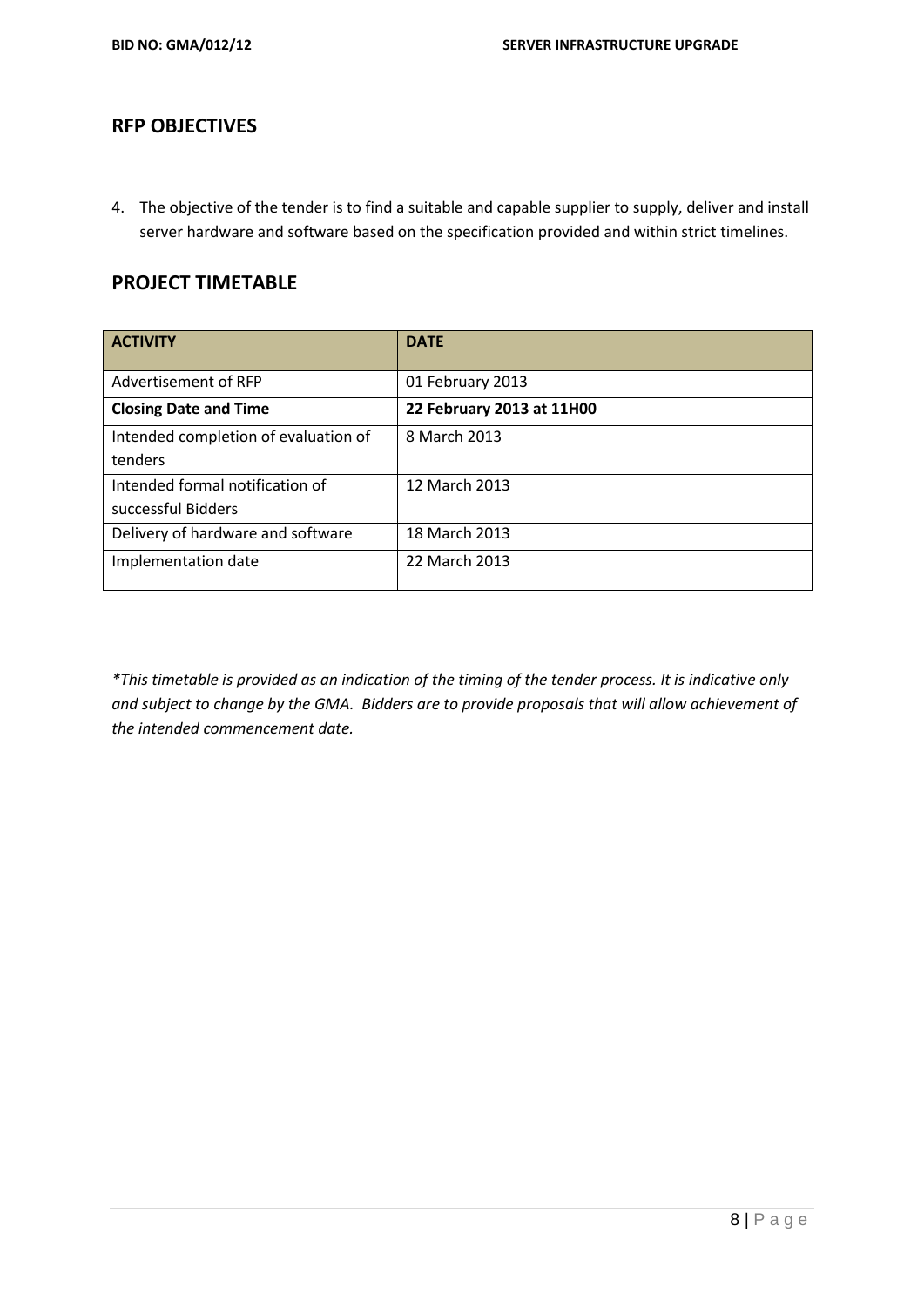## **SUBMISSION OF TENDERS**

### **Hardcopy Submission**

| Physical Address of Tender Box      | 22 Milky Way Avenue, Linbro Business Park, Marlboro |
|-------------------------------------|-----------------------------------------------------|
| Hours of access to Tender Box       | 24 hour access                                      |
| Information to be marked on package | <b>Gautrain Management Agency</b>                   |
| containing Tender                   | <b>SCM Unit</b>                                     |
|                                     | RFP Ref. No. GMA 012/12                             |
|                                     | Name of Bidder                                      |

### **Electronic Submission**

| E-mail Address      | tenders@gautrainpo.co.za                       |
|---------------------|------------------------------------------------|
| Access restrictions | Mailbox will expire at 11H00, 22 February 2013 |

- 5. Bidders are to provide one (1) original and three (3) hard copies of the Bidders Response (Bid).
- 6. Bidders must include an electronic copy of the Bidders Response for each proposal in PDF or Microsoft Office 2007 format in the hardcopy submission. All responses must be submitted in a sealed envelope in accordance with the conditions of Tendering and on the official forms included in this document.
- 7. All documents must be virus checked by the Bidder before lodgement. In this case of inconsistency between the electronic and hardcopy submissions, the hardcopy submission will prevail.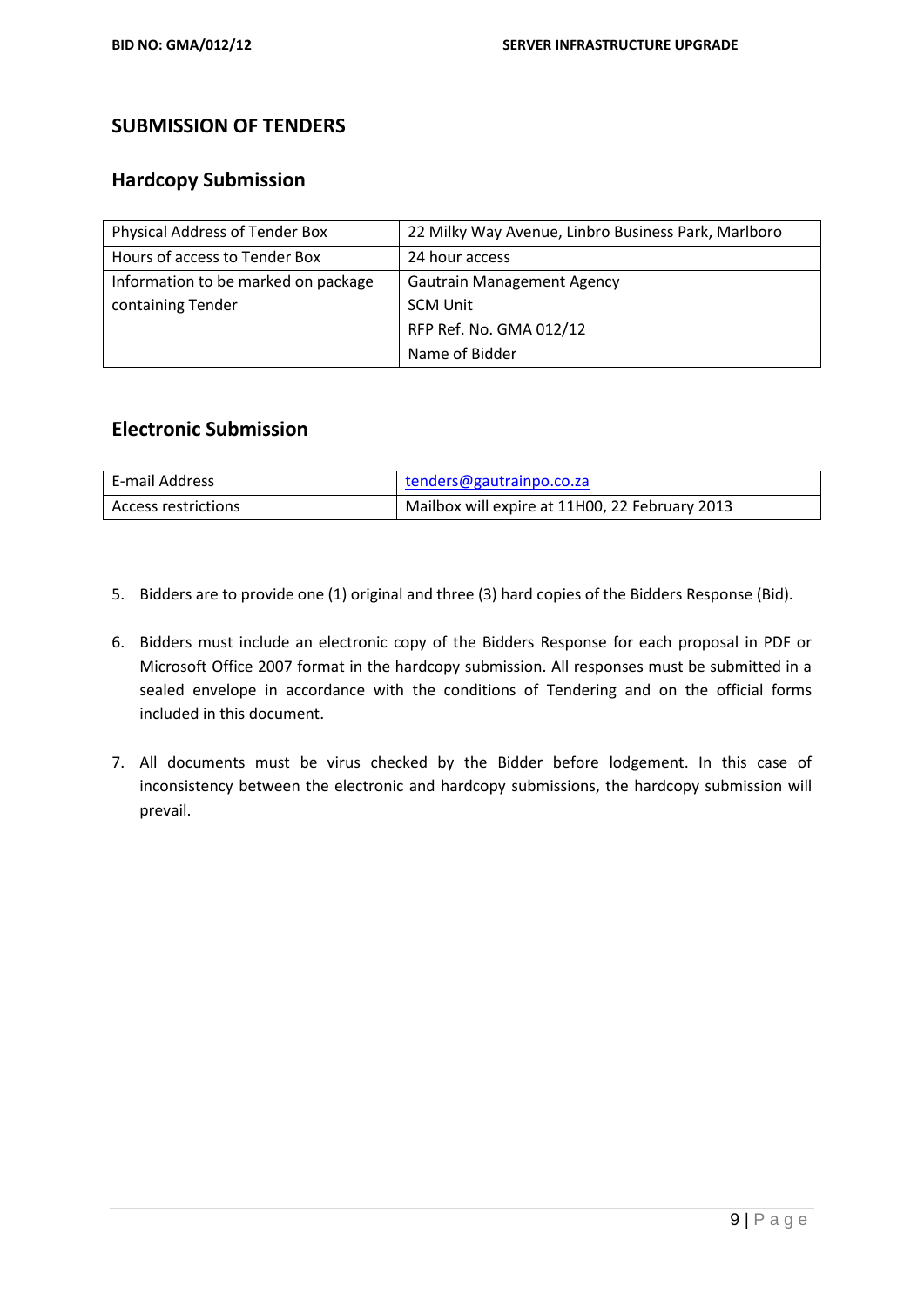## **RULES GOVERNING THIS RFP AND THE TENDERING PROCESS**

#### **APPLICATION OF RULES**

- 8. Participation in the tender process is subject to compliance with the rules contained in this RFP Part A.
- 9. All persons (whether or not a Participant in this tender process) having obtained or received this RFP may only use it, and the information contained therein, in compliance with the rules contained in this RFP Part A.
- 10. All Bidders are deemed to accept the rules contained in this RFP Part A.
- 11. The rules contained in this RFP Part A apply to:
	- a. The RFP and any other information given, received or made available in connection with this RFP, and any revisions or annexure;
	- b. the Tendering Process; and
	- c. any communications (including any briefings, presentations, meetings and negotiations) relating to the RFP or the Tendering Process.

#### **REQUEST FOR PROPOSAL**

#### **STATUS OF REQUEST FOR PROPOSAL**

- 12. This RFP is an invitation for service provider/s to submit a proposal(s) for the provision of the services as set out in the Specification contained in this RFP Part B. Accordingly, this RFP must not be construed, interpreted, or relied upon, whether expressly or implied, as an offer capable of acceptance by any person(s), or as creating any form of contractual, promissory or other rights.
- 13. No binding contract or other understanding for the supply of the Services will exist between the GMA and any Bidder unless and until the Agency has executed a formal written contract with the successful Bidder.

#### **ACCURACY OF REQUEST FOR PROPOSAL**

14. Whilst all due care has been taken in connection with the preparation of this RFP, the GMA makes no representations or warranties that the content in this RFP or any information communicated to or provided to Bidders during the Tendering Process is, or will be, accurate,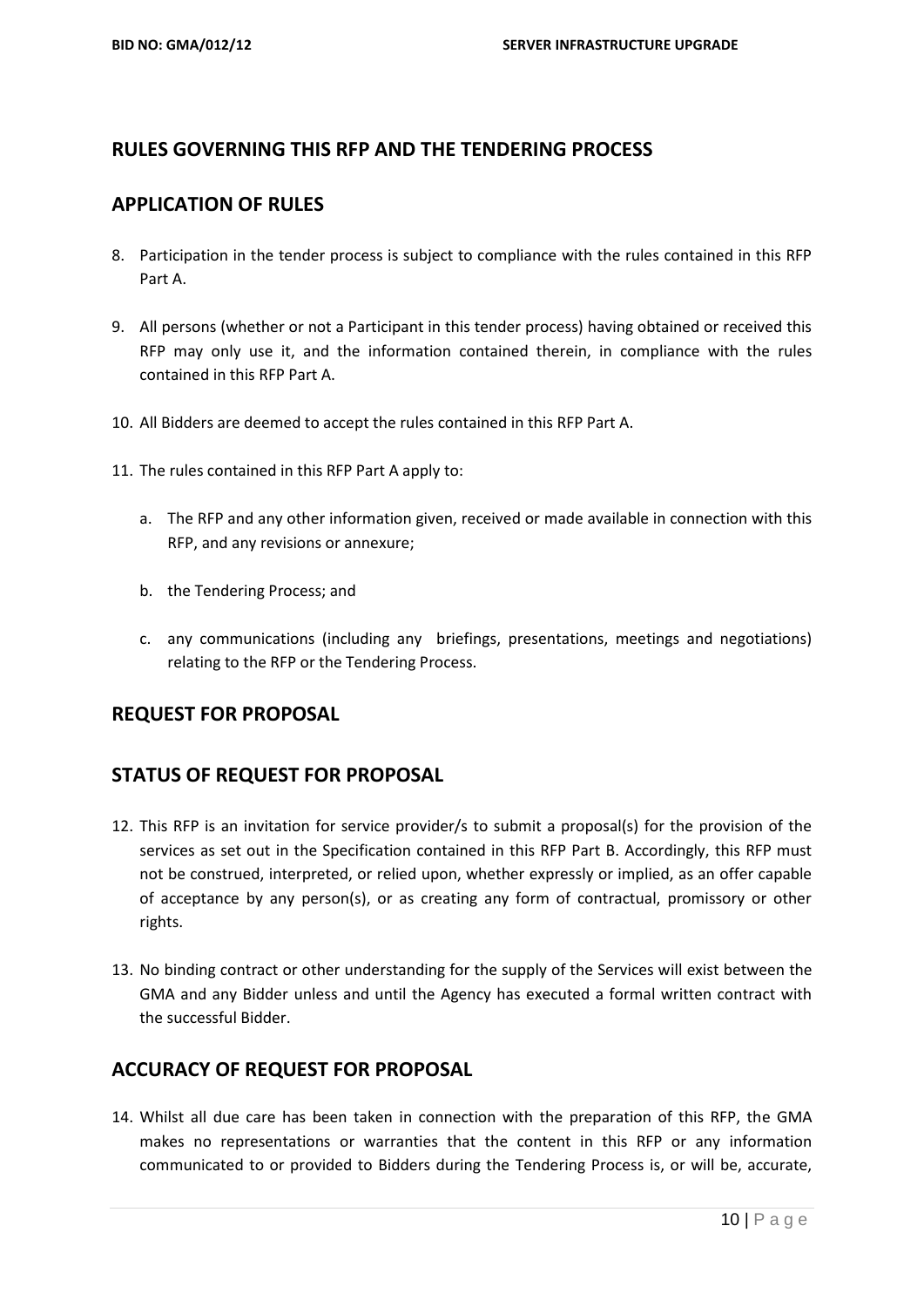current or complete. The GMA, and its officers, employees and advisors will not be liable with respect to any information communicated which is not accurate, current or complete.

- 15. If a Bidder finds or reasonably believes it has found any discrepancy, ambiguity, error or inconsistency in this RFP or any other information provided by the GMA (other than minor clerical matters), the Bidder must promptly notify the Agency in writing of such discrepancy, ambiguity, error or inconsistency in order to afford the GMA an opportunity to consider what corrective action is necessary (if any).
- 16. Any actual discrepancy, ambiguity, error or inconsistency in this RFP or any other information provided by the GMA will, if possible, be corrected and provided to all Bidders without attribution to the Bidder who provided the written notice.

## **ADDITIONS AND AMENDMENTS TO THE RFP**

- 17. The GMA reserves the right to change any information in, or to issue any addendum to this RFP before the Closing Time. The GMA and its officers, employees and advisors will not be liable in connection with either the exercise of, or failure to exercise this right.
- 18. If the GMA exercises its right to change information in terms of clause 22, it may seek amended Tenders from all Bidders.

### **REPRESENTATIONS**

19. No representations made by or on behalf of the GMA in relation to this RFP will be binding on the GMA unless that representation is expressly incorporated into the contract ultimately entered into between the GMA and the successful Bidder.

#### **CONFIDENTIALITY**

20. All persons (including all Bidders) obtaining or receiving this RFP and any other information in connection with this RFP or the Tendering Process must keep the contents of the RFP and other such information confidential, and not disclose or use the information except as required for the purpose of developing a proposal in response to this RFP.

#### **COMMUNICATIONS DURING THE TENDERING PROCESS**

# **REQUESTS FOR CLARIFICATION OR FURTHER INFORMATION**

21. All communication and attempts to solicit information of any kind relative to this tender should be in writing and channelled to the Supply Chain Management Unit via email to: **[tenderenquiries@gautrainpo.co.za](mailto:tenderenquiries@gautrainpo.co.za)**.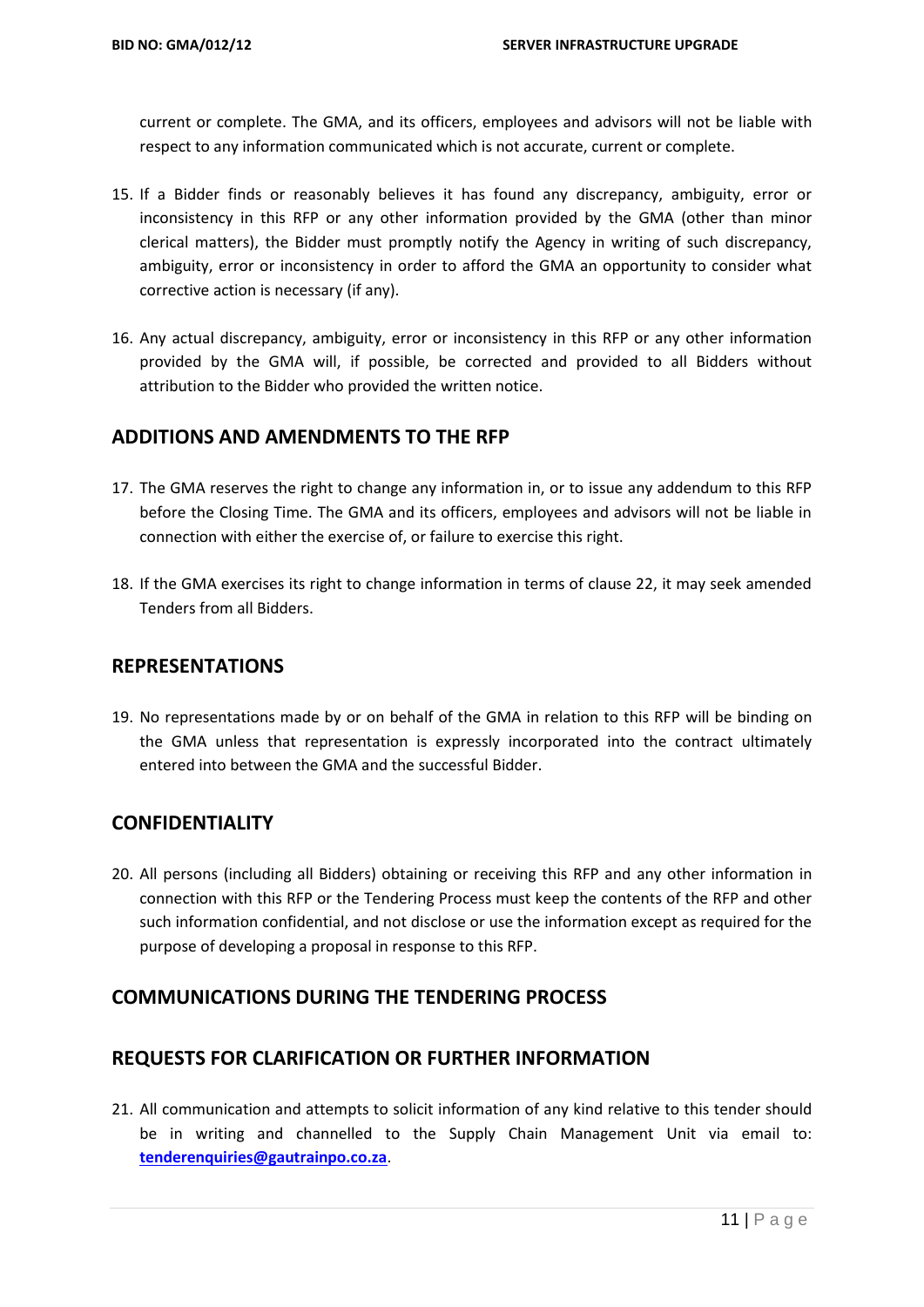- 22. Any communication by a Bidder to the GMA will be effective upon receipt by the SCM Unit (provided such communication is in the required format).
- 23. The GMA has restricted the period during which it will accept questions or requests for further information or clarification and reserves the right not to respond to any enquiry or request, irrespective of when such enquiry or request is received.
- 24. Except where the GMA is of the opinion that issues raised apply only to an individual Bidder, questions submitted and answers provided will be made available to all Bidders by e-mail, as well as on the GMA's website without identifying the person or organisation which submitted the question.
- 25. In all other instances, the GMA may directly provide any written notification or response to a Bidder by email to the address of the Bidder (as notified by the Bidder to the SCM Unit).
- 26. A Bidder may, by notifying the SCM Unit in writing, withdraw a question submitted in accordance with clause 30, in circumstances where the Bidder does not wish the GMA to publish its response to the question to all Bidders.

#### **UNAUTHORISED COMMUNICATIONS**

- 27. Communications (including promotional or advertising activities) with staff of the GMA or advisors assisting with the Tendering Process are not permitted during the Tendering. Nothing in this clause 33 is intended to prevent communications with staff of, or advisors of the GMA to the extent that such communications do not relate to this RFP or the Tendering Process.
- 28. Bidders must not otherwise engage in any activities that may be perceived as, or that may have the effect of, influencing the outcomes of the Tendering Process in any way.

#### **IMPROPER ASSISTANCE, FRAUD AND CORRUPTION**

- 29. Bidders may not seek or obtain the assistance of employees, contractors or advisor's of the GMA in the preparation of their tender responses.
- 30. The GMA may in its absolute discretion, immediately disqualify a Bidder that it believes has sought or obtained such improper assistance.
- 31. Bidders are to be familiar with the implications of contravening the Prevention and Combating of Corrupt Activities Act, No. 12 of 2004 and any other relevant legislation.

## **ANTI-COMPETITIVE CONDUCT**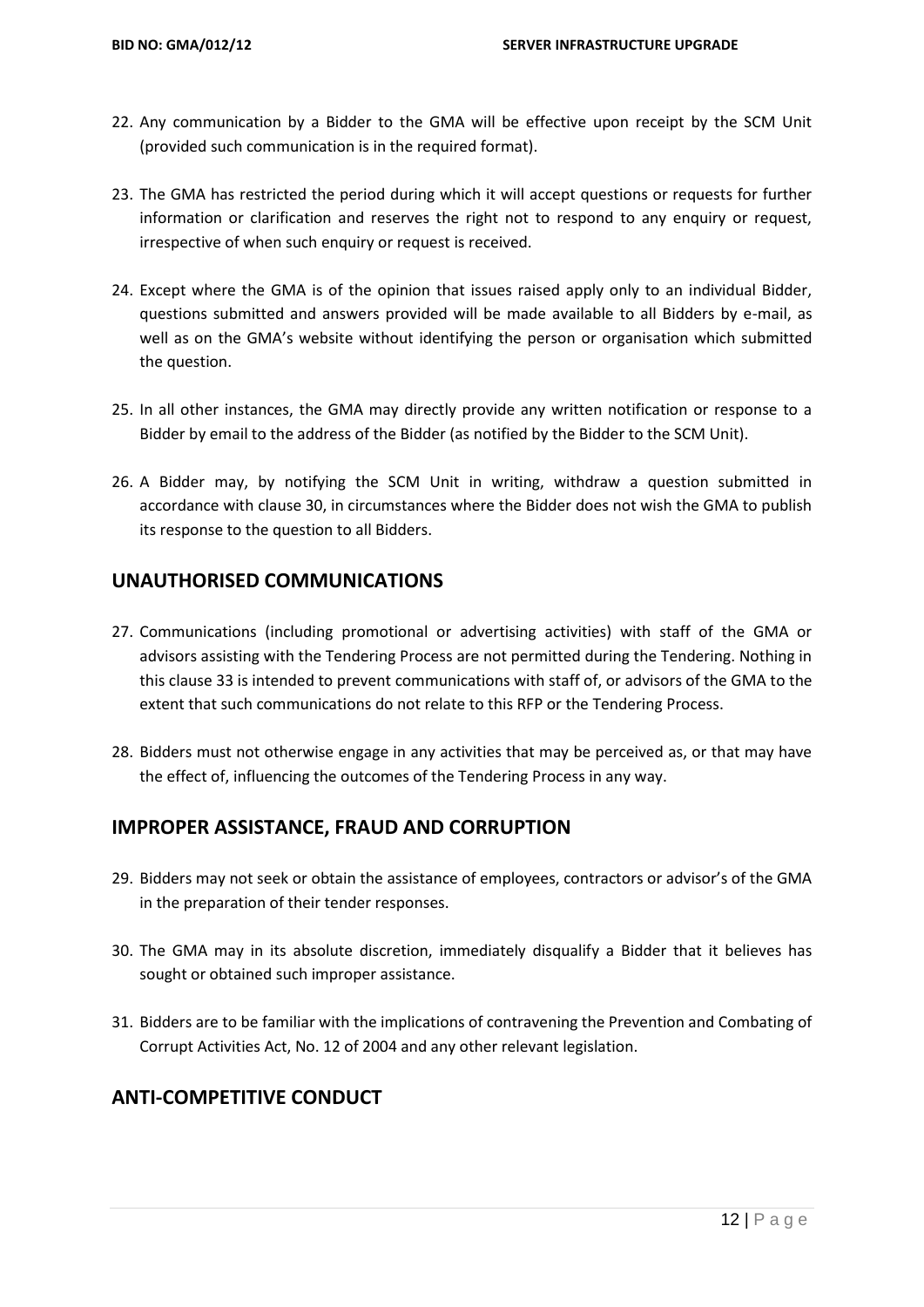- 32. Bidders and their respective officers, employees, agents and advisors must not engage in any collusion, anti-competitive conduct or any other similar conduct in respect of this Tendering Process with any other Bidder or any other person(s) in relation to:
	- a. The preparation or lodgement of their Tender
	- b. the evaluation and clarification of their Tender; and
	- c. the conduct of negotiations with the GMA.
- 33. For the purposes of clause 38, collusion, anti-competitive conduct or any other similar conduct may include disclosure, exchange and clarification of information whether or not such information is confidential to the GMA or any other Bidder or any other person or organisation.
- 34. In addition to any other remedies available to it under law or contract, the GMA may, in its absolute discretion, immediately disqualify a Bidder that it believes has engaged in any collusive, anti-competitive conduct or any other similar conduct during the entire Tendering Process.

#### **COMPLAINTS ABOUT THE TENDERING PROCESS**

- 35. Any complaint about the RFP or the Tendering Process must be submitted to the SCM Unit in writing, (preferably by email), immediately upon the cause of the complaint arising or becoming known to the Bidder.
- 36. The written complaint must set out:
	- a. The basis for the complaint, specifying the issues involved;
	- b. how the subject of the complaint affect the organisation or person making the complaint;
	- c. any relevant background information; and
	- d. the outcome desired by the person or organisation making the complaint.
- 37. If the matter relates to the conduct of an official, employee or advisor of the GMA, the complaint should be addressed in writing marked for the attention of the Chief Executive Officer of the GMA, and delivered to the physical address of the GMA, as notified.

#### **CONFLICT OF INTEREST**

- 38. A Bidder must not, and must ensure that its officers, employees, agents and advisors do not place themselves in a position that may give rise to actual, potential or perceived conflict of interest between the interests of the GMA and/or the Gauteng Provincial Government and the Bidders interests during the Tender Process.
- 39. The Bidders Response in this RFP Part C requires the Bidder to provide details of any interests, relationships or clients which may or do give rise to a conflict of interest in relation to the supply of the services under any contract that may result from this RFP.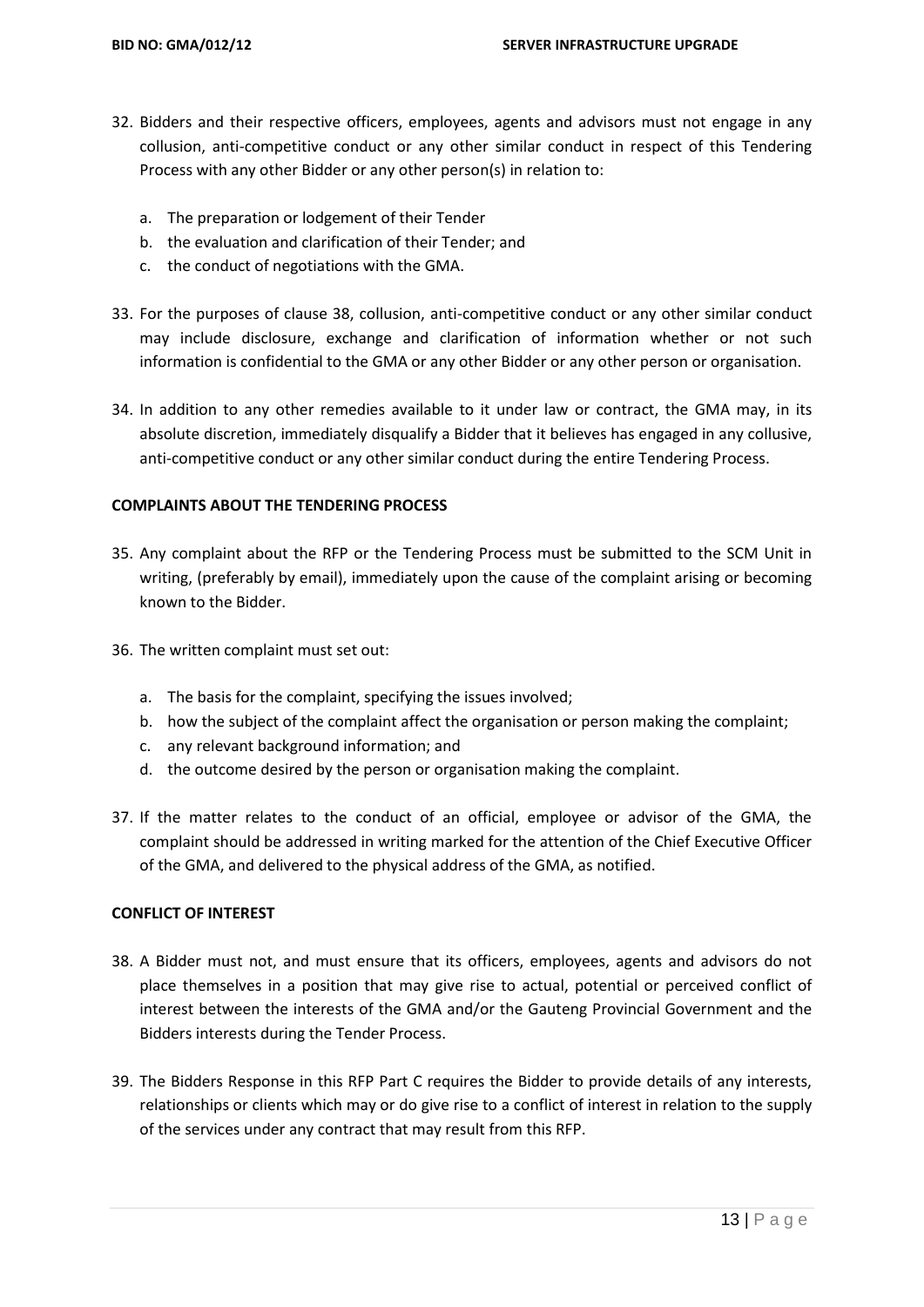- 40. If the Bidder submits its Tender and a subsequent conflict of interest arises, or is likely to arise, which was not disclosed in the Tender, the Bidder must notify the GMA immediately in writing of that conflict.
- 41. The GMA may immediately disqualify a Bidder from the Tendering Process if the Bidder fails to notify the GMA of the conflict as required.

#### **LATE TENDERS**

- 42. Tenders must be lodged by the Closing Time. Where a tender document is not in the tender box at the time of the bid closing, such a bid document will be regarded as a late bid. Late bids will not be considered.
- 43. Tenders lodged after the Closing Time or lodged at a location or in a manner that is contrary to that specified in this RFP will be disqualified from the Tendering Process and will be ineligible for consideration.
- 44. The determination of the GMA as to the actual time that a Tender is lodged is final. Subject to clause 49, all Tenders lodged in the Tender Box after the Closing Time will be recorded by the GMA and will only be opened for the purposes of identifying a business name and address of the Bidder. The GMA will inform a Bidder whose Tender was lodged after the Closing Time of its ineligibility for consideration. The general operating practice is for the late tender to be returned within 5 (Five) working days of receipt or within 5 (Five) working days after determination not to accept a late tender.

#### **TENDER DOCUMENTS**

#### **BIDDERS RESPONSIBILITIES**

- 51. Bidders are responsible for:
	- a. Examining this RFP and any documents referenced or attached to this RFP and any other information made or to be made available by the GMA to Bidders in connection with this RFP;
	- b. fully informing themselves in relation to all matters arising from this RFP, including all matters regarding the GMA's requirements for the provision of the Services;
	- c. ensuring that their Tenders are accurate and complete;
	- d. making their own enquiries and assessing all risks regarding this RFP, and fully considering and incorporating the impact of any known and unknown risks into their Tender;
	- e. ensuring that they comply with all applicable laws in regards to the Tendering Process particularly as specified by National Treasury Regulations, Guidelines, Instruction Notes and Practice Notes and other relevant legislation as published from time to time in the Government Gazette;
	- f. submitting an Original Valid Tax Clearance Certificate; and

Failure to provide the required information could result in disqualification of the bidder.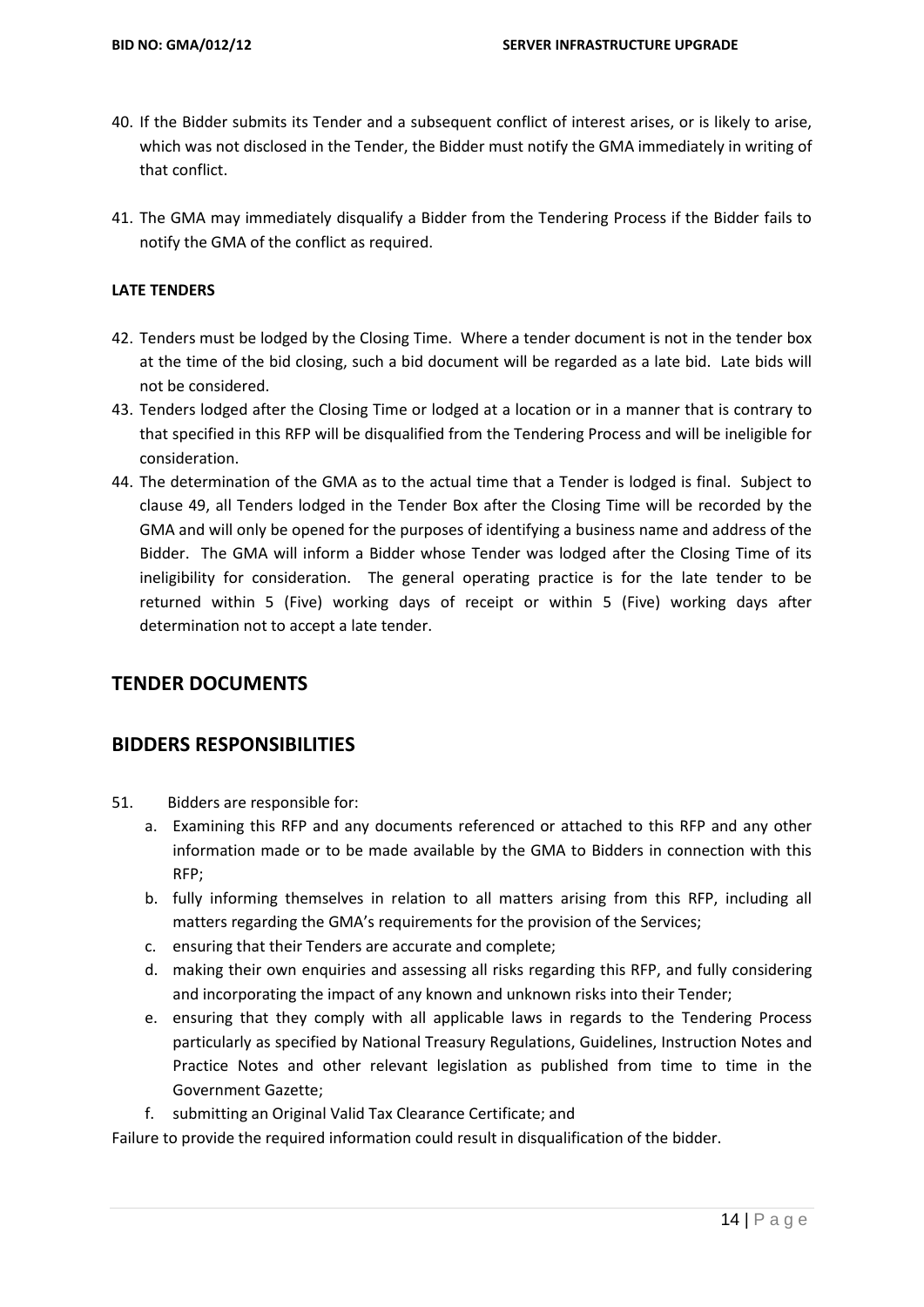#### **PREPARATION OF TENDERS**

- 52. Bidders must ensure that:
- a. Their Tender is submitted in the required format as stipulated in this RFP Part C; and
- b. all the required information fields in RFP Part C are completed in full and contain the information requested by the GMA.

*Note to Bidders: The GMA may in its absolute discretion reject a Tender that does not include the information requested.*

53. Unnecessarily elaborate responses or other presentations beyond that which is sufficient to present a complete and effective tender proposal are not desired or required. Elaborate and expensive visual and other presentation aids are not necessary.

54.

#### **ILLEGIBLE CONTENT, ALTERATION AND ERASURES**

- 55. Incomplete Tenders may be disqualified or evaluated solely on information contained in the Tender.
- 56. The GMA may disregard any content in a Tender that is illegible and will be under no obligation whatsoever to seek clarification from the Bidder.
- 57. The GMA is entitled to amend any bid conditions, validity period, specifications, or extend the closing date of bids before the closing date. All bidders, to whom the bid documents have been issued, will be advised in writing of such amendments in good time.

#### **OBLIGATION TO NOTIFY ERRORS**

58. Amended bids may be sent, together with the original bid, in an envelope marked "Amendment to bid" and should be placed in the bid box before the closing date and time. An amendment bids without original bid document will not be considered.

#### **RESPONSIBILITY FOR TENDERING COSTS**

- 59. The Bidders participation or involvement in any stage of the Tendering Process is at the Bidders sole risk, cost and expense. The GMA will not be held responsible for, or pay for, any expense or loss that may be incurred by Bidders in relation to the preparation or lodgement of their Tender.
- 60. The GMA is not liable to the Bidder for any costs on the basis of any contractual, or promissory or restitutionary grounds whatsoever as a consequence of any matter relating to the Bidders participation in the Tendering Process, including without limitation, instances where:
- a. The Bidder is not engaged to perform under any contract; or
- b. the GMA exercises any right under this RFP or at law.

#### **DISCLOSURE OF TENDER CONTENTS AND TENDER INFORMATION**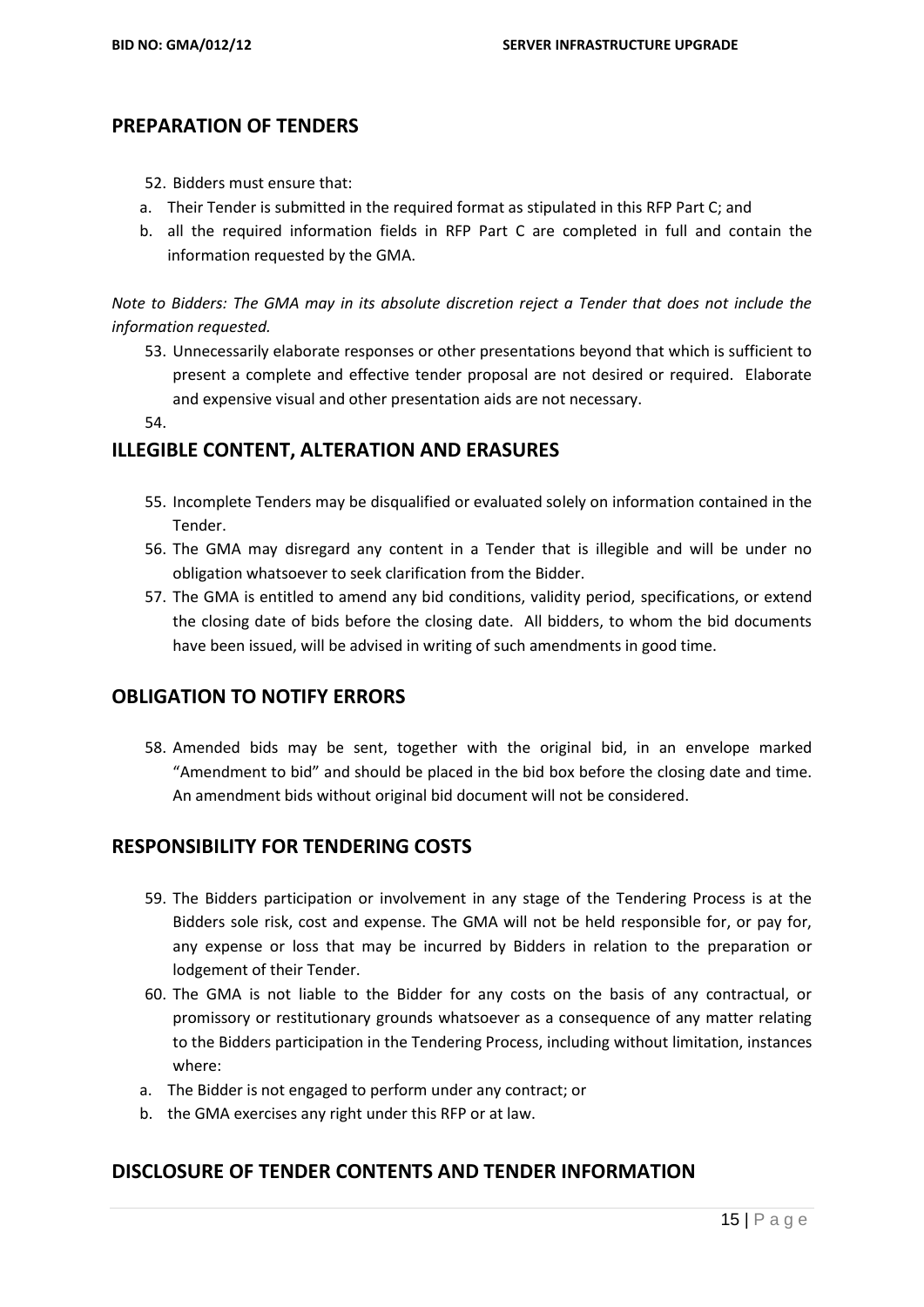- 61. All Tenders received by the GMA will be treated as confidential. The GMA will not disclose any Tender contents and Tender information, except:
- a. As required by law;
- b. for the purpose of investigations by other government authorities having relevant jurisdiction;
- c. to external consultants and advisors of the GMA engaged to assist with the Tendering Process; or
- d. for the general information of Bidders required to be disclosed as per National Treasury Regulations, Guidelines, Instruction Notes or Practice Notes.

## **USE OF TENDERS**

- 62. Upon submission in accordance with the requirements of submission of Tenders, all Tenders submitted become the property of the GMA. Bidders will retain all ownership rights in any intellectual property contained in the Tender.
- 63. Each Bidder, by submission of their Tender, is deemed to have licensed the GMA to reproduce the whole, or any portion, of their Tender for the purposes of enabling the GMA to evaluate the Tender.
- 64. Further, in submitting a Tender, the Bidder accepts that the GMA shall, in accordance with the requirements of Treasury Regulation No. 16A.6.3(d) and the National Treasury Instruction Note on *Enhancing Compliance Monitoring and Improving Transparency and Accountability in Supply Chain Management,* publish (on the internet or otherwise):
- a. The names of all Bidders that submitted bids in relation to this RFP within 10 (Ten) working days after the closing date of this RFP, if the bid is above the threshold value of R500 000; and
- b. on award of the bid, the name of the successful Bidder, the contract price, B-BBEE level of contribution status, the contract number and description of the contract awarded.

#### **PERIOD OF VALIDITY**

65. All Tenders received must remain valid and open for acceptance for a minimum of 90 (Ninety) days from the Closing Time. This period may be extended by written mutual agreement between the GMA and the Bidder.

#### **STATUS OF TENDER**

- 66. Each Tender constitutes an irrevocable offer by the Bidder to the GMA to provide the Services required and otherwise to satisfy the requirements of the Specification as set out in this RFP Part B.
- 67. A Tender must not be conditional on:
- a. The Board approval of the Bidder or any related governing body of the Bidder being obtained;
- b. the Bidder conducting due diligence or any other form of enquiry or investigation;
- c. the Bidder (or any other party) obtaining any regulatory approval or consent;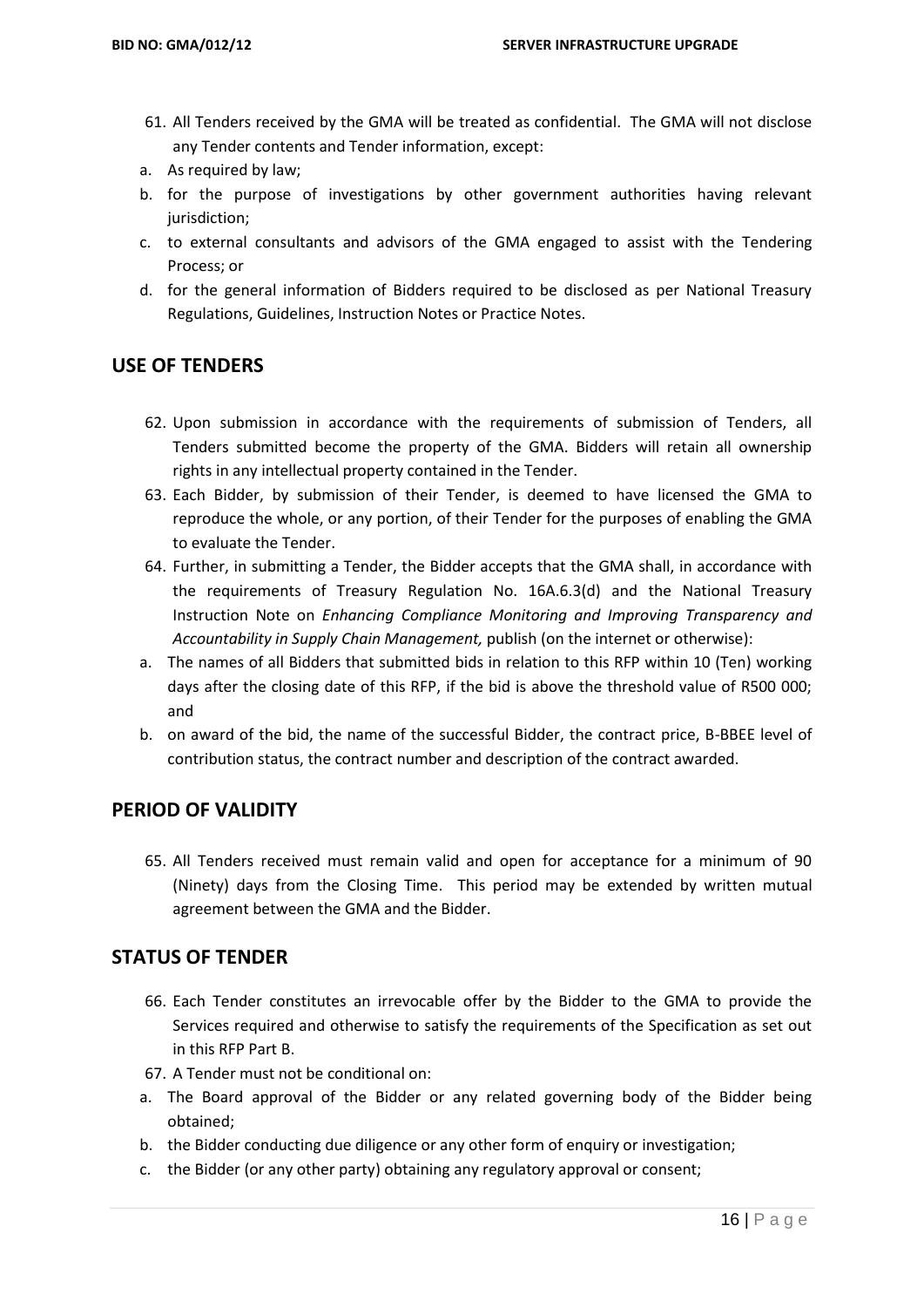- d. the Bidder obtaining the consent or approval of any third party; or
- e. the Bidder stating that it wishes to discuss or negotiate any commercial terms of the contract.
- 68. The GMA may, in its absolute discretion, disregard any tender that is, or is stated to be, subject to any one or more of the conditions detailed above (or any other relevant conditions).
- 69. The GMA reserves the right to accept a Tender in part or in whole or to negotiate with a Bidder in accordance with the clause 88 (Unreasonable disadvantage) of this RFP Part A.

#### **TENDER RESPONSE**

### **COMPLIANCE WITH SPECIFICATION**

- 70. Under Part C of this RFP, a Bidder must submit a tabulated statement showing its level of compliance to the Specification contained in this RFP Part B.
- 71. In particular, Bidders must state if they will not comply with the Specification, or will only comply with the Specification subject to conditions. Full details of the non-compliance (including the nature and extent of the non-compliance and any reasons for such noncompliance) must be stated in the space provided in the tabulated statement.
- 72. No response is required in respect of a particular section of the Specification where Bidders will comply with the Specification. Only sections that Bidders have not complied with, or will only comply with subject to conditions, should be noted in the tabulated statement.
- 73. The GMA is prepared to contemplate minor variations or departures from the Specification proposed by Bidders.
- 74. However, Bidders should note that significant or substantive variations or departures from the Specifications will not be viewed favourably unless the Bidder is able to clearly demonstrate to the satisfaction of the GMA the necessity for such variations or departures.

*Note to Bidders: The GMA will assume that a Bidders Response complies in all relevant respects with the Specification unless the Bidder states otherwise. Failure to notify the GMA of any noncompliance may result in a Bidders Response being disregarded.*

75. For the purposes of clauses 70,71 and 72:

- **Yes/Complies** means that in all respects the Bidders Response meets or otherwise satisfies all specified outputs, characteristics or performance standards.
- **Will comply subject to conditions** means that the specified outputs, characteristics or performance standards can only be met by the Bidder subject to certain conditions.
- **No/Will not comply** means that the specified outputs, characteristics or performance standards is not met by the Bidders Response.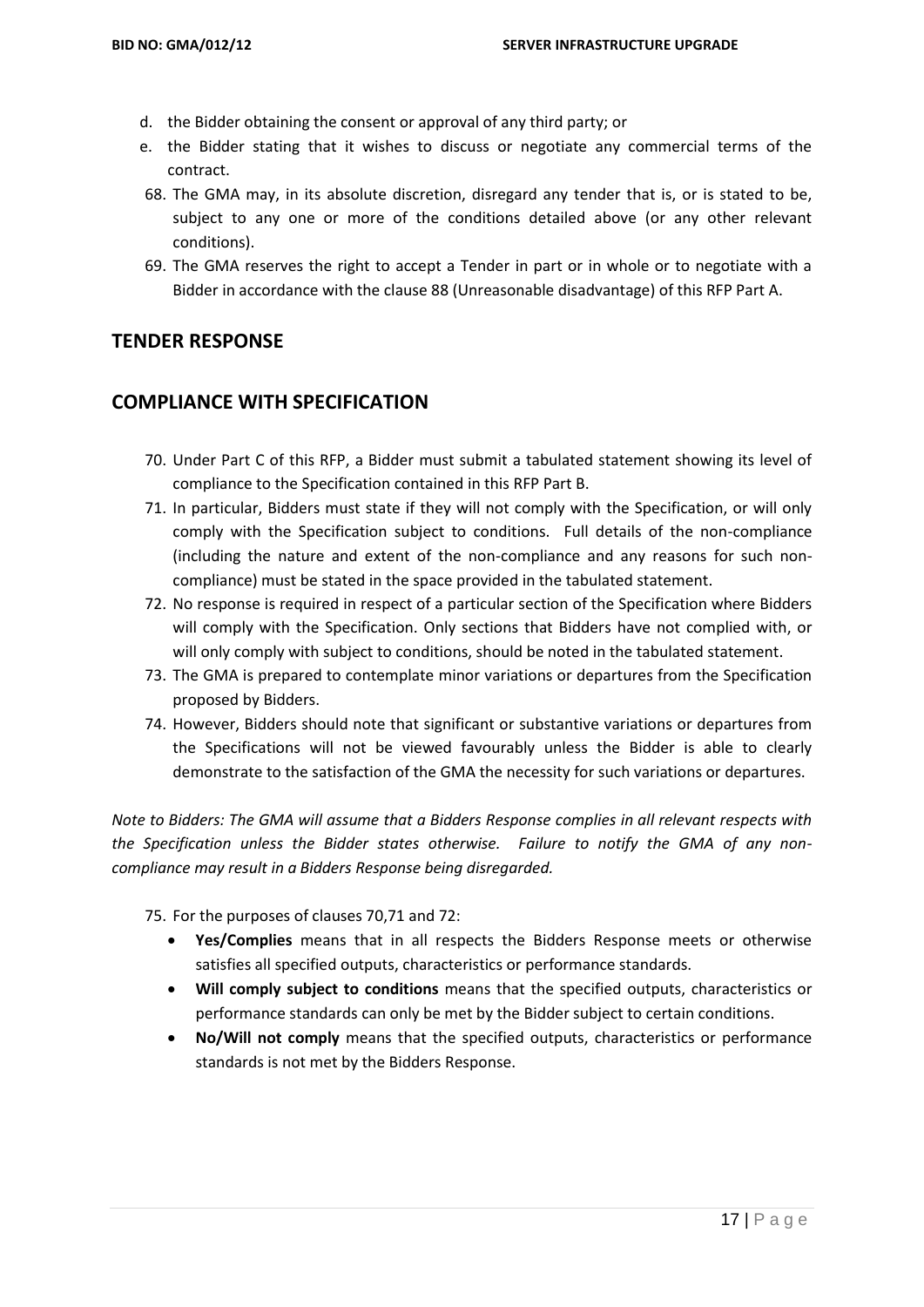### **GENERAL**

- 76. Indefinite responses such as "noted", "to be discussed" or "to be negotiated" are not acceptable.
- 77. Where the Bidder is unwilling to accept a specified condition, the non-acceptance must be clearly and expressly stated. Prominence must be given to the statement detailing the nonacceptance. It is not sufficient that the statement appears only as part of an attachment to the Tender, or be included in a general statement of the Bidders usual operating conditions.
- 78. An incomplete Tender may be disqualified or assessed solely on the information completed or received with the Tender.

### **ALTERNATIVE TENDER**

- 79. A Bidder may submit an alternative proposal. An alternative proposal will only be accepted if:
- a. The Bidder also provides a conforming Bidders Response; and
- b. The alternative proposal is clearly identified as an "Alternative Tender".
- 80. An Alternative Tender may:
- a. Not comply with the Specifications for the relevant Services due to inherent design or capability in the operation of the Services; or
- b. Provide the Services in a manner different to that specified in this RFP Part B.

#### **INNOVATIVE SOLUTIONS**

- 81. Bidders are encouraged to offer options or solutions which may, in an innovative way, contribute to the GMA's ability to carry out its operations in a more cost-effective manner.
- 82. These options or solutions may be related to:
- a. The outputs, functional, performance and technical aspects of the requirement; or
- b. Opportunities for more advantageous commercial arrangements.
- 83. Any such options or solutions will be considered by the GMA on a "commercial in confidence" basis if so requested by the Bidder.
- 84. Where a Bidder submits an offer which meets the requirements of this RFP in an alternative and practical manner, the Tender must also include any supplementary material (including such pricing and costing details as may be necessary to enable the GMA to fully assess the financial impact of the alternative proposal), which demonstrates in detail that such an alternative will fully achieve and/or exceed all the specified requirements, together with references as to why the additional features may be advantageous.
- 85. The GMA reserves the right to consider such offers on their merits or not to consider them at all.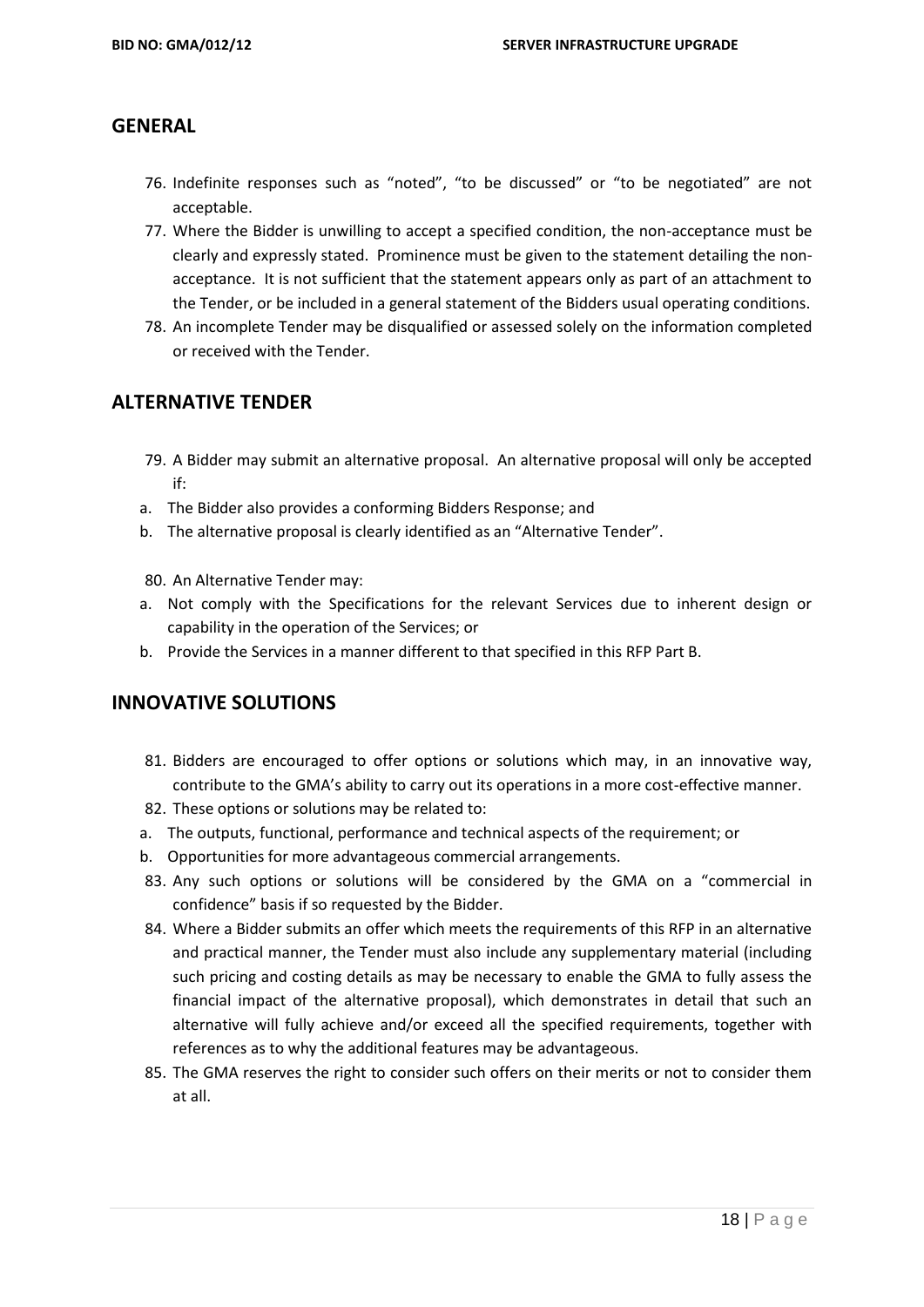## **CONTRACT DISCLOSURE REQUIREMENTS**

#### **DISCLOSURE OF INFORMATION**

- 86. The Conditions of Tendering include a provision for the disclosure of contract information (refer to this RFP Part A dealing with "Use of Tenders").
- 87. If a Bidder wishes to withhold the disclosure of specific contract information, the Bidder must clearly outline how the release of this information will expose trade secrets, business strategy or unique methodologies that may expose the business unreasonably to disadvantage.

#### **TRADE SECRETS**

- 88. In considering whether specific information should be categorised as a trade secret, Bidders' should assess:
- a. The extent to which it is known outside of the Bidders business;
- b. the extent to which it is known by the persons engaged in the Bidders business;
- c. any measures taken to guard its secrecy;
- d. its value to the Bidders business and to any competitors;
- e. the amount of money and effort invested in developing the information; and
- f. the ease or difficulty with which others may acquire or develop this information.

#### **UNREASONABLE DISADVANTAGE**

- 89. In determining whether disclosure of specific information will expose a Bidders business unreasonably to disadvantage, the following should be considered:
	- a. Whether the information is generally available to competitors; and
	- b. Whether it could be disclosed without causing substantial harm to the competitive position of the business.

The GMA will consider these applications in the Tender evaluation and negotiations (if any) with Bidders.

#### **EVALUATION OF TENDERS**

#### **EVALUATION PROCESS**

- 90. Following the Closing Time, the GMA intends to evaluate the Tenders received.
- 91. Tenders will be evaluated against the Evaluation Criteria specified under the section "Evaluation Criteria Format".
- 92. Without limiting the GMA's rights in the RFP, the GMA may at any time during the Tendering Process choose to:
- a. Shortlist one or more Bidders; and
- b. accept one or more of the Tenders.
- 93. Unless the Evaluation Criteria explicitly require, the GMA may, but is not in any way bound to, shortlist, to select as successful, or to accept the Tender offering the lowest price.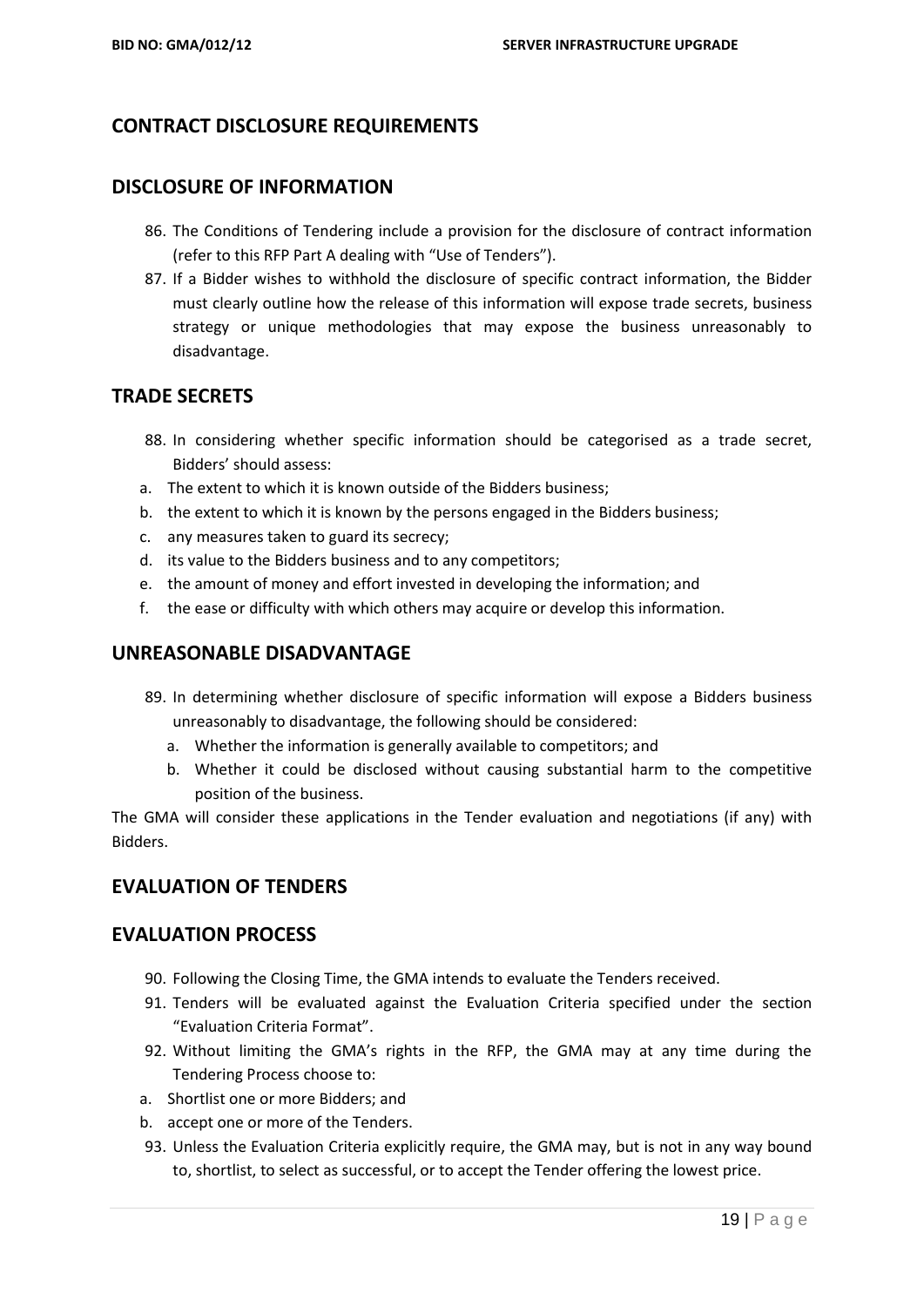- 94. Should the GMA choose to include a short listing stage in its evaluation process, the GMA is not, at any time, required to notify Bidders or any other person or organisation interested in submitting a Tender.
- 95. A Bidders Response will not be deemed to be unsuccessful until such time as the Bidder is formally notified of that fact by the GMA. The commencement of negotiations by the GMA with one or more other Bidders is not to be taken as an indication that any particular Bidders Response has not been successful.

### **EVALUATION CRITERIA FORMAT**

- 96. The evaluation criteria is weighted to reflect the importance of project requirements noted in the Specifications:
- 97. In evaluating Bidders Responses, the GMA will have regard to:
- a. Specific evaluation criteria identified in the list below;
- b. the overall value for money proposition presented in the Bidders Response; and
- c. particular weighting assigned to any or all of the evaluation criteria specified below.
- 98. For the purposes of this RFP clause 98, 'value for money' is a measurement of financial and non-financial factors, including:
- a. Quality levels; and
- b. performance standards.
- 99. Value for money will be assessed on a 'whole of life' basis (including the transitioning-in, the contract term and the transitioning-out phases of the relationship between the GMA and a Bidder), with a view to long-term sustainability of the value for money proposition and with a focus on ensuring that value for money outcomes are promoted and protected following the conclusion of any contract that may result from this RFP.
- 100. Administrative compliance will be determined in accordance with the conditions listed in this RFP.
- 101. The evaluation criteria will be in line with the PPPFA, 2000 (Act No. 5 of 2000) and Preferential Procurement Regulations 2011.
- 102. Evaluation will be based on a point system and two-stage evaluation process. As a pre-requisite, a bid must comply with the requirements of the bid solicitation and meet the minimum threshold of the functionality evaluation criteria to be declared responsive and qualify to the next evaluation stage.
- 103. The value of this bid is estimated to be above R 1,000,000 and therefore the 90/10 preference point system shall apply. The following is the weighting awarded for each element, and the threshold score.

| <b>Evaluation element</b>          | Weighting | <b>Threshold score</b> |
|------------------------------------|-----------|------------------------|
| Technical proposal (Functionality) | 100       | 70 Points              |

| <b>Evaluation element</b> | Weighting | <b>Threshold score</b> |
|---------------------------|-----------|------------------------|
| B-BBEE proposal           | 10        | N/A                    |
| Price proposal            | 90        | N/A                    |
| <b>Total</b>              | 100       |                        |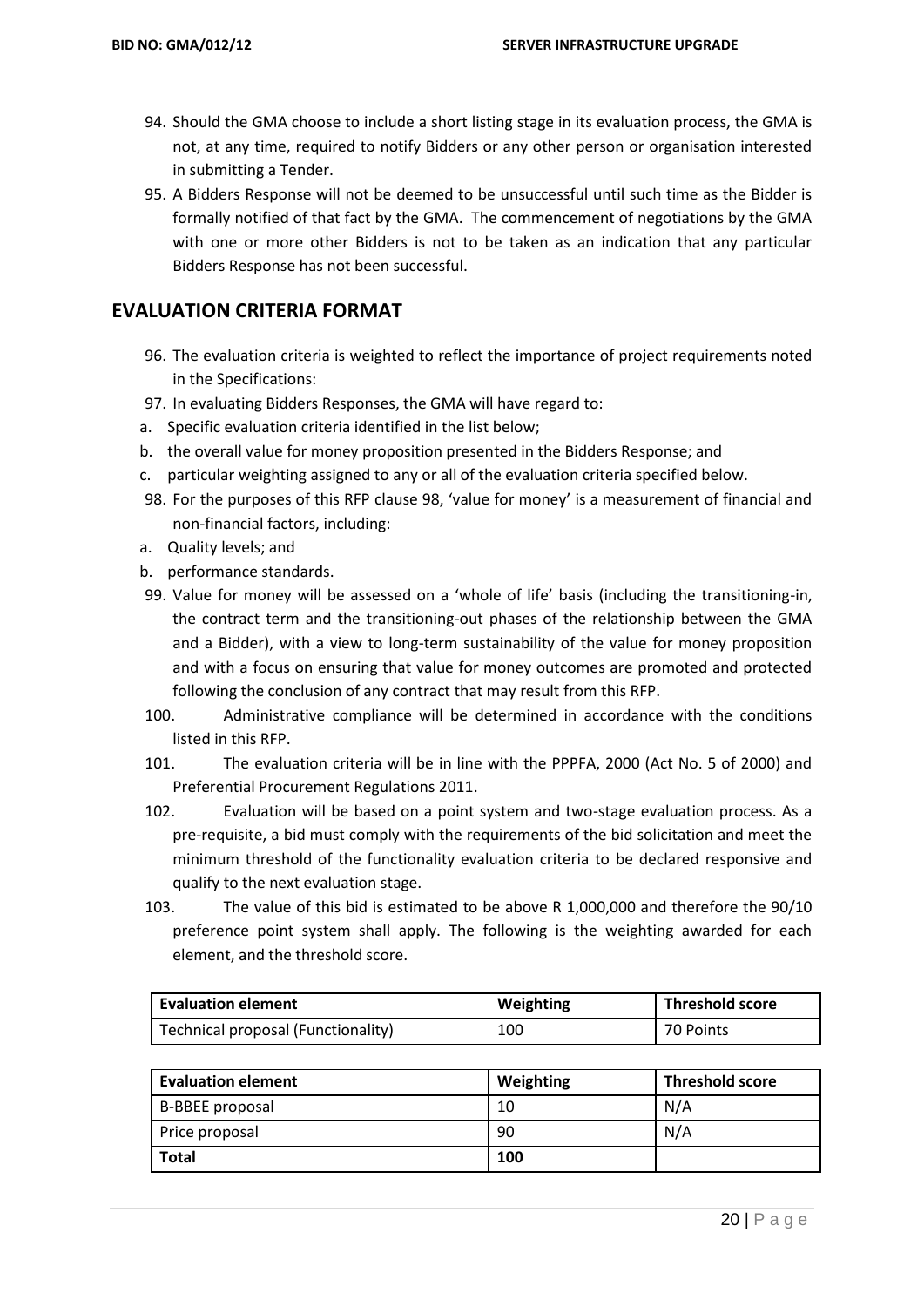#### **FUNCTIONALITY EVALUATION**

104. The evaluation criteria for measuring functionality, and the weighting attached to each criterion is listed in the table below:

| <b>MINIMUM REQUIREMENT FOR BIDDER</b>                                    | <b>POINTS</b>  |
|--------------------------------------------------------------------------|----------------|
| Accredited HP ServiceOne partner                                         | 10             |
| Proof supplied of HP ServiceOne partner status                           | 5              |
| Microsoft Gold Partner for Volume licensing                              | 5              |
| Proof supplied of Microsoft Gold Partner for Volume licensing status     | 2              |
| Microsoft Silver Partner for the Server and Messaging platforms          | 5              |
| Proof supplied of Microsoft Silver Partner for the Server and            | $\overline{2}$ |
| Messaging platforms status                                               |                |
| Engineers and / or technicians in its own employment with up to date     |                |
| certifications for the following platforms (NB: bidder to include a list |                |
| of the number of engineers / technicians per platform):                  | 6              |
| HP Proliant servers; (2 points)<br>$\bullet$                             |                |
| Microsoft Windows Server 2008 or higher; (2 points)<br>$\bullet$         |                |
| Microsoft Exchange 2010 or higher; (2 points)<br>$\bullet$               |                |
| Demonstrate the ability to achieve the deliverables within the           |                |
| timelines. Describe and provide proof where possible of how the          |                |
| targets will be met for:                                                 |                |
| Supply of hardware (10 Points)<br>$\bullet$                              |                |
| Supply of software (10 Points)<br>$\bullet$                              | 30             |
| Implementation of systems (include names and<br>$\bullet$                |                |
| abbreviated CV's of individuals who will be involved and                 |                |
| responsible for performing the implementation) (10                       |                |
| Points)                                                                  |                |
| <b>SUPPLY OF HARDWARE</b>                                                |                |
| Adherence to server hardware specifications                              | 15             |
| <b>SUPPLY OF SOFTWARE</b>                                                |                |
| Adherence to server software specifications                              | 10             |
| <b>IMPLEMENTATION OF HARDWARE AND SOFTWARE</b>                           |                |
| Describe the hardware and software implementation and upgrade            |                |
| plan in detail (but brief) based on implementation specifications as     | 10             |
| stipulated                                                               |                |
| <b>TOTAL</b>                                                             | 100            |
| <b>THRESHOLD</b>                                                         | 70             |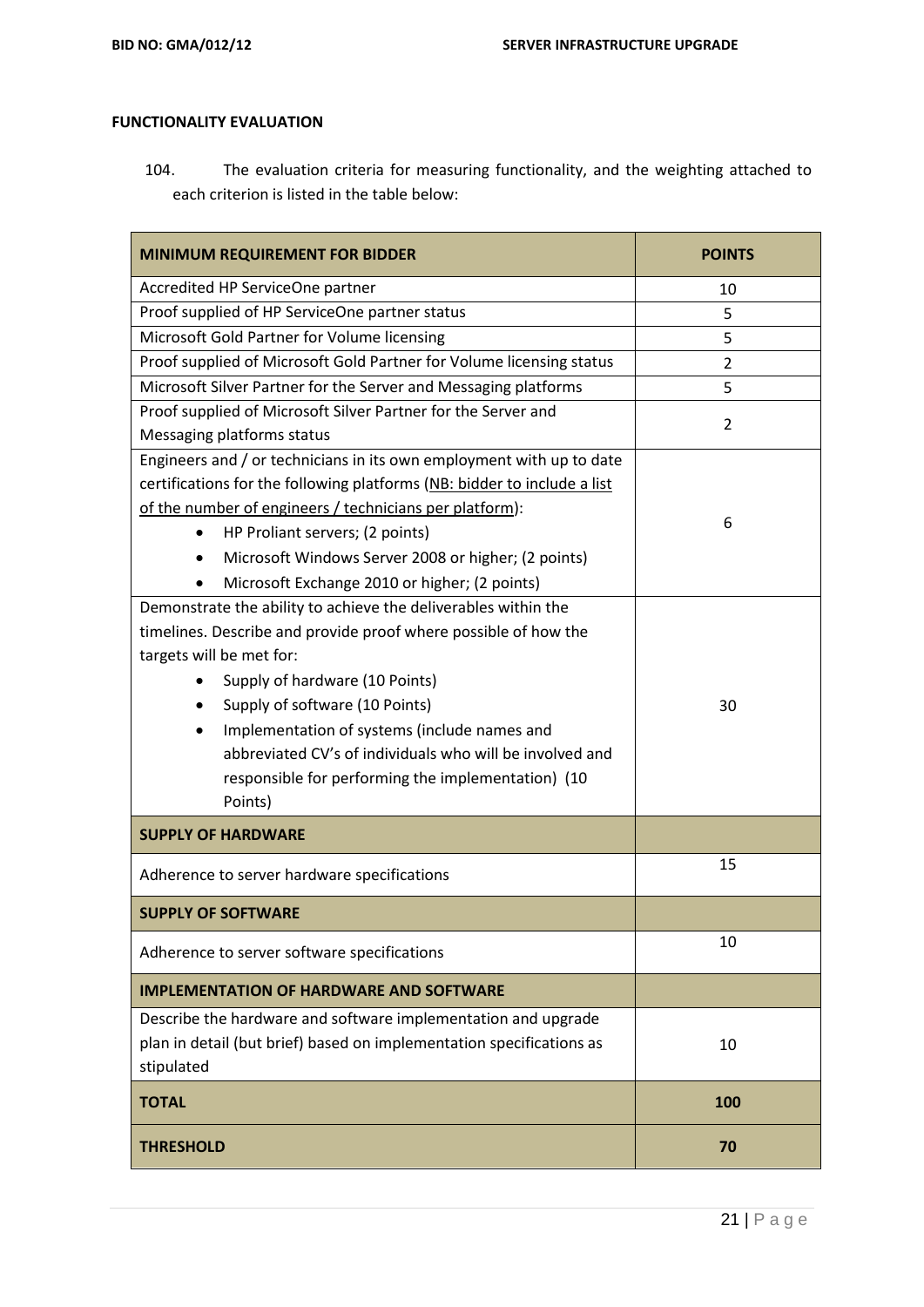- 105. A minimum threshold for functionality of seventy-five (70) points is required. Bids that do not meet this threshold will automatically be disqualified from further evaluation.
- 106. Thereafter, only the qualifying bids will be evaluated in terms of the 90/10 preference point system, where a maximum of 90 points are allocated for price and a maximum of 10 points are allocated in respect of the level of B-BBEE contribution of the bidder.

#### **PRICE EVALUATION**

107. Price points will be calculated on the total price for the three deliverables as per specification.

#### **B-BBEE EVALUATION**

108. 10 points are allocated. B-BBEE rating certificates are applicable and points allocated in terms of the BBBEE Codes of Good Practice guideline as indicated in the following table.

109. Bidders must submit valid BBBEE Certificates & Statements which will be verified.

| <b>CONTRIBUTOR LEVEL</b> | <b>B-BBEE RECOGNITION LEVEL</b> |
|--------------------------|---------------------------------|
|                          | 10                              |
|                          | 9                               |
|                          | 8                               |
|                          | 5                               |
|                          | 4                               |
| 6                        | ς                               |
|                          |                                 |
| 8                        |                                 |
| Non-Compliant            |                                 |

#### **POINTS AWARDED FOR B-BBEE STATUS LEVEL OF CONTRIBUTION**

110. The preference points claimed by each bidder for attaining the B-BBEE Status Level of Contributor will be allocated to each qualifying bid when determining the total bid score under the preference points system. The points scored by a bidder in respect of the level of B-BBEE contribution contemplated in Annexure E, will be added to the points scored for price, calculated as described in Annexure E.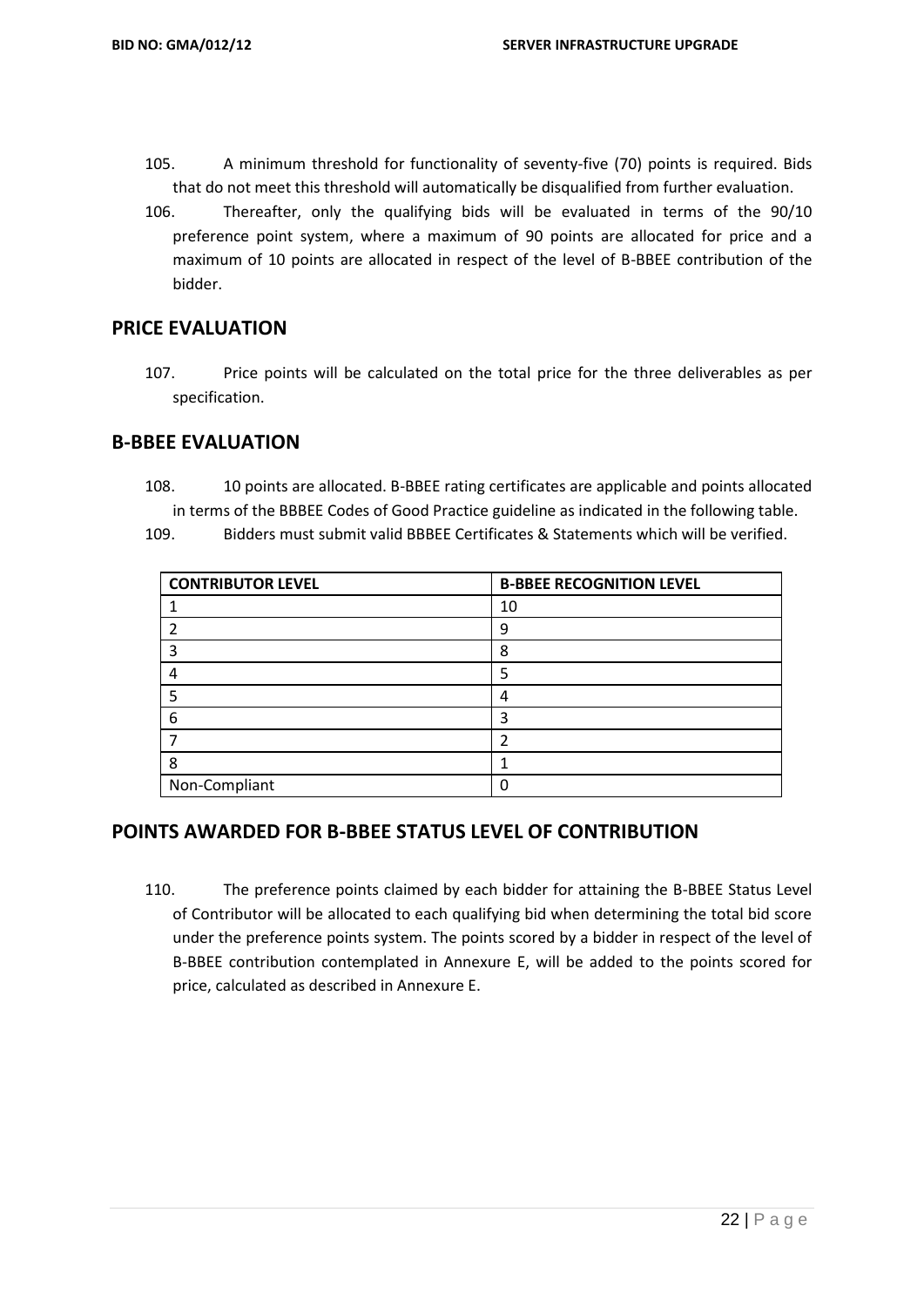## **CLARIFICATION OF TENDERS**

- 111. The GMA may seek clarification from and enter into discussions with any or all of the Bidders in relation to their Tender. The GMA may use such information in interpreting the Tender and evaluating the cost and risk in accepting the Tender. Failure to supply clarification to the satisfaction of the GMA may render the Tender liable to disqualification.
- 112. The GMA is under no obligation to seek clarification of anything in a Tender and reserves the right to disregard any clarification that the GMA considers to be unsolicited or otherwise impermissible in accordance with the rules set out in this RFP.

#### **DISCUSSION WITH BIDDERS**

- 113. The GMA may elect to engage in detailed discussions with any one or more Bidders, with a view to maximising the benefits of this RFP as measured against the evaluation criteria and in fully understanding a Bidders offer.
- 114. In its absolute discretion, the GMA may invite some or all Bidders to give a presentation to the GMA in relation to their submissions, that may include a demonstration of software, programs or unique methodologies proposed, if applicable.
- 115. The GMA is under no obligation to undertake discussions with, or to invite any presentations from Bidders.
- 116. In addition to presentations and discussions, the GMA may request some or all Bidders to:
- a. Conduct a site visit, if applicable;
- b. provide references or additional information; and/or
- c. make themselves available for panel interviews.

#### **BEST AND FINAL OFFERS**

- 117. Bidders or where the Tendering Process involves a short listing process, shortlisted Bidders may be invited by the GMA to submit a best and final offer in relation to all or certain aspects of their respective Tenders.
- 118. The GMA is under no obligation to give Bidders the opportunity to submit a best and final offer. If the GMA chooses to give Bidders the opportunity to submit a best and final offer, it is under no obligation to give notification before the Closing Time that such opportunity will be given.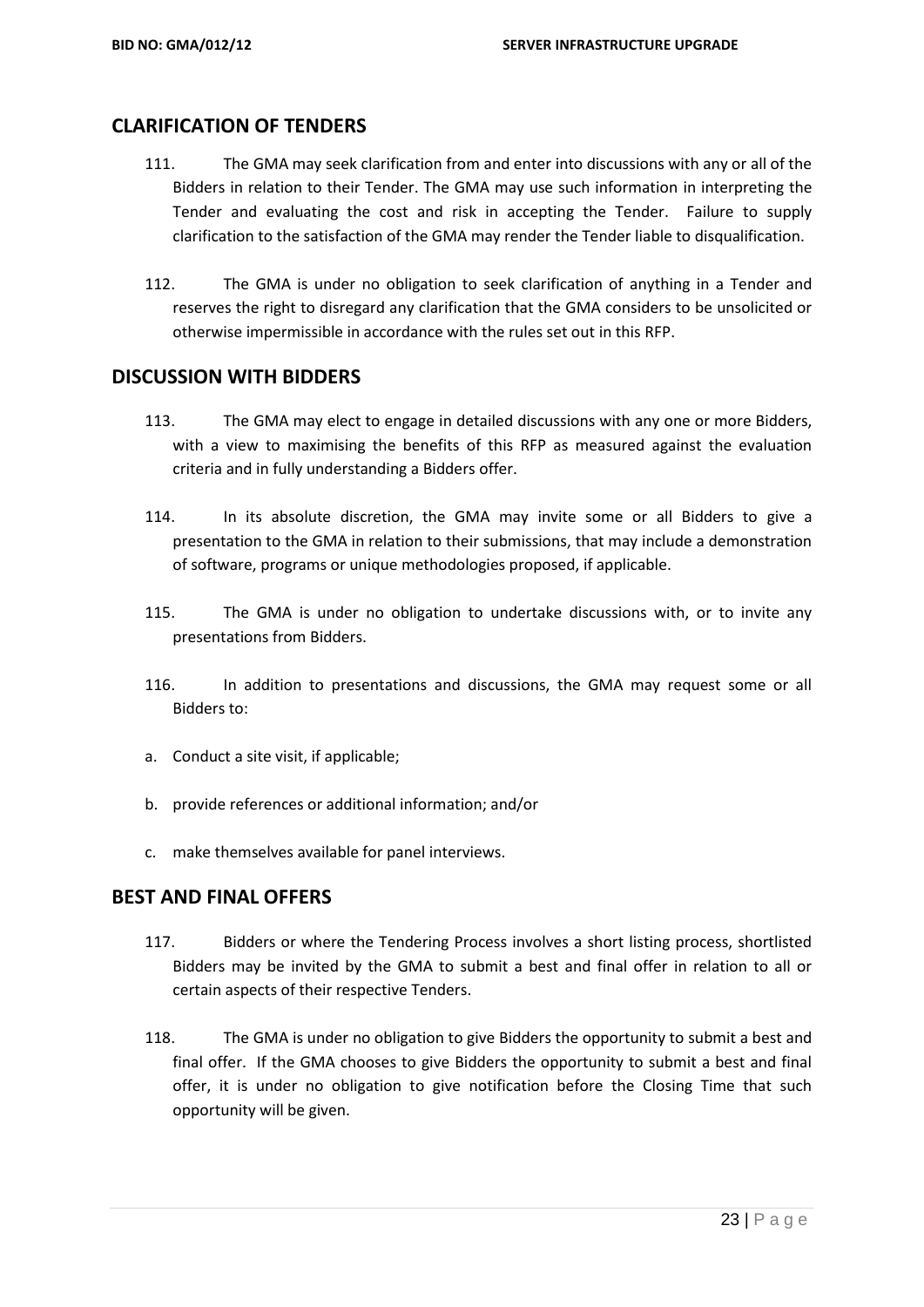119. Notwithstanding the possibility that the GMA may give Bidders the opportunity to submit a best and final offer, Bidders should be aware that the GMA will, in conducting its evaluation of Tenders, rely on all information (including all representations) contained in such Tenders. Bidders are therefore encouraged to submit their best and final offers in the first instance.

#### **SUCCESSFUL TENDERS**

#### **NO LEGALLY BINDING CONTRACT**

120. Selection as a successful Bidder does not give rise to a contract (express or implied) between the successful Bidder and the GMA for the supply of the Services. No legal relationship will exist between the GMA and a successful Bidder for the supply of the Services until such time as a binding contract is executed by them.

#### **PRE-CONTRACTUAL NEGOTIATIONS**

- 121. The GMA may, in its absolute discretion, decide not to enter into pre-contractual negotiations with a successful Bidder.
- 122. A Bidder is bound by its Tender and all other documents forming part of the Bidders Response and, if selected as a successful Bidder, must enter into a contract on the basis of the Tender without negotiation.

#### **NO OBLIGATION TO ENTER INTO CONTRACT**

- 123. The GMA is under no obligation to appoint a successful Bidder or Bidders (as the case may be), or to enter into a contract with a successful Bidder or any other person, if it is unable to identify a Tender that complies in all relevant respects with the requirements of the GMA, or if due to changed circumstances, there is no longer a need for the Services requested, or if funds are no longer available to cover the total envisaged expenditure. For the avoidance of any doubt, in these circumstances the GMA will be free to proceed via any alternative process.
- 124. The GMA may conduct a debriefing session for all Bidders (successful and unsuccessful). Attendance at such debriefing session is optional.

#### **ADDITIONAL RULES**

125. It is a condition of the tendering process that Bidders will be required to complete all the forms annexed to this RFP Part C.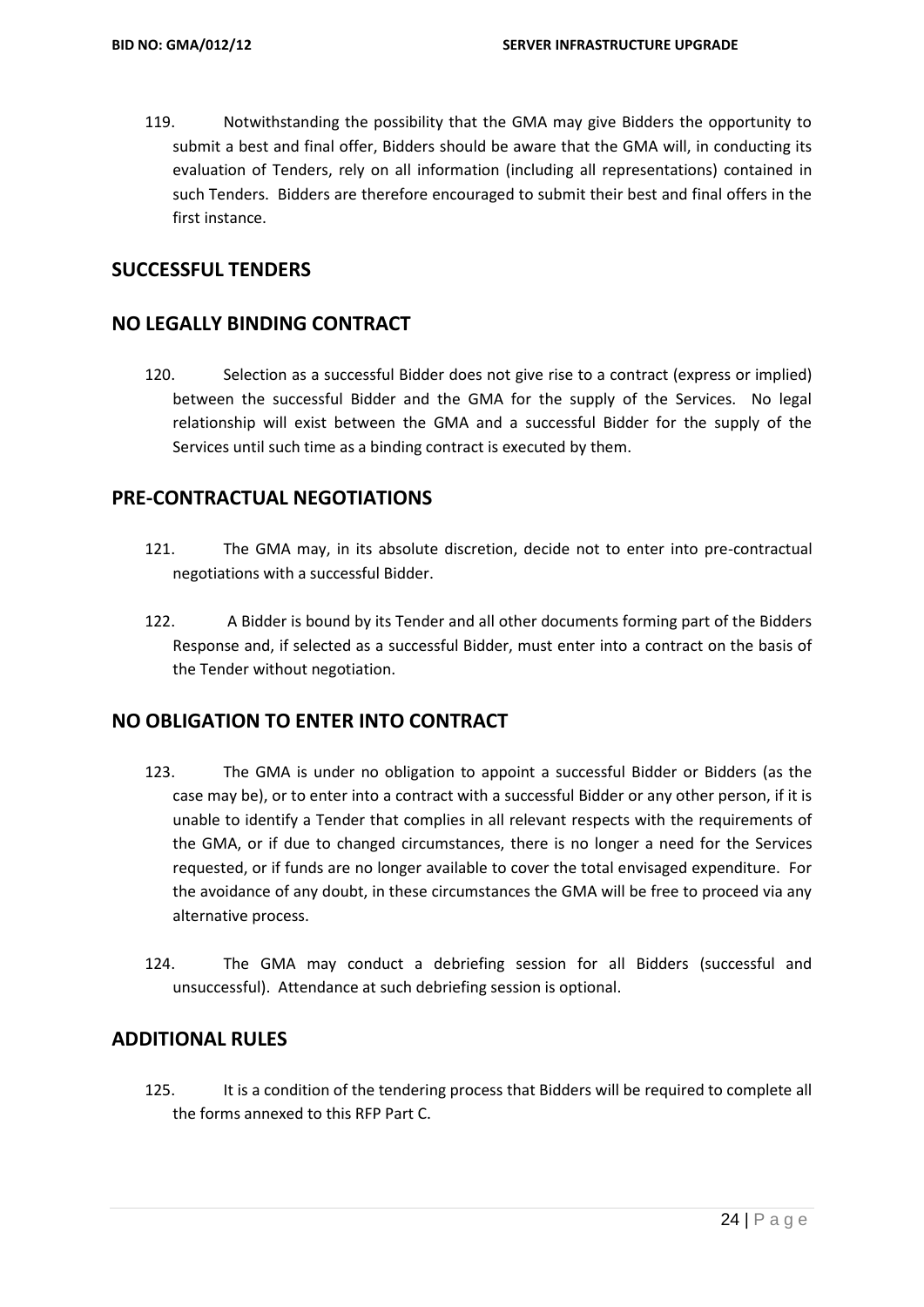126. A Bidder who does not submit all the information as required by the GMA will be disqualified from the Tendering Process.

## **BIDDER WARRANTIES**

- 127. By submitting a Tender, a Bidder warrants that:
- a. In lodging its Tender it did not rely on any express or implied statement, warranty or representation, whether oral, written, or otherwise made by or on behalf of the GMA, its officers, employees, or advisers other than any statement, warranty or representation expressly contained in the RFP;
- b. it did not use the improper assistance of GMA employees or information unlawfully obtained from the GMA in compiling its Tender;
- c. it is responsible for all costs and expenses related to the preparation and lodgement of its Tender, any subsequent negotiation, and any future process connected with or relating to the Tendering Process;
- d. it otherwise accepts and will comply with the rules set out in this RFP; and
- e. it will provide additional information in a timely manner as requested by the GMA to clarify any matters contained in the Tender.

#### **GMA'S RIGHTS**

- 128. Notwithstanding anything else in this RFP, and without limiting its rights at law or otherwise, the GMA reserves the right, in its absolute discretion at any time, to:
- a. Cease to proceed with, or suspend the Tendering Process prior to the execution of a formal written contract;
- b. alter the structure and/or the timing of this RFP or the Tendering Process;
- c. vary or extend any time or date specified in this RFP for all or any Bidder or other persons;
- d. terminate the participation of any Bidder or any other person in the Tendering Process;
- e. require additional information or clarification from any Bidder or any other person or provide additional information or clarification;
- f. call for new Tenders;
- g. reject any Tender received after the Closing Time;
- h. reject any Tender that does not comply with the requirements of this RFP; or
- i. consider and accept or reject any alternative tender.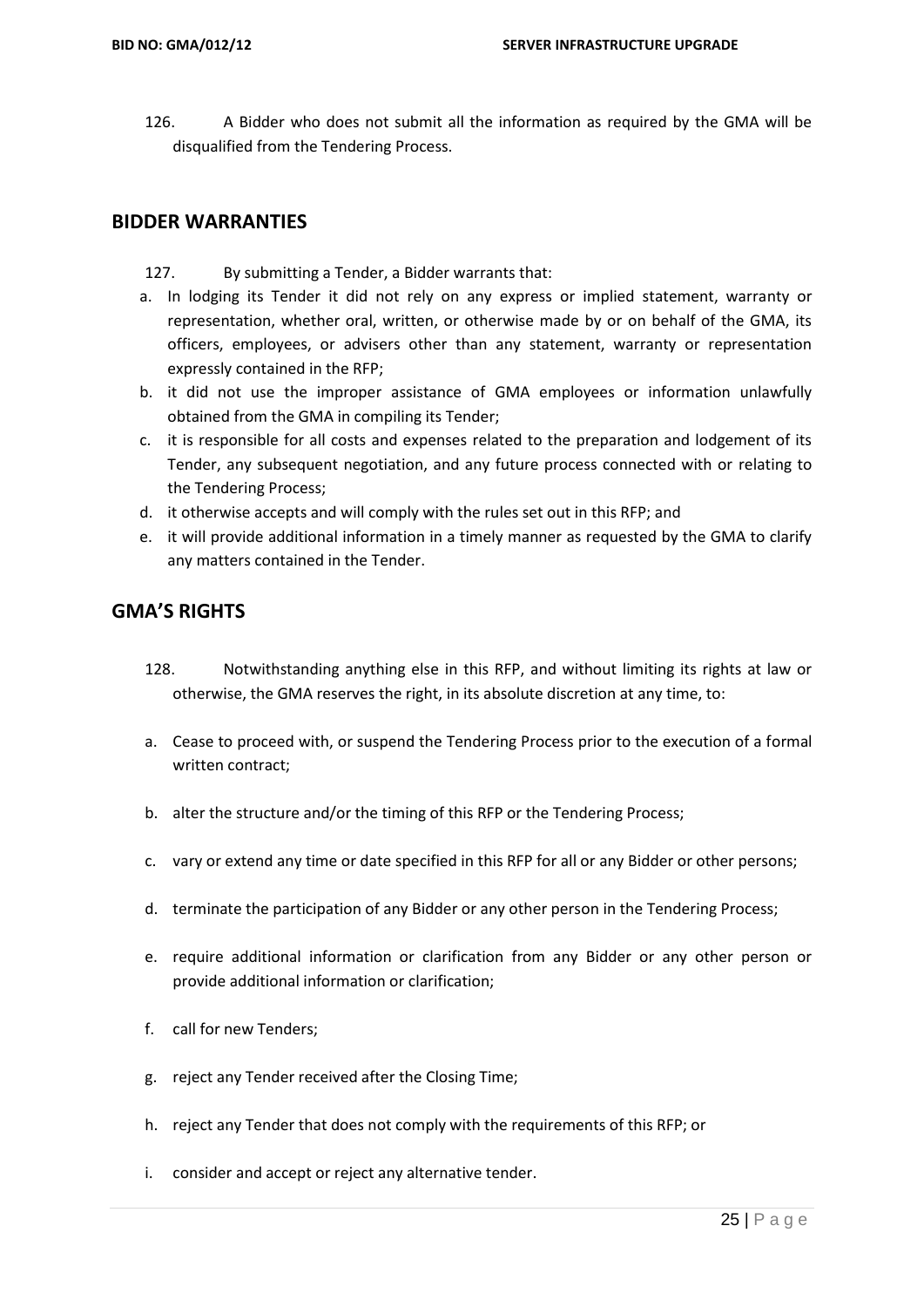#### **GOVERNING LAWS**

- 129. This RFP and the Tendering Process is governed by the laws applying in the Republic of South Africa.
- 130. Each Bidder must comply with all relevant laws in preparing and lodging its Tender and in taking part in the Tendering Process.
- 131. All tenders must be completed using the English language and all costing must be in South African Rands.

#### **INCONSISTENCY**

128 If there is any inconsistency between any parts of this RFP, a descending order of precedence must be accorded to:

(a) the conditions of tendering in Part A and Part B of this RFP, and any annexure or attachments;

(b) the Bidders response in Part C of this RFP;

(c) any other part of this RFP, so that the provision in the higher ranked document, to the extent of the inconsistency, prevails.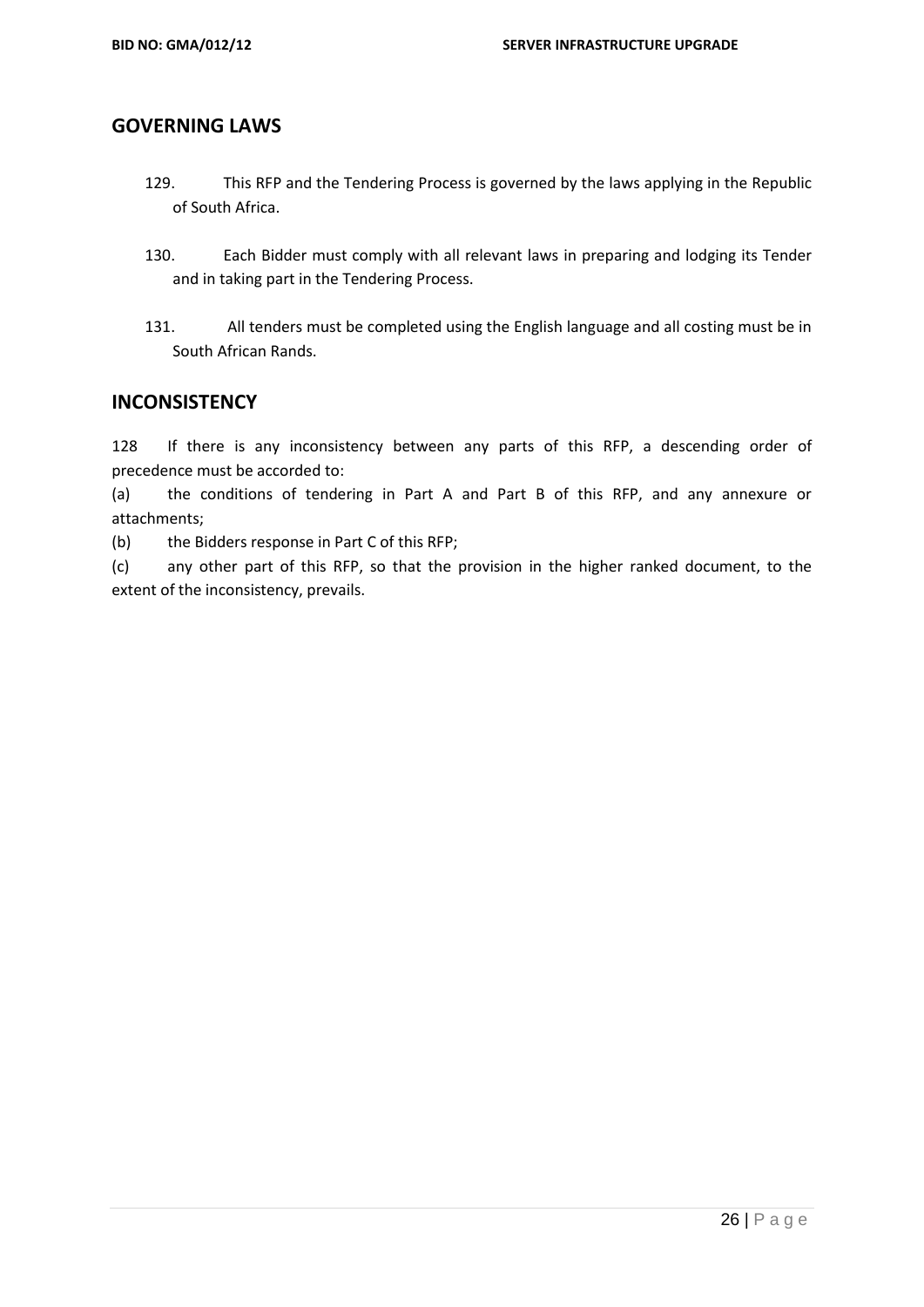# **RFP - PART B:**

#### **TENDER SPECIFICATION**

#### **1. Project Objectives**

The objective of the tender is to find a suitable qualified supplier that would be able to supply, deliver and install server hardware and software based on the specification provided and within strict timelines.

#### **2. Scope of Work**

The work to be done is to upgrade the current server infrastructure by installing new servers and software to allow the upgrade and/or migrate of the IT systems in order to accommodate the companies' development.

The work consists out of the following:

- Supplying eight (8) servers as per specification in 'Deliverables';
- Installing the new software on five (5) of the servers as per specification in 'Deliverables'; and
- Upgrading and migrating two of the existing systems to the newly installed servers as per specification in 'Deliverables'.

#### **3. Deliverables**

Deliverables are divided into four areas, each with its own specification and / or requirements:

- 1. Minimum requirements for supplier;
- 2. Supply of server hardware;
- 3. Supply of server software; and
- 4. Implementation of hardware and software.

#### **3.1. Minimum requirements for bidder**

- 3.1.1.All deliverables (supply of hardware and software and the implementation of the three systems as per specification) must be carried out by the same bidder.
- 3.1.2.Bidder must be as a minimum an accredited HP ServiceOne partner and provide proof thereof.
- 3.1.3.Bidder must be at least a Microsoft Gold Partner for Volume licensing and provide proof thereof.
- 3.1.4.Bidder must be at least a Microsoft Silver Partner for the Server and Messaging platforms and provide proof thereof.
- 3.1.5.Bidder must have engineers and / or technicians in its own employment with up to date certifications for the following platforms (please indicate the number of certified engineers / technicians per skill set required):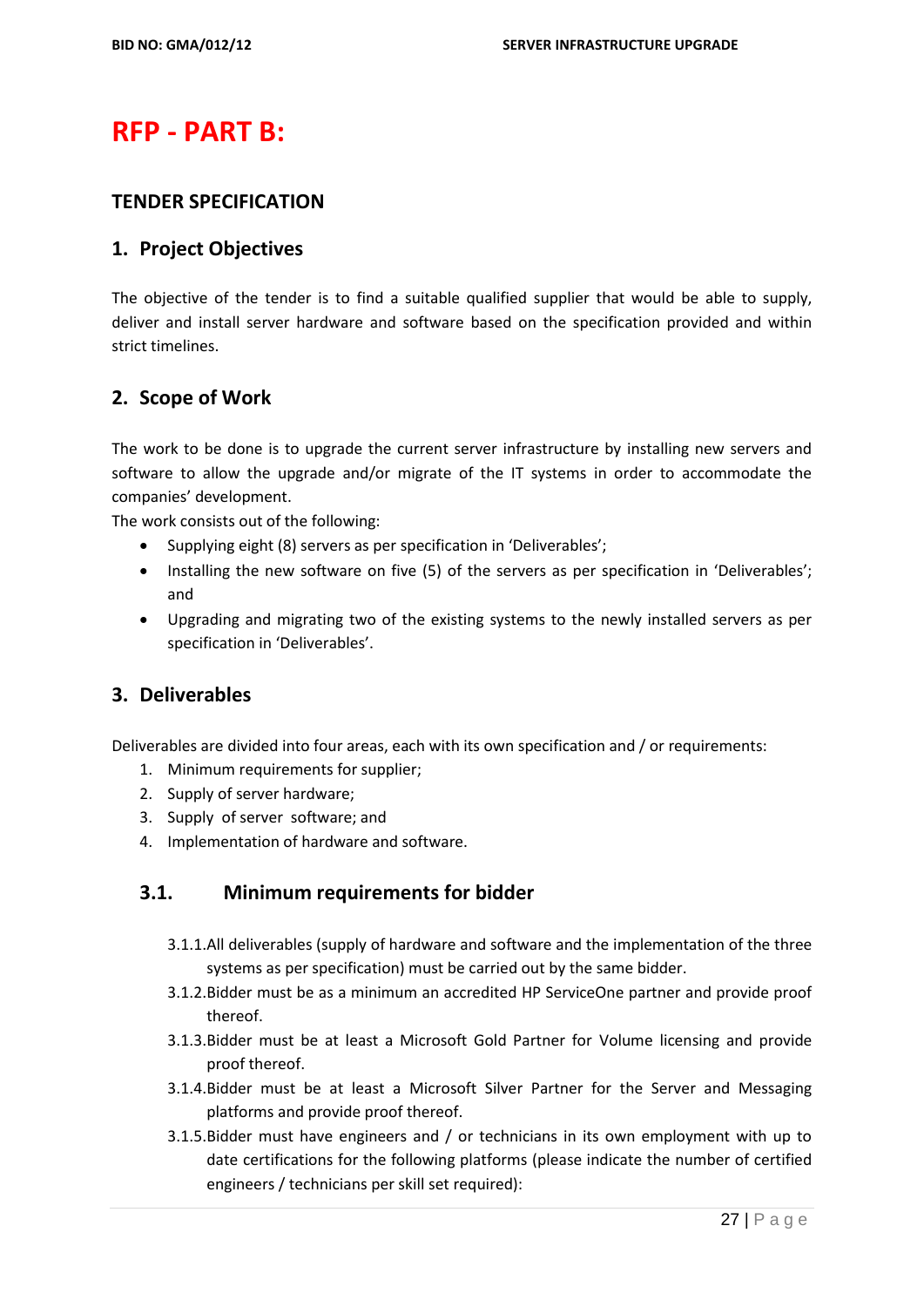- HP Proliant servers;
- Microsoft Windows Server 2008 or higher;
- Microsoft Exchange 2010 or higher;
- 3.1.6.Bidder must demonstrate its ability to achieve the deliverables within the timelines as set out in this RFT.

# **3.2. Supply of server hardware**

3.2.1.Server hardware specifications

| <b>QUANTITY</b> | <b>MAKE</b> | <b>MODEL</b>          | <b>MINIMUM SPECIFICATION</b>                                                                                                                                                                                                                                                                                                                           | <b>WARRANTY</b>                                                                                    |
|-----------------|-------------|-----------------------|--------------------------------------------------------------------------------------------------------------------------------------------------------------------------------------------------------------------------------------------------------------------------------------------------------------------------------------------------------|----------------------------------------------------------------------------------------------------|
| 8               | <b>HP</b>   | <b>DL380p</b><br>Gen8 | Dual E5-2665 (2.40GHz/8-<br>core/20MB/115W) CPU<br>64 GB RAM 1600MHz (RDIMMs)<br>8 x HP 1TB SAS SFF 7.2K SC MDL HDD<br>DVD-RW<br>Smart Array P420i/2GB FBWC<br>Ethernet 10Gb 2-port 530FLR-SFP+<br>Adapter<br>HP Ethernet 1Gb 4-port 331T Adapter<br>$\bullet$<br>Dual 750W CS Plat Power Supplies<br>2U height<br>iLO <sub>3</sub><br>Insight Control | HP Care Pack, 5 year<br>6 hour 24x7 Call to<br>Repair for ProLiant<br>DL38x(p) Hardware<br>Support |

# **3.3. Supply of server software**

| 3.3.1. Server software specifications |  |
|---------------------------------------|--|
|---------------------------------------|--|

| <b>QUANTITY</b> | <b>PRODUCT DESCRIPTION</b>                                                          | <b>SOFTWARE</b><br><b>ASSURANCE</b><br><b>REQUIRED</b> |
|-----------------|-------------------------------------------------------------------------------------|--------------------------------------------------------|
| 14              | Microsoft Windows Server Standard latest edition                                    | NO                                                     |
| 100             | Microsoft CoreCAL                                                                   | <b>NO</b>                                              |
|                 | Microsoft Exchange Server Standard latest edition                                   | NO                                                     |
| 2               | Microsoft SQL Server Standard latest edition                                        | NO                                                     |
| 70              | Microsoft SQL CAL                                                                   | NO.                                                    |
| 8               | Microsoft System Center Standard latest edition                                     | NO                                                     |
| 100             | Microsoft System Center Client Management Suite Client<br><b>Management License</b> | NO                                                     |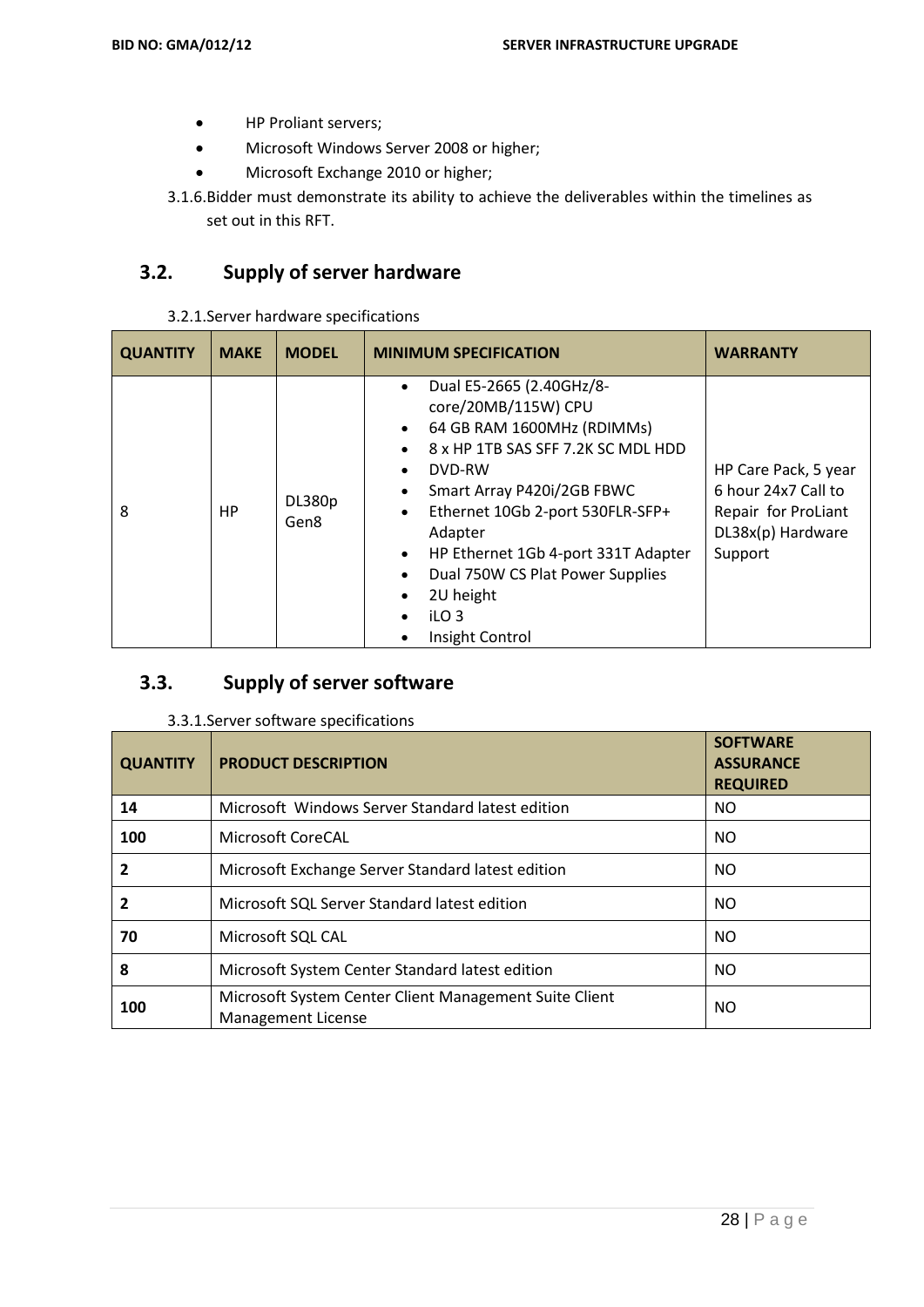## **3.4. Implementation of hardware and software**

#### 3.4.1.**Implementation of new domain controller and upgrade of the existing domain**

- There are 100 users utilizing AD services.
- Current infrastructure consists out of two domain controllers both running Windows Server 2003 R2 SP2.
- New infrastructure will have three domain controllers: two located at the head office and on the same IP subnet as the current domain controllers, and one located at the data centre on a different IP subnet.
- The bidder will be assisted by the GMA IT Systems Administrator throughout the implementation process.
- **The bidder will be responsible for carrying out the following activities**:
	- 1. Install and prep Windows Server 2008 R2 and service packs on two of the new servers to be the new primary and secondary domain controller.
	- 2. Prep Active Directory Schema and domain.
	- 3. Raise domain functional Level.
	- 4. Transfer FSMO Roles.
	- 5. Demote and remove the old primary and secondary domain controllers.
	- 6. All configurations to be done based on 'best practices' and as prescribed by Microsoft.
	- 7. Testing of implemented system.
	- 8. Ensure that transfer of skills occur during the setup and installation process.

#### 3.4.2.**Implementation of Microsoft Exchange**

- There are 100 users utilizing Exchange services.
- Current infrastructure consists out of one Exchange server running Windows Server 2003 SP2 and Exchange 2003 SP2.
- New infrastructure will have two Exchange servers running Windows Server 2008 R2 and Exchange 2010.
- The bidder will be assisted by the GMA IT Systems Administrator throughout the implementation process.
	- **The bidder will be responsible for carrying out the following activities**:
		- 1. Install and prep Windows Server 2008 R2 and service packs on one of the new servers and on one existing server.
		- 2. Install and configure Exchange 2010 server roles on new server at head office: CAS, HUB and Mailbox.
		- 3. Install and configure Exchange 2010 server role on existing server in DMZ: Edge.
		- 4. Configure integration between Exchange 2003 and Exchange 2010 for Exchange 2010 roles.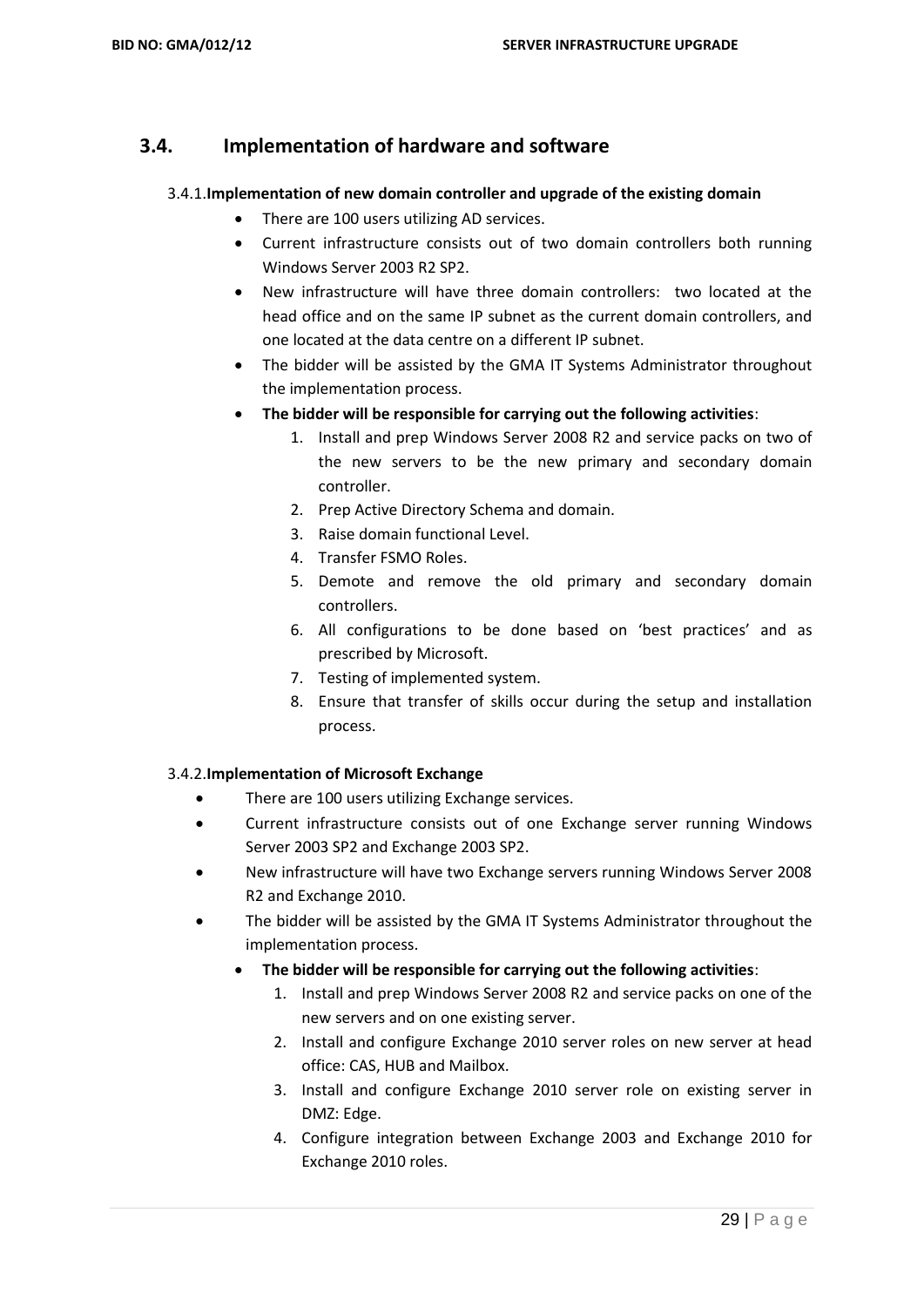- 5. Configure the new Exchange 2010 server to be the master Exchange server.
- 6. All configurations to be done based on 'best practices' and as prescribed by Microsoft.
- 7. Testing of implemented system.
- 8. Moving of no more than 5 mailboxes from the current infrastructure to the new infrastructure (Rest to be done by GMA IT Systems Administrator).
- 9. Ensure that transfer of skills occur during the setup and installation process

#### 3.4.3.**Implementation of Microsoft System Center Suite**

- System Center will be deployed on its own new server and will manage the following:
	- o 100 users
	- o 80 workstations
	- o 11 physical servers
	- o At least 5 virtual (Hyper-V) servers
- The bidder will be assisted by the GMA IT Systems Administrator throughout the implementation process.
- **The bidder will be responsible for carrying out the following activities:**
	- 1. Install and prep Windows Server 2008 R2 and service packs on one of the new servers for Microsoft System Center.
	- 2. Install and configure Microsoft System Center with the following components as a minimum:
		- Operations Manager
		- Configuration Manager
		- **•** Service Manager
		- Orchestrator
		- Virtual Machine Manager
	- 3. Deployment of management agents and configuration settings to no more than 3 servers.
	- 4. All configurations to be done based on 'best practices' and as prescribed by Microsoft.
	- 5. Testing of implemented system.
	- 6. Ensure that transfer of skills occur during the setup and installation process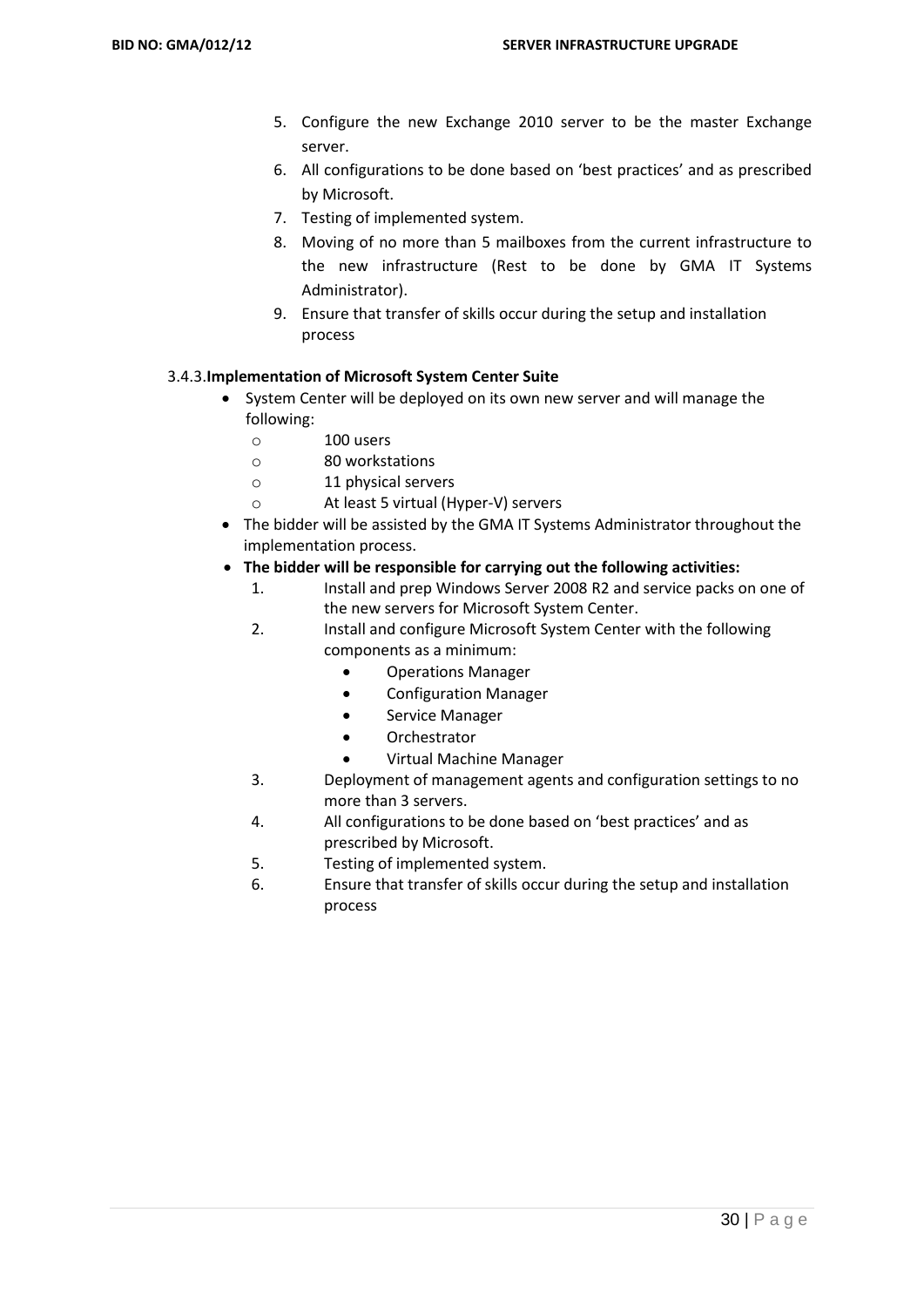# **RFP - PART C:**

## **BIDDERS DECARATION**

All responses must be provided within the specified boxes, must comply with the word and page limits imposed and must respond to this RFP Part B in accordance with the Conditions of Tendering in this RFP Part A. All Annexures form part of the Bidders Response and must be completed in full and signed.

| <b>BIDDERS DECLARATION</b>                                                                                                      |  |  |  |  |  |
|---------------------------------------------------------------------------------------------------------------------------------|--|--|--|--|--|
| certify that:                                                                                                                   |  |  |  |  |  |
| I have read, understood and accept the conditions contained in this RFP.<br>$\Box$                                              |  |  |  |  |  |
| I have supplied all the required information, and all the information submitted as part of the RFP<br>□<br>is true and correct. |  |  |  |  |  |
| <b>NAME OF THE BIDDER</b>                                                                                                       |  |  |  |  |  |
| <b>IDENTITY NUMBER</b>                                                                                                          |  |  |  |  |  |
| <b>POSITION</b>                                                                                                                 |  |  |  |  |  |
| <b>AUTHORISED SIGNATORY</b>                                                                                                     |  |  |  |  |  |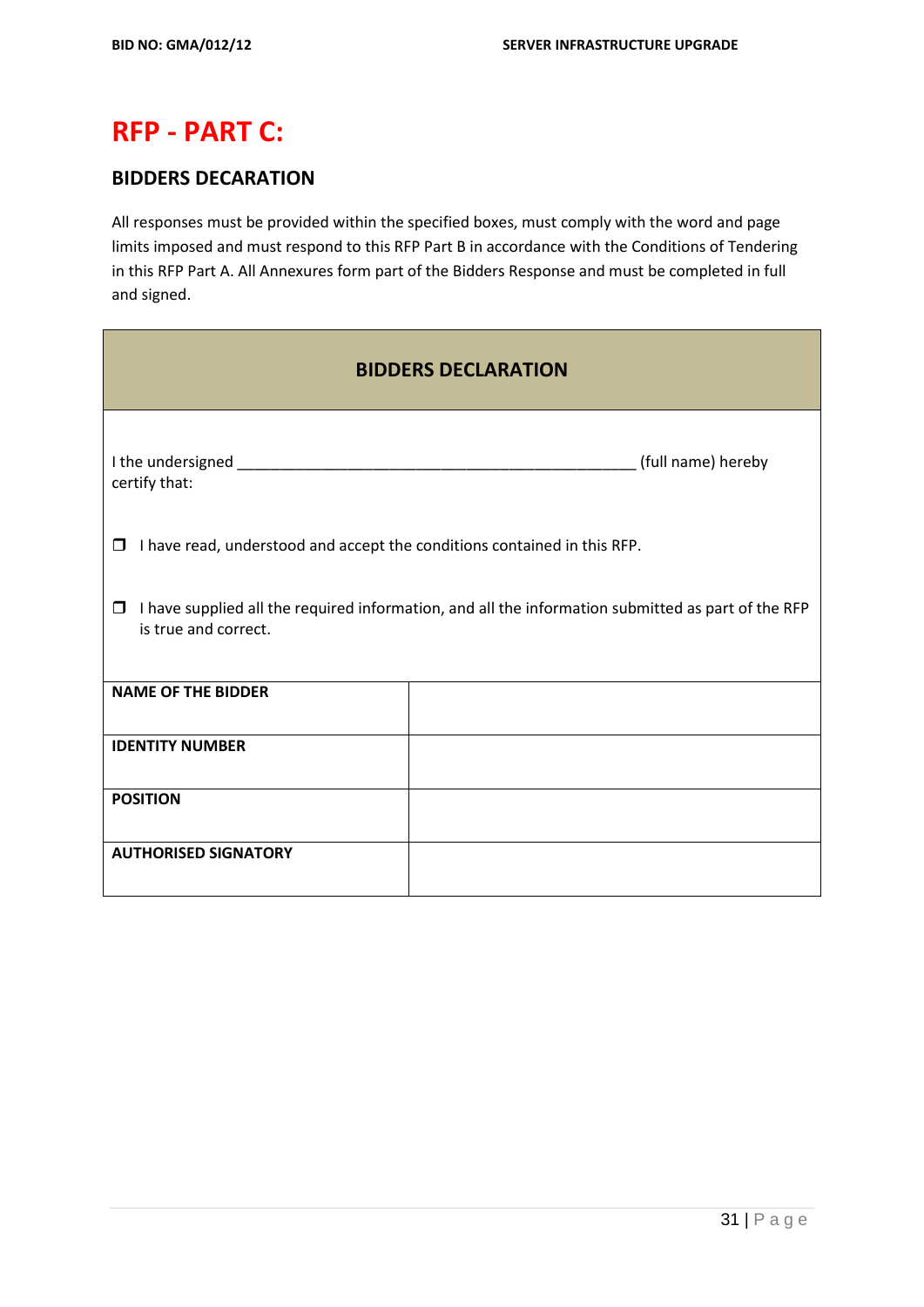m.

**The Common** 

| <b>BIDDERS RESPONSE</b>           |             |               |  |  |  |
|-----------------------------------|-------------|---------------|--|--|--|
| <b>FULL NAME</b>                  |             |               |  |  |  |
| <b>POSTAL ADDRESS</b>             |             |               |  |  |  |
| <b>PHYSICAL ADDRESS</b>           |             |               |  |  |  |
| <b>ENTITY REGISTRATION NUMBER</b> |             |               |  |  |  |
| <b>VAT REGISTRATION NUMBER</b>    |             |               |  |  |  |
| <b>CONTACT PERSON'S FULL NAME</b> |             |               |  |  |  |
| <b>TELEPHONE NUMBER 1</b>         | <b>CODE</b> | <b>NUMBER</b> |  |  |  |
| <b>TELEPHONE NUMBER 2</b>         | <b>CODE</b> | <b>NUMBER</b> |  |  |  |
| <b>FACSIMILE NUMBER</b>           | <b>CODE</b> | <b>NUMBER</b> |  |  |  |
| <b>CELLULAR PHONE NUMBER</b>      |             |               |  |  |  |
| <b>E-MAIL ADDRESS</b>             |             |               |  |  |  |
| <b>TAX CLEARANCE CERTIFICATE</b>  | <b>YES</b>  | <b>NO</b>     |  |  |  |
| FULL NAME OF AUTHORISED AGENT     |             |               |  |  |  |
| TITLE OF AUTHORISED AGENT         |             |               |  |  |  |
| SIGNATURE OF AUTHORISED AGENT     |             |               |  |  |  |
| <b>DATE OF SIGNATURE</b>          |             |               |  |  |  |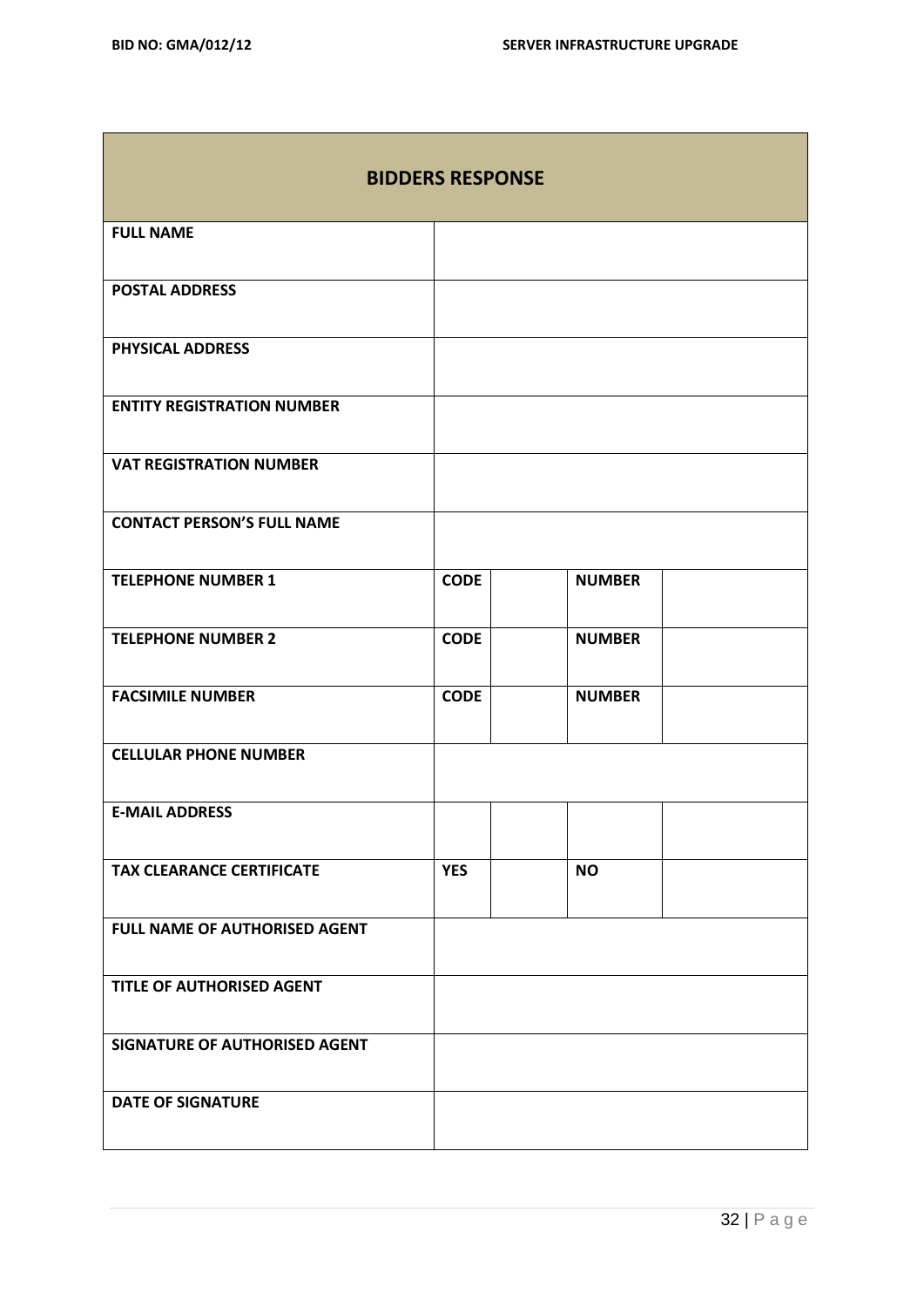| <b>TOTAL BID PRICE</b>                                                           |                               |
|----------------------------------------------------------------------------------|-------------------------------|
| <b>ALTERNATIVE TENDER</b>                                                        | Word limit - [500] words      |
|                                                                                  |                               |
| Where a Bidder also submits an Alternative                                       |                               |
| Tender, it must include any supplementary                                        |                               |
| material, together with associated prices,                                       |                               |
| which demonstrates in detail that such an                                        |                               |
| alternative will fully achieve and/ or exceed                                    |                               |
| all the specifications or requirements<br>together with references as to why the |                               |
| alternative proposal/s may be advantageous.                                      |                               |
| This should be cross-referenced to the                                           |                               |
| Specification.                                                                   |                               |
| <b>CONFLICT OF INTEREST</b>                                                      |                               |
|                                                                                  |                               |
| Provide details of any interests, relationships                                  | Complete as attached in SBD 4 |
| or clients which may give rise to a conflict of                                  |                               |
| interest and the area of expertise in which                                      |                               |
| that conflict of interest may arise.                                             |                               |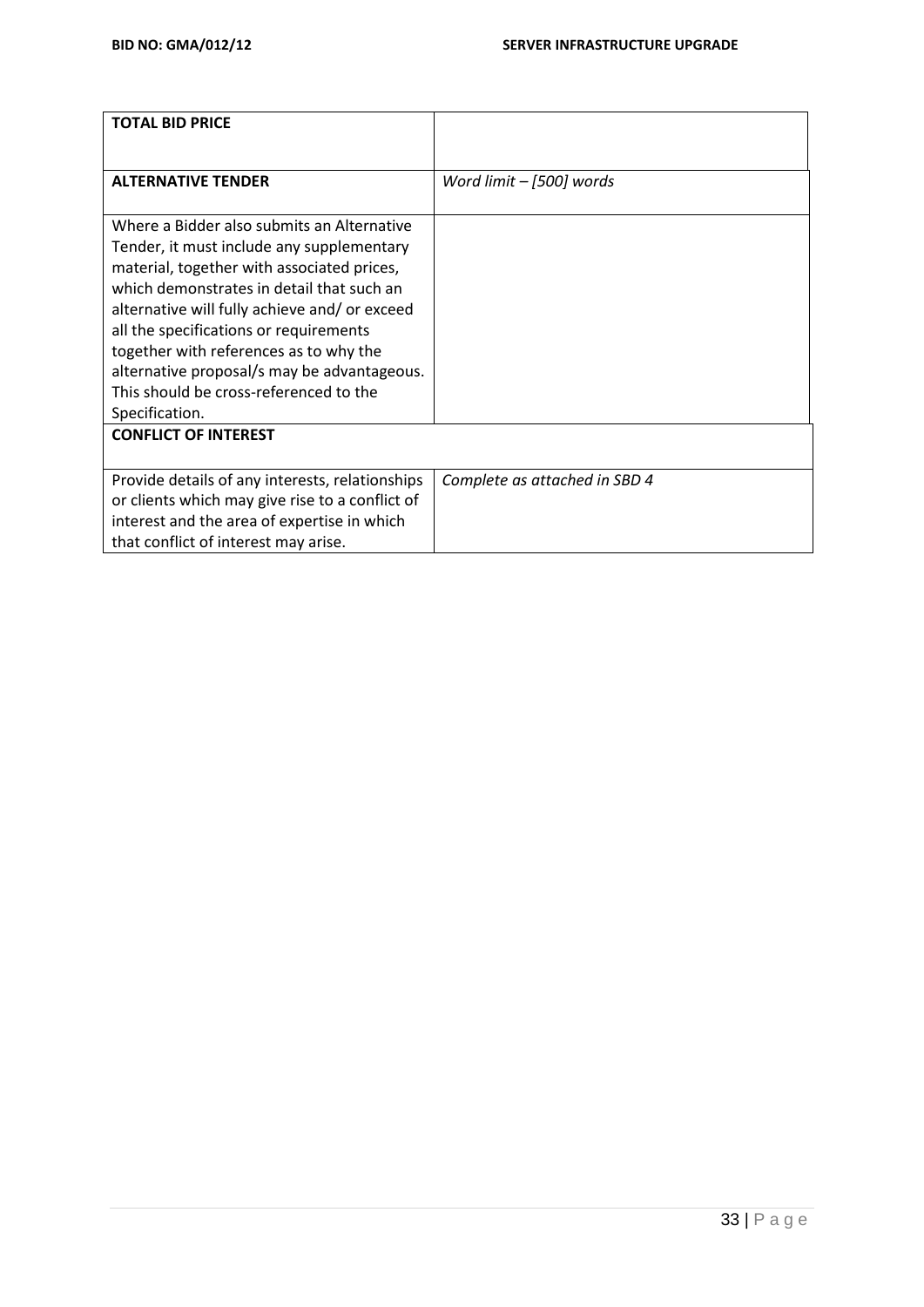#### **SBD 2**

## **A1. TAX CLEARANCE CERTIFICATE REQUIREMENTS**

**It is a condition of bid that the taxes of the successful bidder must be in order, or that satisfactory arrangements have been made with South African Revenue Service (SARS) to meet the Bidders tax obligations.**

1 In order to meet this requirement bidders are required to complete in full the form TCC 001 "Application for a Tax Clearance Certificate" and submit it to any SARS branch office nationally. The Tax Clearance Certificate Requirements are also applicable to foreign bidders / individuals who wish to submit bids.

2 SARS will then furnish the bidder with a Tax Clearance Certificate that will be valid for a period of 1 (one) year from the date of approval.

3 The original Tax Clearance Certificate must be submitted together with the bid. Failure to submit the original and valid Tax Clearance Certificate will result in the invalidation of the bid. Certified copies of the Tax Clearance Certificate will not be acceptable.

4 In bids where Consortia / Joint Ventures / Sub-contractors are involved, each party must submit a separate Tax Clearance Certificate.

5 Copies of the TCC 001 "Application for a Tax Clearance Certificate" form are available from any SARS branch office nationally or on the websit[e www.sars.gov.za.](http://www.sars.gov.za/)

6 Applications for the Tax Clearance Certificates may also be made via eFiling. In order to use this provision, taxpayers will need to register with SARS as eFilers through the website [www.sars.gov.za](http://www.sars.gov.za/)

#### **A2. FINANCIAL VIABILITY REQUIREMENTS**

\_\_\_\_\_\_\_\_\_\_\_\_

1. Are there any significant events, matters, occurrences or circumstances which have arisen since the end of your last financial year which may significantly affect operations and your ability to operate as a going concern.

\_\_\_\_\_\_\_\_\_\_\_\_\_\_\_\_\_\_\_\_\_\_\_\_\_\_\_\_\_\_\_\_\_\_\_\_\_\_\_\_\_\_\_\_\_\_\_\_\_\_\_\_\_\_\_\_\_\_\_\_\_\_\_\_\_\_\_\_\_\_\_\_\_\_\_\_\_\_\_\_\_\_ \_\_\_\_\_\_\_\_\_\_\_\_\_\_\_\_\_\_\_\_\_\_\_\_\_\_\_\_\_\_\_\_\_\_\_\_\_\_\_\_\_\_\_\_\_\_\_\_\_\_\_\_\_\_\_\_\_\_\_\_\_\_\_\_\_\_\_\_\_\_\_\_\_\_\_\_\_\_\_\_\_\_ \_\_\_\_\_\_\_\_\_\_\_\_\_\_\_\_\_\_\_\_\_\_\_\_\_\_\_\_\_\_\_\_\_\_\_\_\_\_\_\_\_\_\_\_\_\_\_\_\_\_\_\_\_\_\_\_\_\_\_\_\_\_\_\_\_\_\_\_\_\_\_\_\_\_\_\_\_\_\_\_\_\_ \_\_\_\_\_\_\_\_\_\_\_\_\_\_\_\_\_\_\_\_\_\_\_\_\_\_\_\_\_\_\_\_\_\_\_\_\_\_\_\_\_\_\_\_\_\_\_\_\_\_\_\_\_\_\_\_\_\_\_\_\_\_\_\_\_\_\_\_\_\_\_\_\_\_\_\_\_\_\_\_\_\_ \_\_\_\_\_\_\_\_\_\_\_\_\_\_\_\_\_\_\_\_\_\_\_\_\_\_\_\_\_\_\_\_\_\_\_\_\_\_\_\_\_\_\_\_\_\_\_\_\_\_\_\_\_\_\_\_\_\_\_\_\_\_\_\_\_\_\_\_\_\_\_\_\_\_\_\_\_\_\_\_\_\_ \_\_\_\_\_\_\_\_\_\_\_\_\_\_\_\_\_\_\_\_\_\_\_\_\_\_\_\_\_\_\_\_\_\_\_\_\_\_\_\_\_\_\_\_\_\_\_\_\_\_\_\_\_\_\_\_\_\_\_\_\_\_\_\_\_\_\_\_\_\_\_\_\_\_\_\_\_\_\_\_\_\_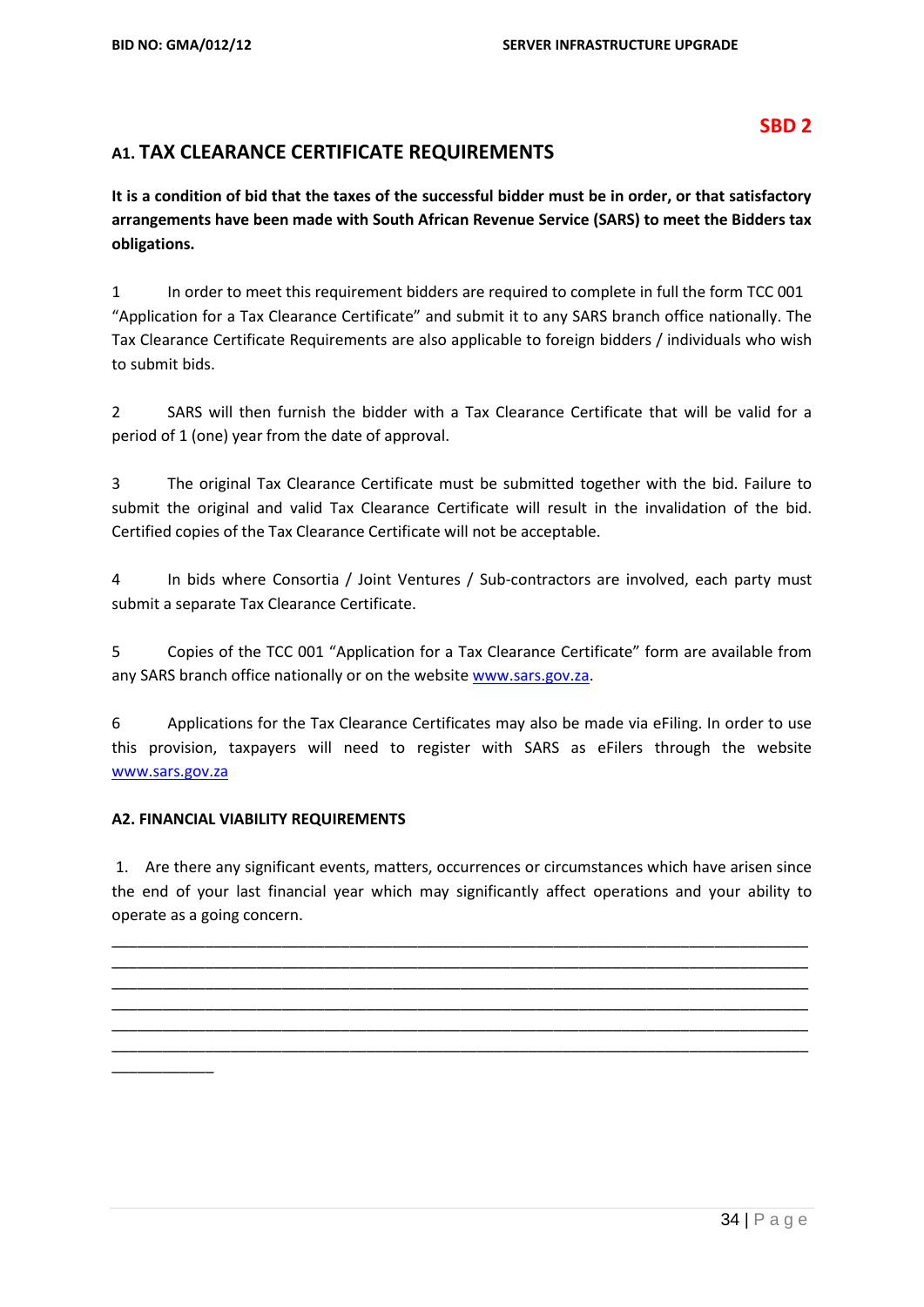#### **SBD 3.1**

### **PRICING SCHEDULE**

|                        | Ref Number: GMA/012/12       |
|------------------------|------------------------------|
| Closing Time: 11H00 AM | Closing Date 22 January 2013 |

#### **OFFER TO BE VALID FOR 90 DAYS FROM THE CLOSING DATE OF BID.**

1. Bidders are required to indicate total cost including all applicable fees and taxes.

| No. | <b>DESCRIPTION</b>                                                                    | <b>AMOUNT (RAND)</b> |
|-----|---------------------------------------------------------------------------------------|----------------------|
| 1.  | Supplying eight (8) servers                                                           | R                    |
| 2.  | Installing the new software on five (5) of the<br>servers                             | R                    |
| 3.  | Upgrading and migrating two of the existing<br>systems to the newly installed servers | R                    |
|     | <b>14% VAT</b>                                                                        |                      |
|     | TOTAL COST                                                                            |                      |

Bidders are required to submit a separate detailed price quotation.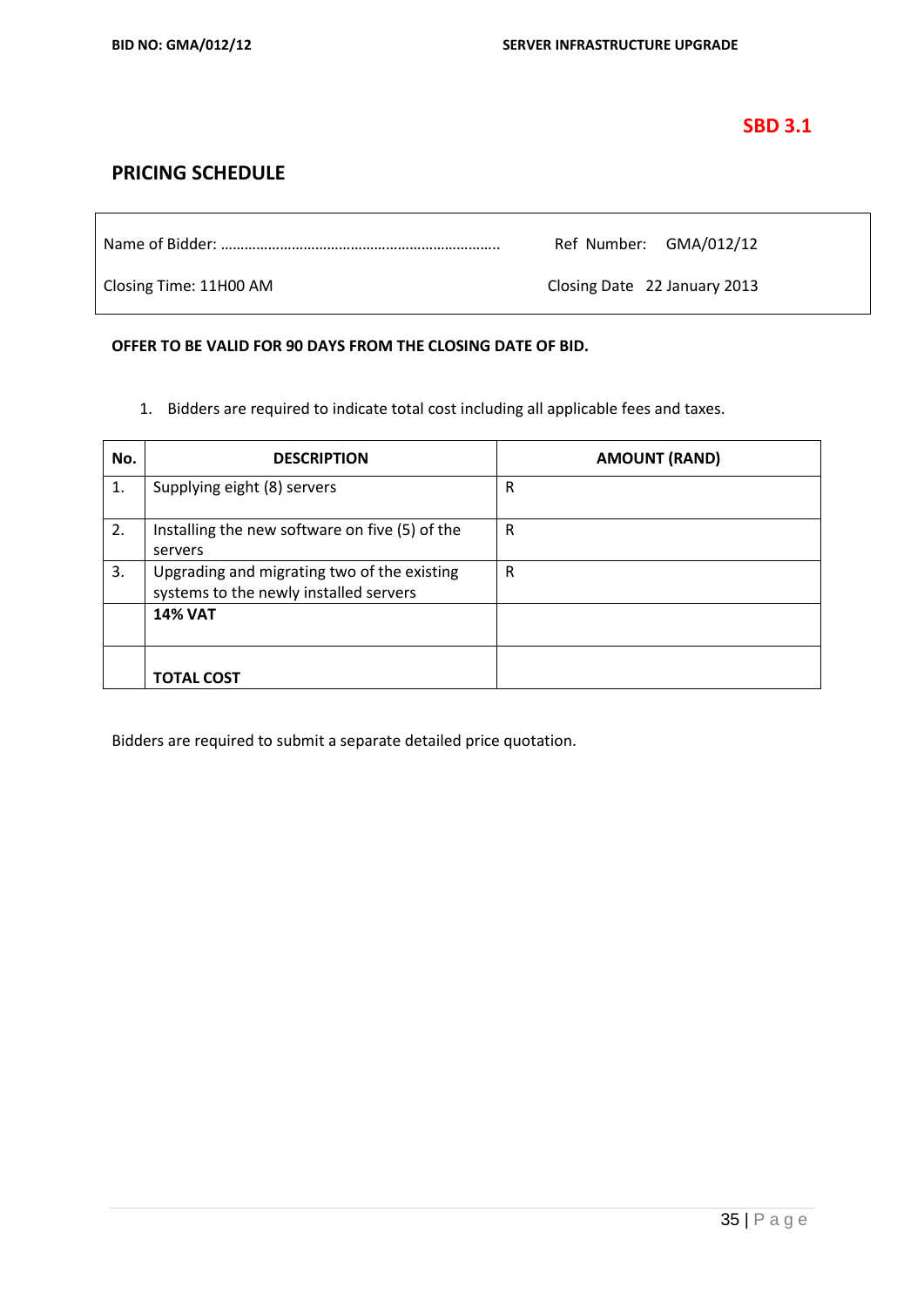#### **SBD 3.2**

#### **PRICING DECLARATION**

Dear Sir/Madam

After having carefully read through and examined this RFP Reference Number GMA/012/12 in its entirety together with all the provisions contained in each section of the RFP document,

We hereby offer server hardware and software and implementation thereof of both hardware and software within the set timeframe to the GMA as detailed in Specification section of the REQUEST FOR PROPOSAL document:

| IN AMOUNT: |                 |
|------------|-----------------|
| R          | (including VAT) |
| IN WORDS:  |                 |
| R          | (including VAT) |

We confirm that this price covers all activities associated with the rental of the office premises to the GMA as per the requirements in the specification.

We confirm that GMA will incur no additional costs whatsoever over and above this amount with the exception of Operating expenses and Tenant Installations in connection with the letting of the office premises.

We undertake to hold this offer open for acceptance for a period of 90 (Ninety) days from the date of submission of offers. We further undertake that upon final acceptance of our offer, we will commence with the provision of service when required to do so by the Client.

Moreover, we agree that until formal Contract Documents have been prepared and executed, this Form of Tender, together with a written acceptance from the Client shall constitute a binding agreement between us, governed by the terms and conditions set out in this REQUEST FOR PROPOSAL.

We understand that you are not bound to accept the lowest or any offer and that we must bear all costs which we have incurred in connection with preparing and submitting this tender.

We hereby undertake for the period during which this tender remains open for acceptance not to divulge to any persons, other than the persons to which the tender is submitted, any information relating to the submission of this tender or the details therein except where such is necessary for the submission of this tender.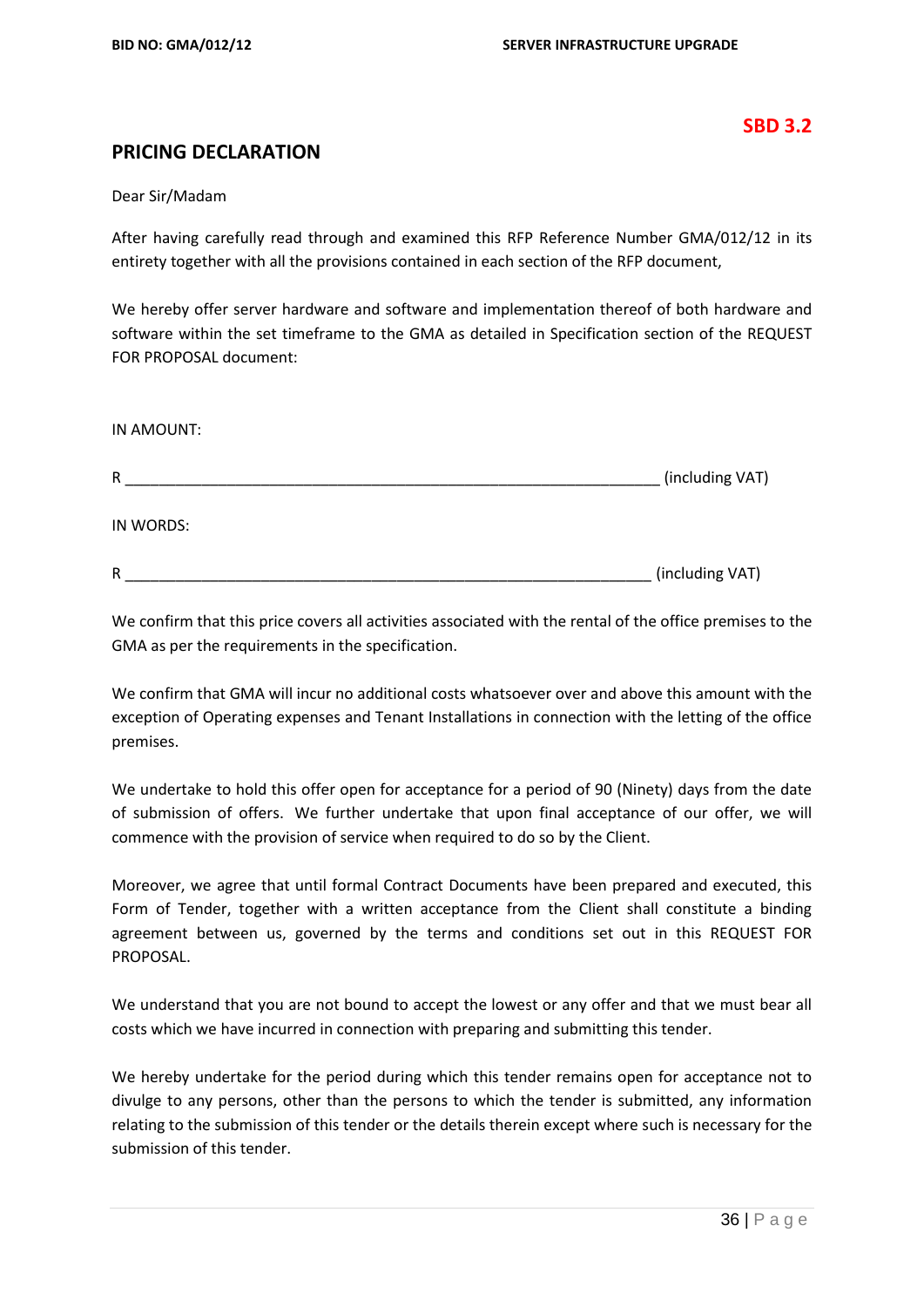# **PRICE DECLARATION (MANDATORY INFORMATION)**

| certify that:                                                                                                                                           | (full name) hereby |  |  |
|---------------------------------------------------------------------------------------------------------------------------------------------------------|--------------------|--|--|
| I have read, understood and unconditionally accept that the conditions contained in above<br>□<br>Section of this RFP.                                  |                    |  |  |
| I have supplied all the required information, and all the information submitted as part of the<br>□<br>Pricing Section of this RFP is true and correct. |                    |  |  |
|                                                                                                                                                         |                    |  |  |
| <b>NAME OF BIDDER</b>                                                                                                                                   |                    |  |  |
| <b>IDENTITY NUMBER</b>                                                                                                                                  |                    |  |  |
| <b>POSITION</b>                                                                                                                                         |                    |  |  |
| <b>SIGNATURE OF AUTHORISED</b><br><b>SIGNATORY</b>                                                                                                      |                    |  |  |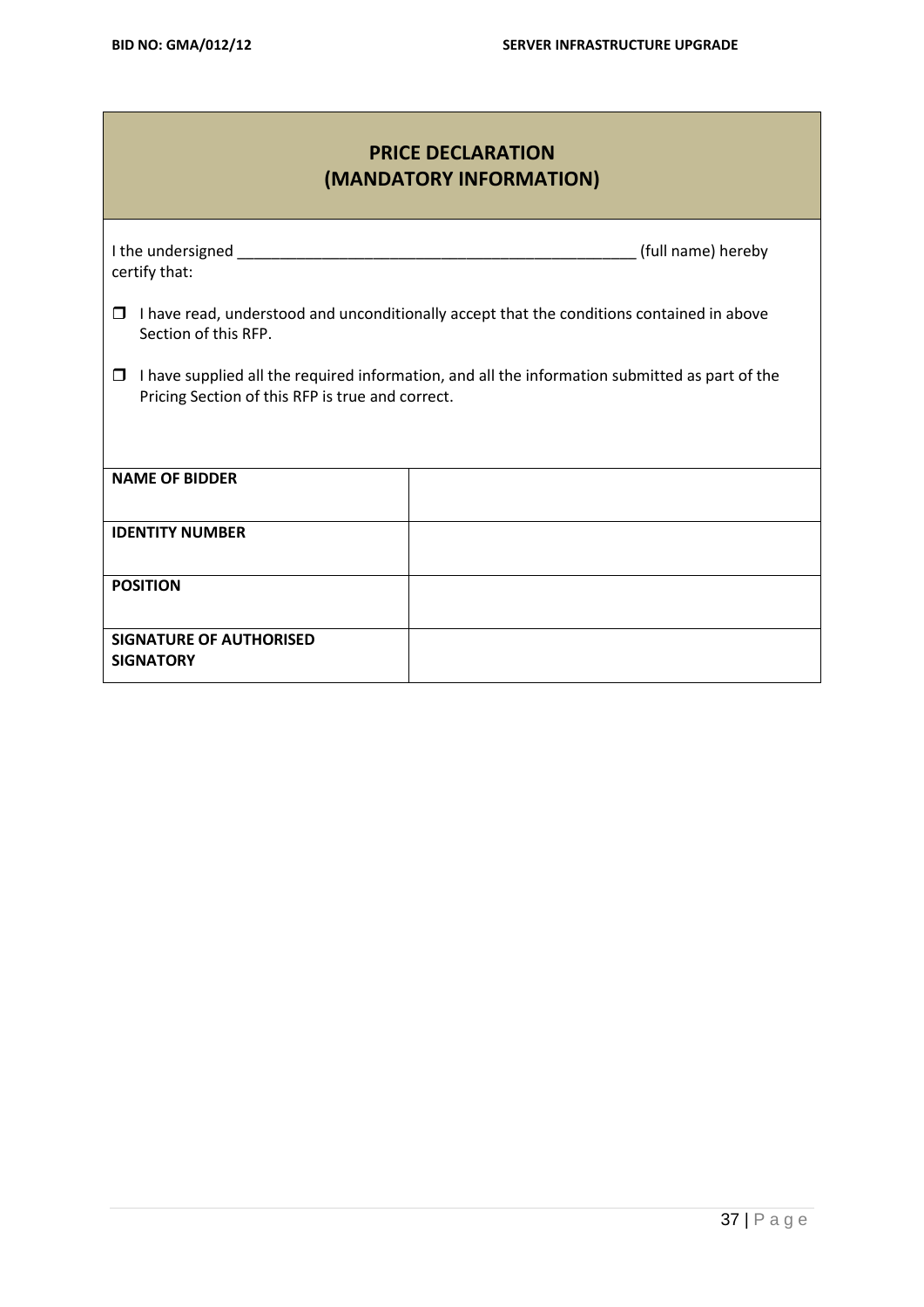**YES/NO**

#### **SBD 4**

#### **DECLARATION OF INTEREST**

1. Any legal person, including persons employed by the state<sup>1</sup>, or persons having a kinship with persons employed by the state, including a blood relationship, may make an offer or offers in terms of this invitation to bid (includes an advertised competitive bid, a limited bid, a proposal or written price quotation). In view of possible allegations of favouritism, should the resulting bid, or part thereof, be awarded to persons employed by the state, or to persons connected with or related to them, it is required that the bidder or his/her authorised representative declare his/her position in relation to the evaluating/adjudicating authority where-

the bidder is employed by the state; and/or

the legal person on whose behalf the bidding document is signed, has a relationship with persons/a person who are/is involved in the evaluation and or adjudication of the bid(s), or where it is known that such a relationship exists between the person or persons for or on whose behalf, the declarant acts and persons who are involved with the evaluation and or adjudication of the bid.

#### 2. **In order to give effect to the above, the following questionnaire must be completed and submitted with the bid.**

| 2.1          | Full                  | Name | of | bidder                                          | or | his | <b>or</b> | her | representative:                                                                                                                                                                             |
|--------------|-----------------------|------|----|-------------------------------------------------|----|-----|-----------|-----|---------------------------------------------------------------------------------------------------------------------------------------------------------------------------------------------|
| 2.2          | Identity              |      |    |                                                 |    |     |           |     |                                                                                                                                                                                             |
| 2.3          | Position              |      |    | occupied in the                                 |    |     |           |     | Company (director, trustee, shareholder,                                                                                                                                                    |
| 2.4          |                       |      |    |                                                 |    |     |           |     | Registration number of company, enterprise, close corporation, partnership agreement or                                                                                                     |
| 2.5          |                       |      |    |                                                 |    |     |           |     |                                                                                                                                                                                             |
| 2.6<br>2.6.1 | in paragraph 3 below. |      |    |                                                 |    |     |           |     | The names of all directors / trustees / shareholders / members, their individual identity<br>numbers, tax reference numbers and, if applicable, employee / PERSAL numbers must be indicated |
| 2.7          | YES/NO                |      |    | Are you or any person connected with the bidder |    |     |           |     | Are you or any person connected with the bidder presently employed by the state?                                                                                                            |
|              |                       |      |    |                                                 |    |     |           |     |                                                                                                                                                                                             |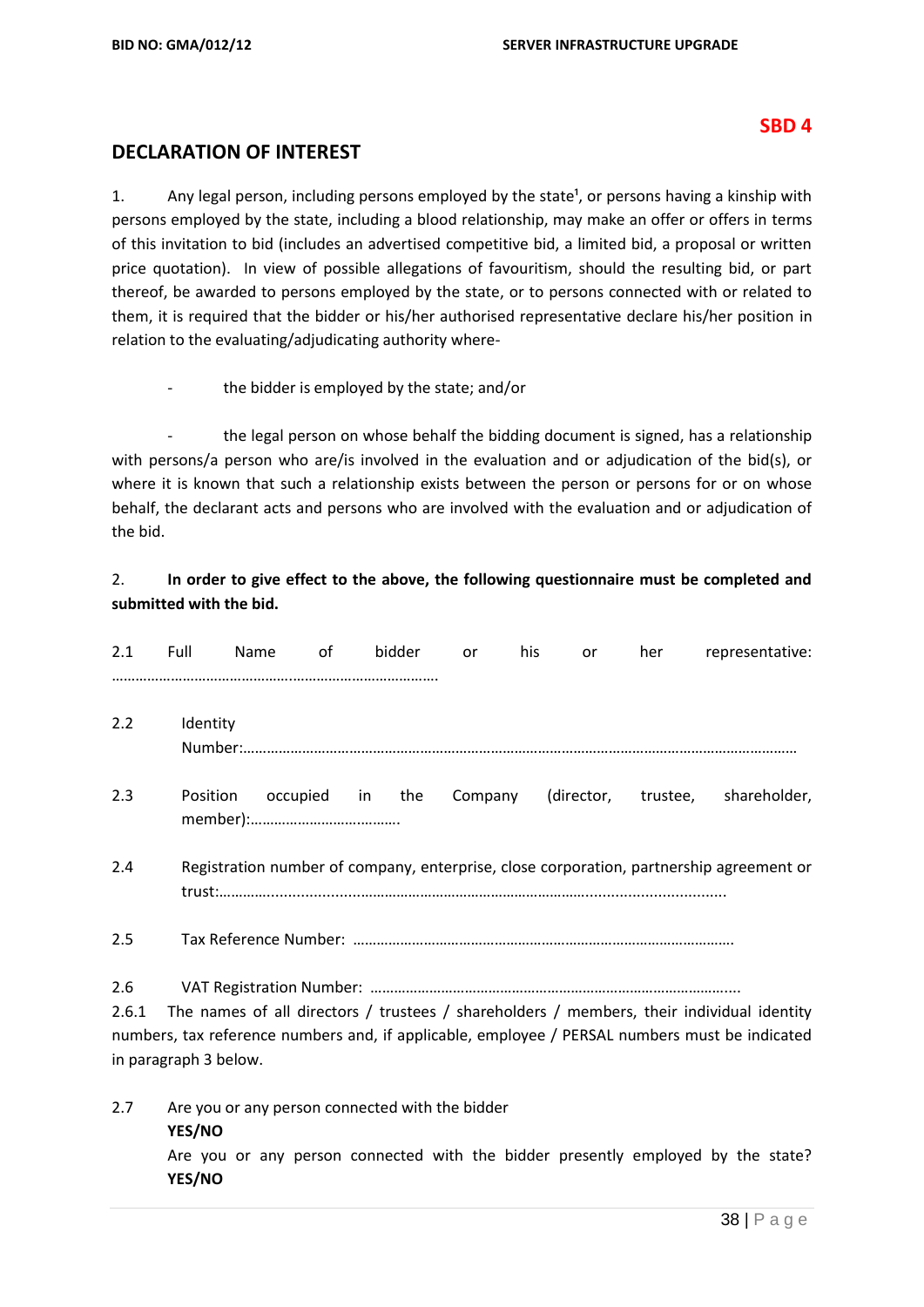2.7.1 If so, furnish the following particulars:

| Name of person / director / trustee / shareholder/ member: |  |
|------------------------------------------------------------|--|
| Name of state institution at which you or the person       |  |
| connected to the bidder is employed:                       |  |
| Position occupied in the state institution:                |  |
|                                                            |  |

Any other particulars:

……………………………………………………………… ………………………………………………………………

………………………………………………………………

2.7.2 If you are presently employed by the state, did you obtain the appropriate authority to undertake remunerative work outside employment in the public sector? **YES/NO**

2.7.1.1 If yes, did you attach proof of such authority to the bid document? **YES/NO**

(Note: Failure to submit proof of such authority, where applicable, may result in the disqualification of the bid.

2.7.1.2 If no, furnish reasons for non-submission of such proof:

……………………………………………………………………. ……………………………………………………………………. …………………………………………………………………….

2.8 Did you or your spouse, or any of the company's directors / trustees / shareholders / members or their spouses conduct business with the state in the previous 12 months **YES/NO**

2.8.1 If so, furnish particulars:

………………………………………………………………….. ………………………………………………………………….. …………………………………………………………………...

2.9 Do you, or any person connected with the bidder, have **YES/NO**

> any relationship (family, friend, other) with a person employed by the state and who may be involved with the evaluation and or adjudication of this bid?

2.9.1 If so, furnish particulars.

……………………………………………………………... …………………………………………………………..…. ………………………………………………………………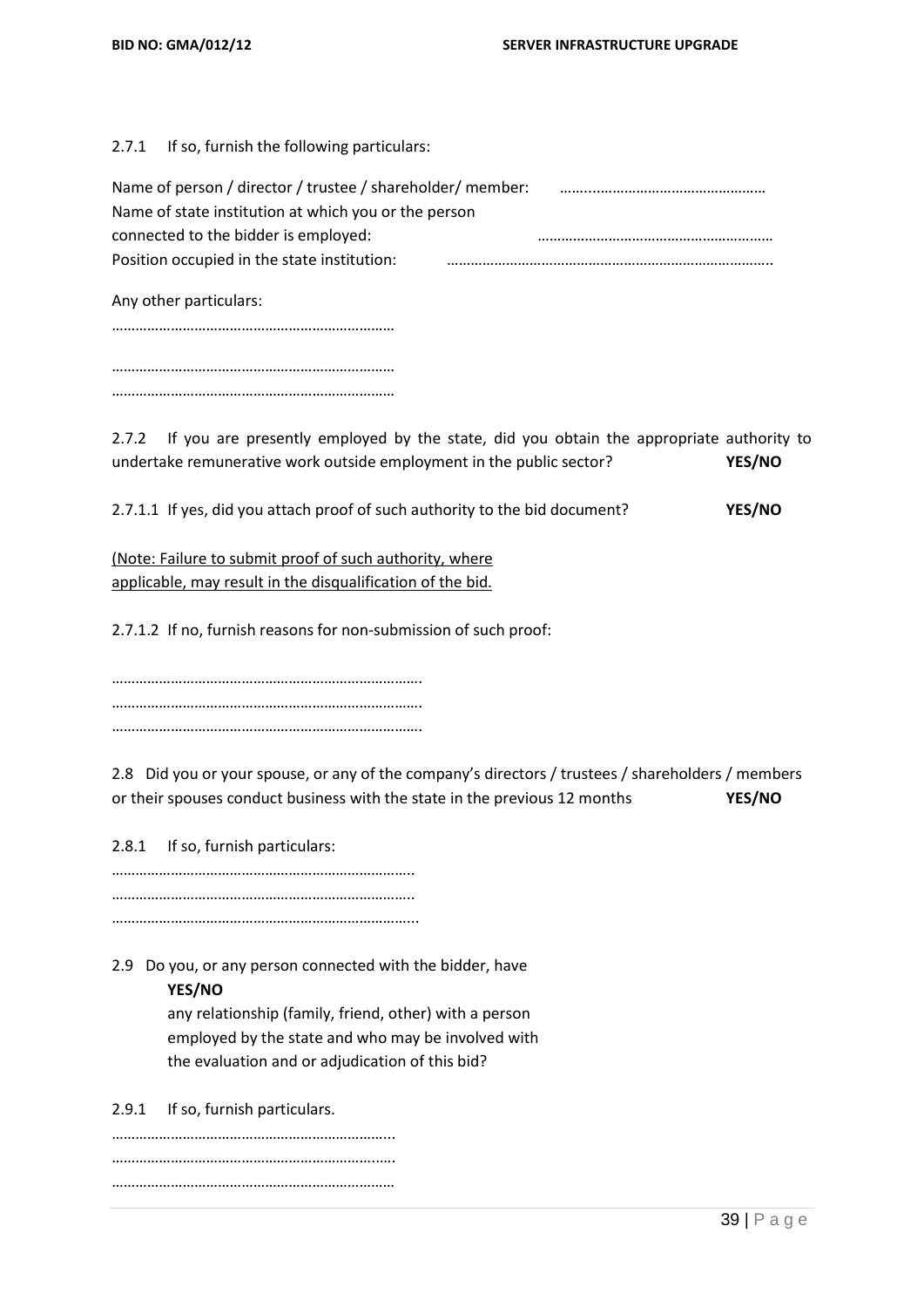2.10 Are you, or any person connected with the bidder, aware of any relationship (family, friend, other) between any other bidder and any person employed by the state who may be involved with the evaluation and or adjudication of this bid? **YES/NO**

2.10.1 If so, furnish particulars**.**

2.11 Do you or any of the directors / trustees / shareholders / members **YES/NO** of the company have any interest in any other related companies whether or not they are bidding for this contract?

2.11.1 If so, furnish particulars:

……………………………………………………………………………. ……………………………………………………………………………. …………………………………………………………………………….

#### **3 Full details of director /trustees/members/shareholders.**

| <b>Full Name</b> | <b>Identity Number</b> | <b>Personal Income Tax</b><br><b>Reference Number</b> | <b>State Employee</b><br><b>Number / PERSAL</b><br><b>Number</b> |
|------------------|------------------------|-------------------------------------------------------|------------------------------------------------------------------|
|                  |                        |                                                       |                                                                  |
|                  |                        |                                                       |                                                                  |
|                  |                        |                                                       |                                                                  |
|                  |                        |                                                       |                                                                  |
|                  |                        |                                                       |                                                                  |
|                  |                        |                                                       |                                                                  |
|                  |                        |                                                       |                                                                  |
|                  |                        |                                                       |                                                                  |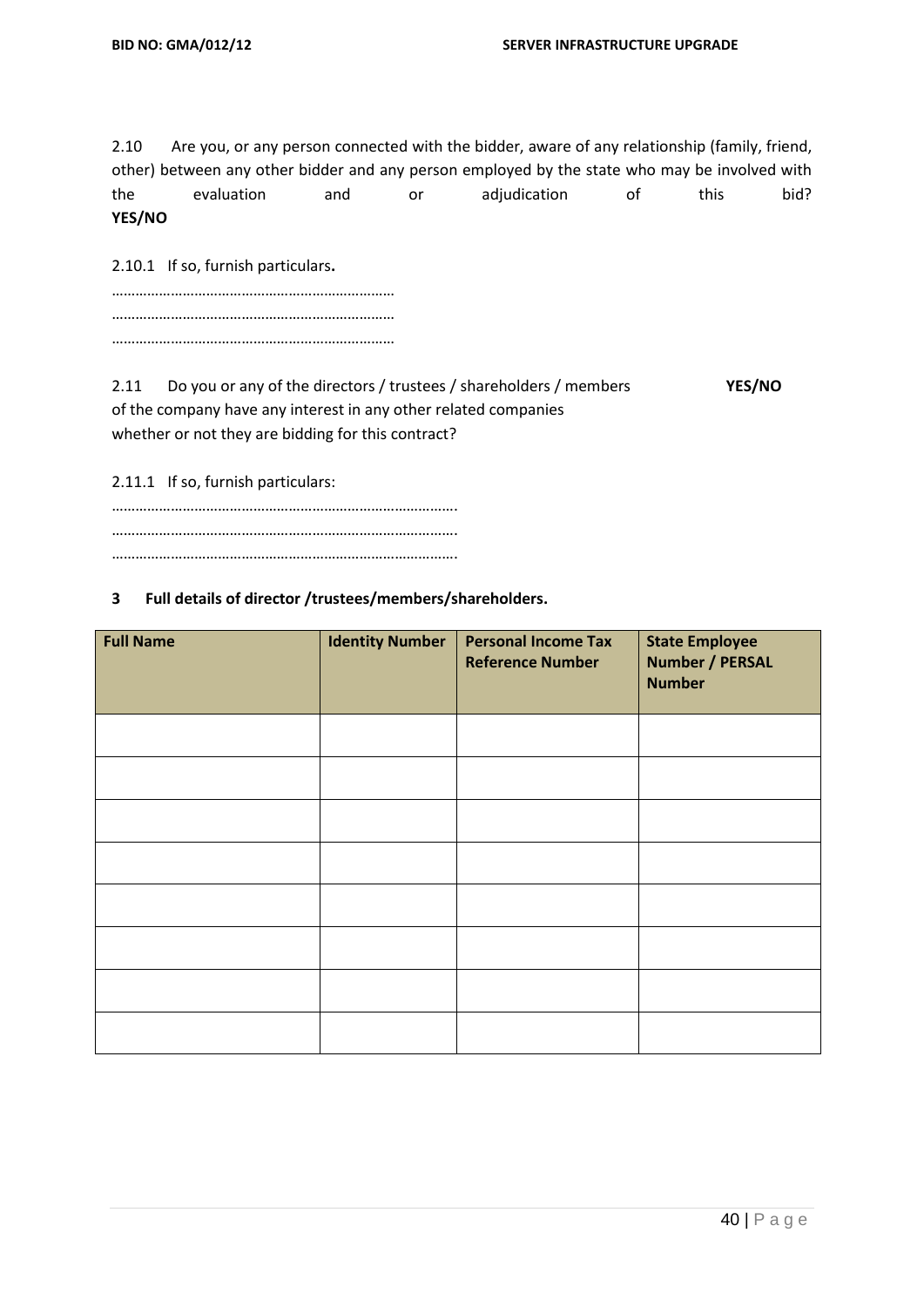|                                                    | <b>DECLARATION</b>                                                                                         |  |  |  |  |
|----------------------------------------------------|------------------------------------------------------------------------------------------------------------|--|--|--|--|
|                                                    |                                                                                                            |  |  |  |  |
| $\Box$                                             | CERTIFY THAT THE INFORMATION FURNISHED IN PARAGRAPHS 2 AND 3 ABOVE IS CORRECT.                             |  |  |  |  |
| $\Box$                                             | I ACCEPT THAT THE STATE MAY REJECT THE BID OR ACT AGAINST ME SHOULD THIS<br>DECLARATION PROVE TO BE FALSE. |  |  |  |  |
|                                                    |                                                                                                            |  |  |  |  |
|                                                    |                                                                                                            |  |  |  |  |
| <b>NAME OF BIDDER</b>                              |                                                                                                            |  |  |  |  |
| <b>IDENTITY NUMBER</b>                             |                                                                                                            |  |  |  |  |
| <b>POSITION</b>                                    |                                                                                                            |  |  |  |  |
| <b>SIGNATURE OF AUTHORISED</b><br><b>SIGNATORY</b> |                                                                                                            |  |  |  |  |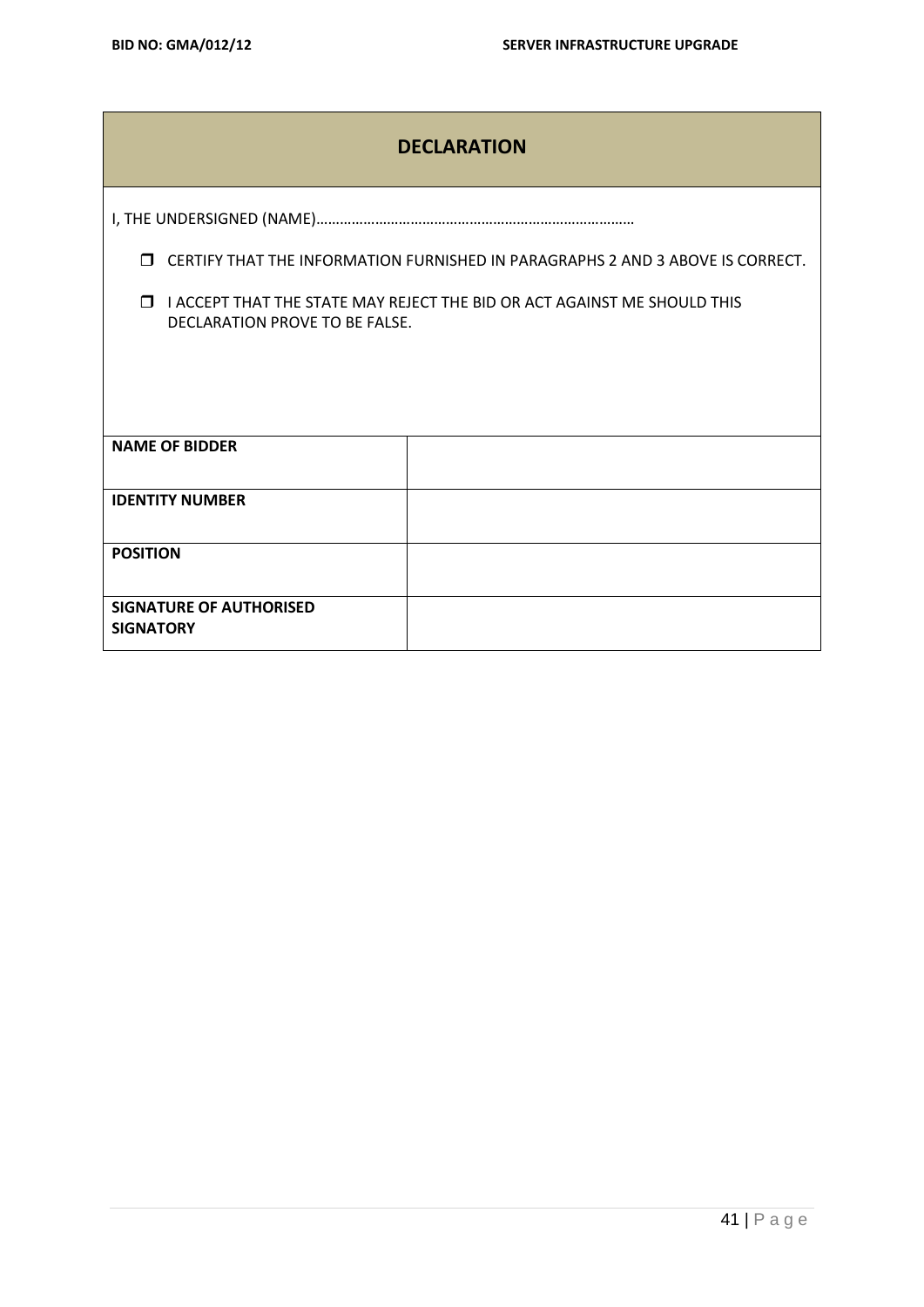#### **SBD 6.1**

# **PREFERENCE POINTS CLAIM FORM IN TERMS OF THE PREFERENTIAL PROCUREMENT REGULATIONS 2011**

This preference form must form part of all bids invited. It contains general information and serves as a claim form for preference points for Broad-Based Black Economic Empowerment (B-BBEE) Status Level of Contribution

**NB: BEFORE COMPLETING THIS FORM, BIDDERS MUST STUDY THE GENERAL CONDITIONS, DEFINITIONS AND DIRECTIVES APPLICABLE IN RESPECT OF B-BBEE, AS PRESCRIBED IN THE PREFERENTIAL PROCUREMENT REGULATIONS, 2011.** 

#### **1. GENERAL CONDITIONS**

- 1.1 The following preference point systems are applicable to all bids:
	- the 80/20 system for requirements with a Rand value of up to R1 000 000 (all applicable taxes included); and
	- the 90/10 system for requirements with a Rand value above R1 000 000 (all applicable taxes included).
- 1.2 The value of this bid is estimated to be above R 1,000,000 (all applicable taxes included) and therefore the 90/10 system shall be applicable.
- 1.3 Preference points for this bid shall be awarded for:

| (a) | Price                                      | maximum points | 90 |
|-----|--------------------------------------------|----------------|----|
| (b) | <b>B-BBEE Status Level of Contribution</b> | maximum points |    |

- 1.4 Bidders with annual total revenue of R5 million or less qualify as Exempted Micro Enterprises (EMEs) in terms of the Broad-Based Black Economic Empowerment Act, and must submit a certificate issued by a registered auditor, accounting officer or an accredited verification agency.
- 1.5 Bidders other than Exempted Micro-Enterprises (EMEs) must submit their original and valid B-BBEE status level verification certificate or a certified copy thereof, substantiating their B-BBEE rating.
- 1.6 The submission of such certificates must comply with the requirements of instructions and guidelines issued by National Treasury and be in accordance with notices published by the Department of Trade and Industry in the Government Gazette.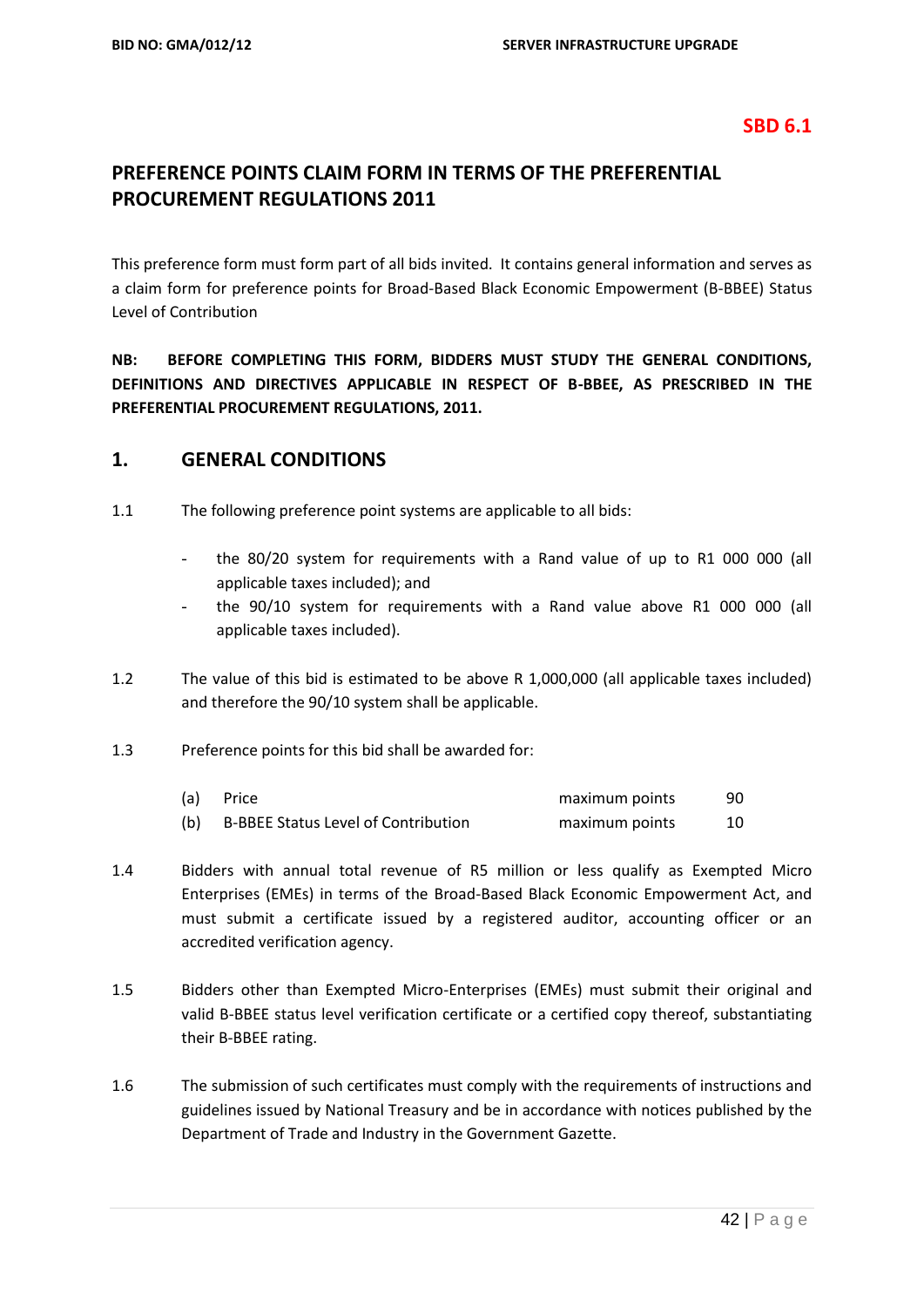1.7 The B-BEEE status level attained by the bidder shall be used to determine the number of points contemplated in section 5.1 below.

1.8 Failure on the part of a bidder to complete and/or to sign this form and submit a B-BBEE Verification Certificate from a Verification Agency accredited by the South African Accreditation System (SANAS) or a Registered Auditor approved by the Independent Regulatory Board of Auditors (IRBA) or an Accounting Officer as contemplated in the Close Corporation Act (CCA) together with the bid will be interpreted to mean that preference points for B-BBEE status level of contribution are not claimed.

1.9. The GMA reserves the right to require of a bidder, either before a bid is adjudicated or at any time subsequently, to substantiate any claim in regard to preferences, in any manner required by the GMA.

#### **2. DEFINITIONS**

2.1 **"All applicable taxes"** includes value-added tax, pay as you earn, income tax, unemployment insurance fund contributions and skills development levies;

2.2 **"B-BBEE"** means broad-based black economic empowerment as defined in section 1 of the Broad-Based Black Economic Empowerment Act;

2.3 "**B-BBEE status level of contributor"** means the B-BBEE status received by a measured entity based on its overall performance using the relevant scorecard contained in the Codes of Good Practice on Black Economic Empowerment, issued in terms of section 9(1) of the Broad-Based Black Economic Empowerment Act;

2.4 **"Bid"** means a written offer in a prescribed or stipulated form in response to an invitation by an

organ of the state for the provision of services, works or goods, through price quotations, advertised competitive bidding processes or proposals;

2.5 **"Broad-Based Black Economic Empowerment Act"** means the Broad-Based Black Economic Empowerment Act, 2003 (Act No. 53 of 2003);

2.6 **"Comparative price"** means the price after the factors of a non-firm price and all unconditional

discounts that can be utilized have been taken into consideration;

2.7 **"Consortium or joint venture"** means an association of persons for the purpose of combining their

expertise, property, capital, efforts, skill and knowledge in an activity for the execution of a contract;

2.8 **"Contract"** means the agreement that results from the acceptance of a bid by an organ of state;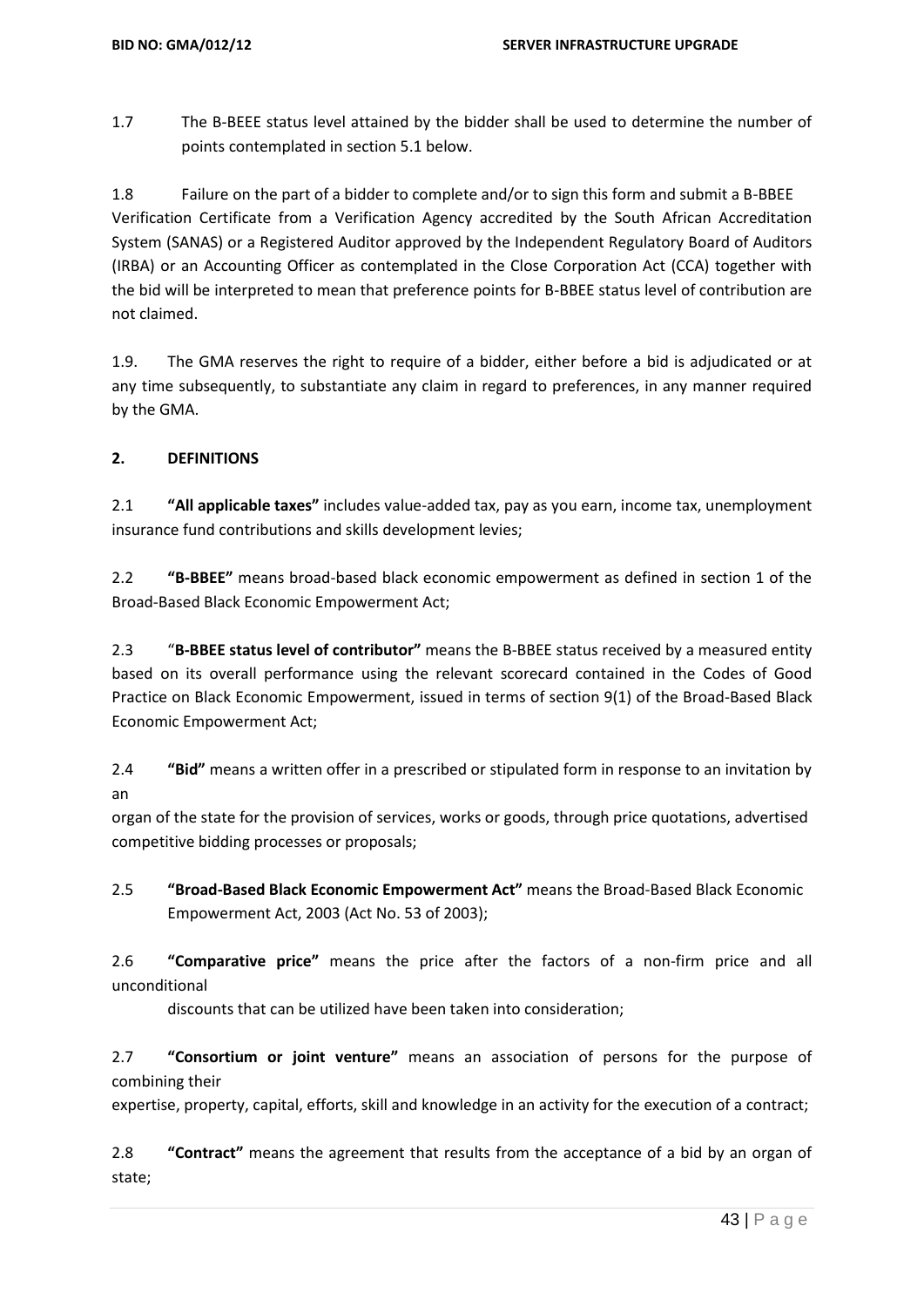2.9 **"EME"** means any enterprise with annual total revenue of R5 million or less;

2.10 **"Firm price"** means the price that is only subject to adjustments in accordance with the actual increase or decrease resulting from the change, imposition, or abolition of customs or excise duty and any other duty, levy, or tax, which, in terms of the law or regulation, is binding on the contractor and demonstrably has an influence on the price of any supplies, or the rendering costs of any service, for the execution of the contract;

2.11 **"Functionality"** means the measurement according to predetermined norms, as set out in the bid

documents, of a service or commodity that is designed to be practical and useful, working or

 operating, taking into account, among other factors, the quality, reliability, viability and durability of a service and the technical capacity and ability of a bidder;

2.12 **"Non-firm prices"** means all prices other than "firm" prices;

2.13 **"Person"** includes a juristic person;

2.14 **"Rand value"** means the total estimated value of a contract in South African currency, calculated at

the time of bid invitations, and includes all applicable taxes and excise duties;

2.15 **"Sub-contract"** means the primary contractor's assigning, leasing, making out work to, or employing, another person to support such primary contractor in the execution of part of a project in terms of the contract;

2.16 **"Total revenue"** bears the same meaning assigned to this expression in the Codes of Good Practice on Black Economic Empowerment, issued in terms of section 9(1) of the Broad-

Based

 Black Economic Empowerment Act and promulgated in the *Government Gazette* on 9 February

2007;

2.17 **"Trust"** means the arrangement through which the property of one person is made over or bequeathed to a trustee to administer such property for the benefit of another person; and

2.18 **"Trustee"** means any person, including the founder of a trust, to whom property is bequeathed in

order for such property to be administered for the benefit of another person.

#### **3. ADJUDICATION USING A POINT SYSTEM**

3.1 The bidder obtaining the highest number of total points will be awarded the contract.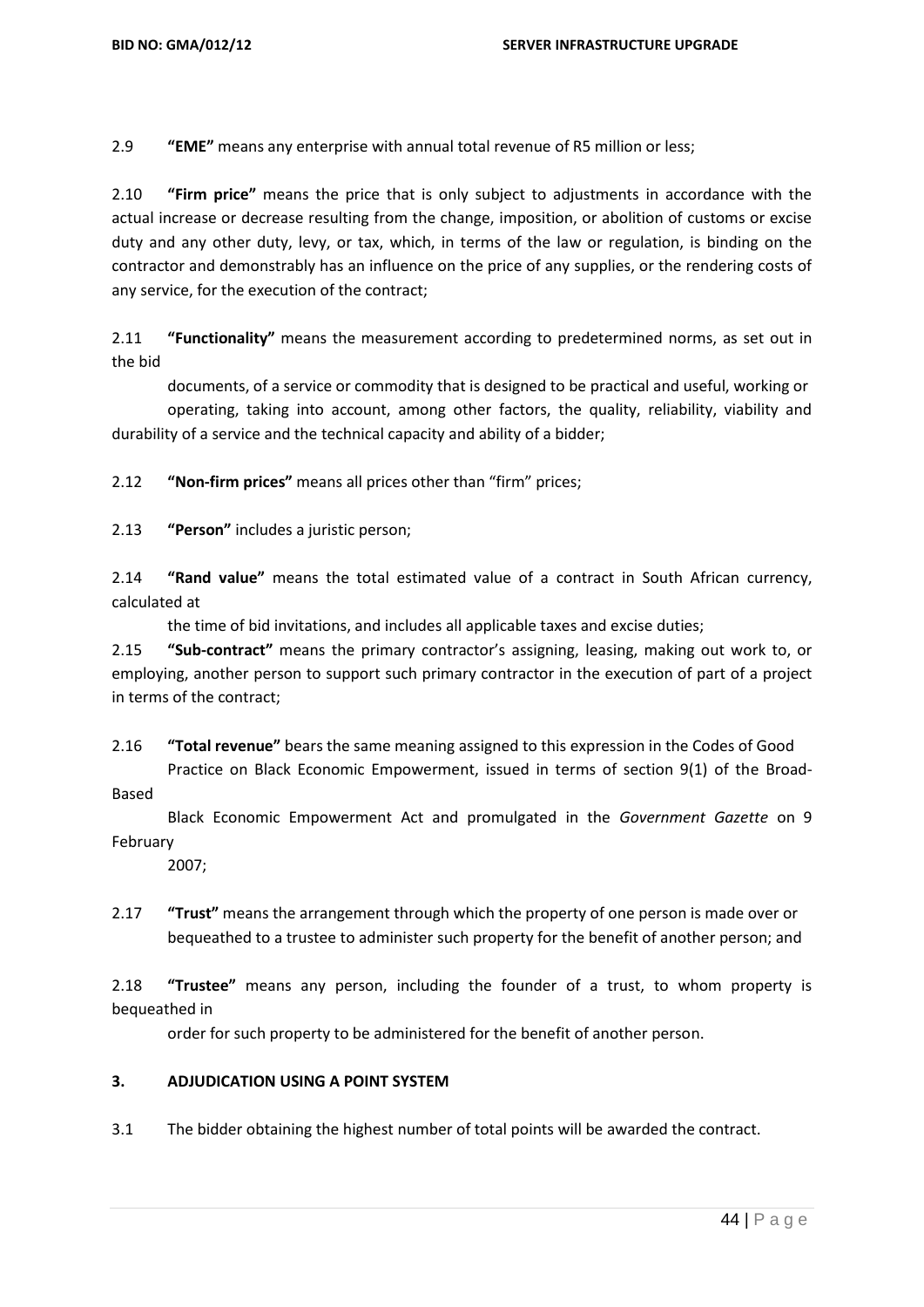3.2 Preference points shall be calculated after prices have been brought to a comparative basis taking into account all factors of non-firm prices and all unconditional discounts;

3.3 Points scored shall be rounded off to the nearest 2 decimal places;

3.4 In the event that two or more bids have scored equal total points, the successful bid shall be the one scoring the highest number of preference points for B-BBEE;

3.5 However, when functionality is part of the evaluation process and two or more bids have scored equal points including equal preference points for B-BBEE, the successful bid shall be the one scoring the highest score for functionality; and

3.6 Should two or more bids be equal in all respects, the award shall be decided by the drawing of lots.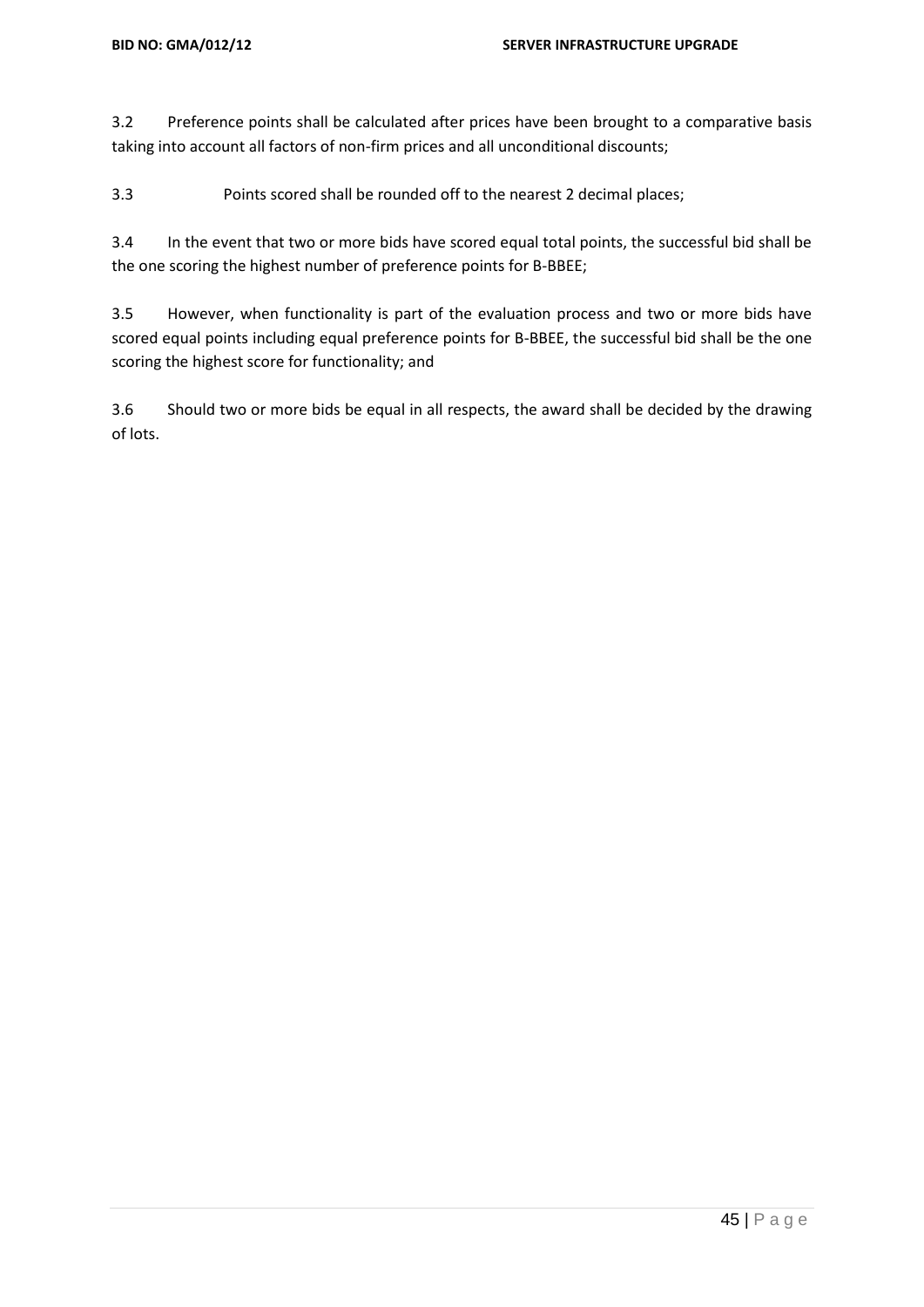#### **4. POINTS AWARDED FOR PRICE**

# **4.1 THE 90/10 PREFERENCE POINT SYSTEM**

A maximum of 90 points is allocated for price on the following basis:

$$
Ps = 90 \left( 1 - \frac{Pt - P \min}{P \min} \right)
$$

Where

| Ps   | $=$ | Points scored for comparative price of bid under consideration |
|------|-----|----------------------------------------------------------------|
| Pt   | $=$ | Comparative price of bid under consideration                   |
| Pmin | $=$ | Comparative price of lowest acceptable bid                     |

#### **5. Points awarded for B-BBEE Status Level of Contribution**

5.1 In terms of Regulation 5 (2) and 6 (2) of the Preferential Procurement Regulations, preference points must be awarded to a bidder for attaining the B-BBEE status level of contributor in accordance with the table below:

| ۰.<br>۰. | ٠<br>۰. |
|----------|---------|
|          |         |

| <b>B-BBEE Status Level of Contributor</b> | <b>Number of points</b> |
|-------------------------------------------|-------------------------|
|                                           |                         |
| $\mathbf{1}$                              | 10                      |
| $\overline{2}$                            | 9                       |
| 3                                         | 8                       |
| $\overline{\mathbf{4}}$                   | 5                       |
| 5                                         | 4                       |
| 6                                         | $\overline{3}$          |
| $\overline{7}$                            | $\overline{2}$          |
| 8                                         | $\mathbf{1}$            |
|                                           |                         |
| Non-compliant contributor                 | 0                       |
|                                           |                         |

5.3 Bidders who qualify as EMEs in terms of the B-BBEE Act must submit a certificate issued by an Accounting Officer as contemplated in the CCA or a Verification Agency accredited by SANAS or a Registered Auditor. Registered auditors do not need to meet the prerequisite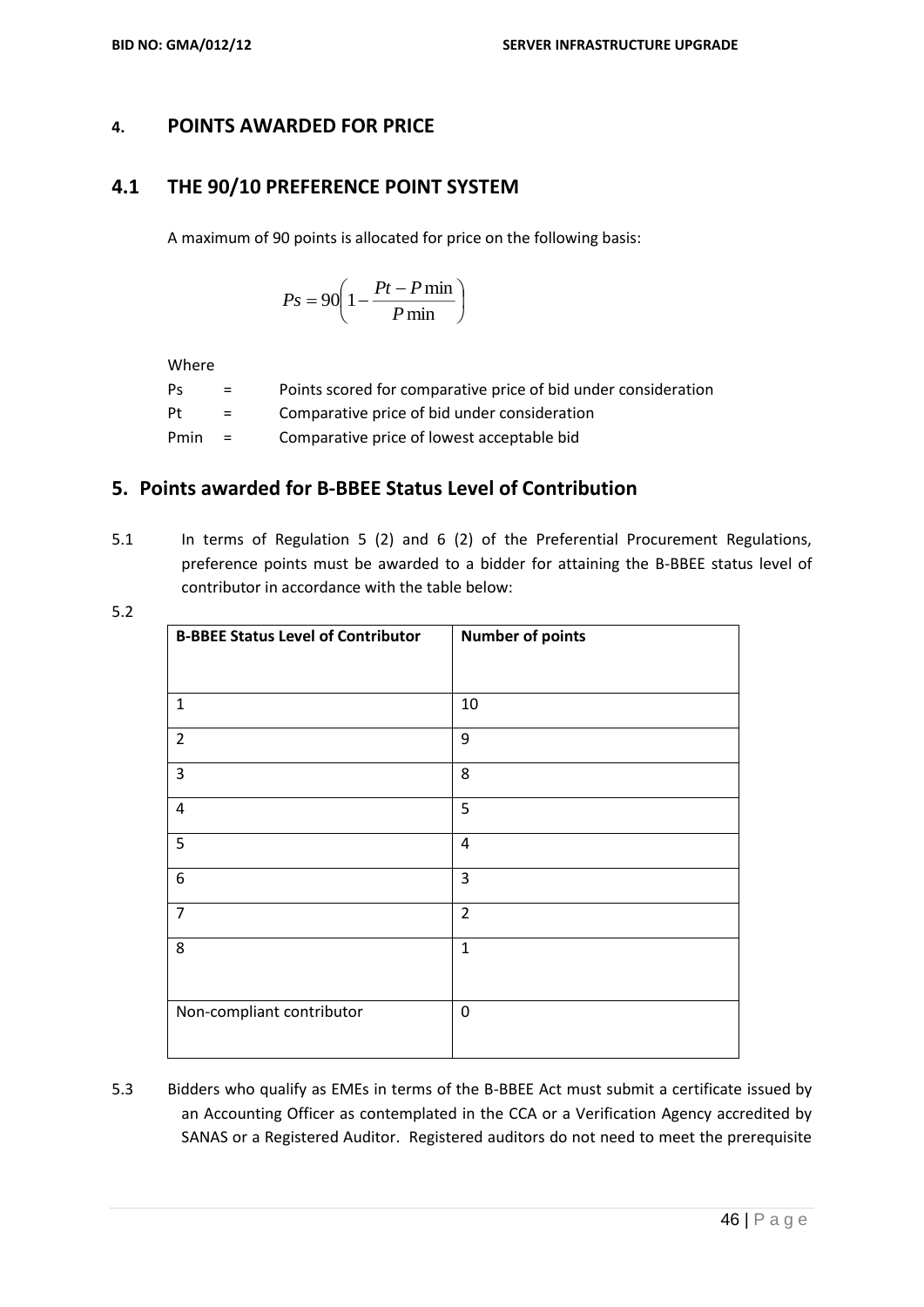for IRBA's approval for the purpose of conducting verification and issuing EMEs with B-BBEE Status Level Certificates.

5.4 Bidders other than EMEs must submit their original and valid B-BBEE status level verification certificate or a certified copy thereof, substantiating their B-BBEE rating issued by a Registered Auditor approved by IRBA or a Verification Agency accredited by SANAS.

5.5 A trust, consortium or joint venture, will qualify for points for their B-BBEE status level as a legal entity, provided that the entity submits their B-BBEE status level certificate.

5.6 A trust, consortium or joint venture will qualify for points for their B-BBEE status level as an unincorporated entity, provided that the entity submits their consolidated B-BBEE scorecard as if they were a group structure and that such a consolidated B-BBEE scorecard is prepared for every separate bid.

5.7 Tertiary institutions and public entities will be required to submit their B-BBEE status level certificates in terms of the specialized scorecard contained in the B-BBEE Codes of Good Practice.

5.8 A person will not be awarded points for B-BBEE status level if it is indicated in the bid documents that such a bidder intends sub-contracting more than 25% of the value of the contract to any other enterprise that does not qualify for at least the points that such a bidder qualifies for, unless the intended sub-contractor is an EME that has the capability and ability to execute the subcontract.

5.9 A person awarded a contract may not sub-contract more than 25% of the value of the contract to any other enterprise that does not have an equal or higher B-BBEE status level than the person concerned, unless the contract is sub-contracted to an EME that has the capability and ability to execute the sub-contract.

# **6. BID DECLARATION**

6.1 Bidders who claim points in respect of B-BBEE Status Level of Contribution must complete the following:

# **7. B-BBEE STATUS LEVEL OF CONTRIBUTION CLAIMED IN TERMS OF PARAGRAPHS 1.3.1.2 AND 5.1**

7.1 B-BBEE Status Level of Contribution: …………. = …………… (Maximum of 10 points)

(Points claimed in respect of paragraph 7.1 must be in accordance with the table reflected in paragraph 5.1 and must be substantiated by means of a B-BBEE certificate issued by a Verification Agency accredited by SANAS or a Registered Auditor approved by IRBA or an Accounting Officer as contemplated in the CCA).

#### **8 SUB-CONTRACTING**

8.1 Will any portion of the contract be sub-contracted? YES / NO (delete which is not applicable)

8.1.1 If yes, indicate: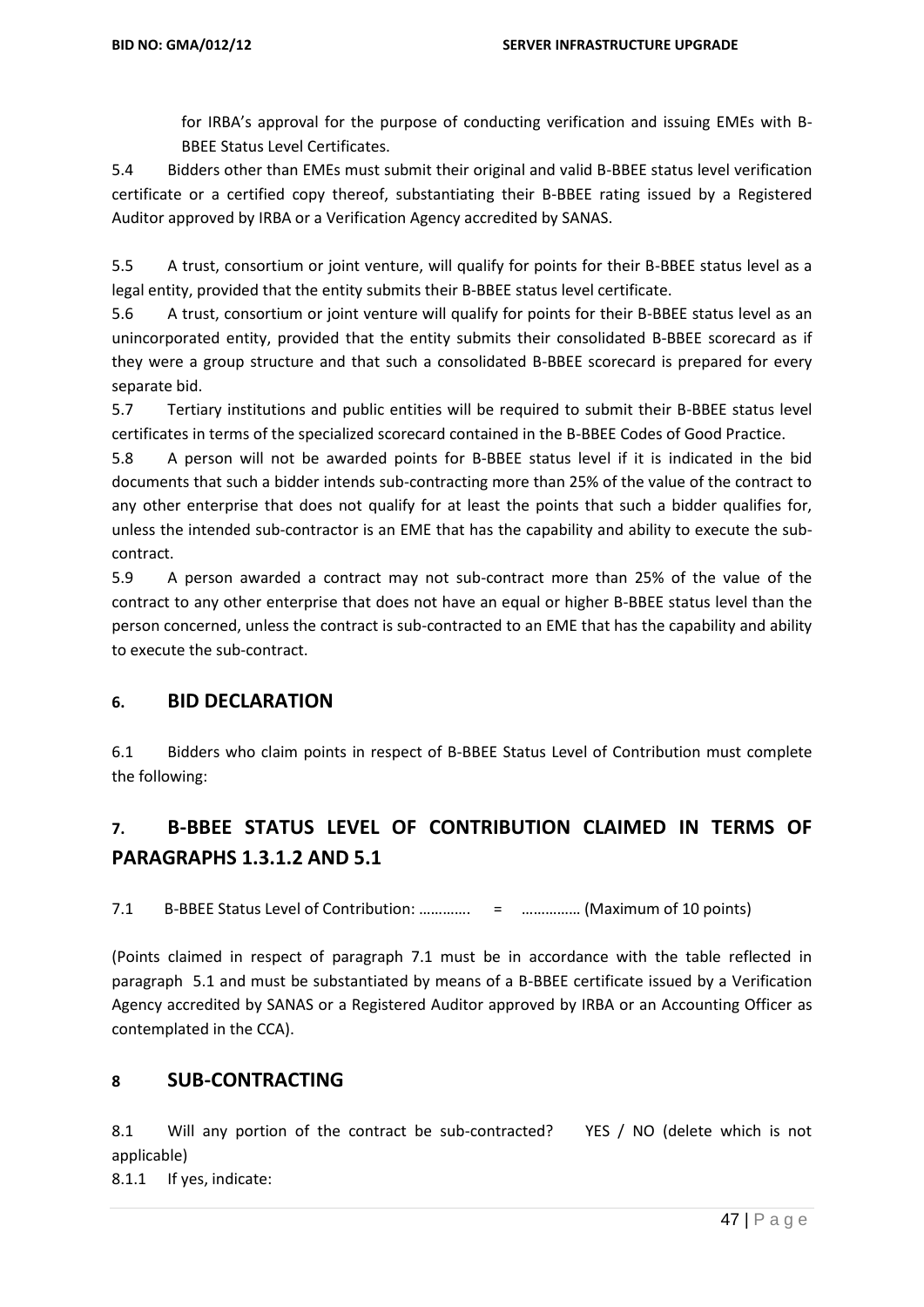|             | (i)   | what | percentage                            | ot     | the | contract |       | will |     | be                      | subcontracted?  |  |
|-------------|-------|------|---------------------------------------|--------|-----|----------|-------|------|-----|-------------------------|-----------------|--|
|             |       |      |                                       | %      |     |          |       |      |     |                         |                 |  |
|             | (ii)  |      | the name of the sub-contractor?       |        |     |          |       |      |     |                         |                 |  |
|             |       |      |                                       |        |     |          |       |      |     |                         |                 |  |
|             | (iii) | the  | <b>B-BBEE</b>                         | status |     | level    | of    |      | the |                         | sub-contractor? |  |
|             |       |      |                                       |        |     |          |       |      |     |                         |                 |  |
|             | (iv)  |      | whether the sub-contractor is an EME? |        |     |          | YES / |      |     | NO (delete which is not |                 |  |
| applicable) |       |      |                                       |        |     |          |       |      |     |                         |                 |  |

# **9 DECLARATION WITH REGARD TO COMPANY/FIRM**

- 9.1 Name of company/firm : many company of the set of the set of the set of the set of the set of the set of the set of the set of the set of the set of the set of the set of the set of the set of the set of the set of the
- 9.2 VAT registration number:
- 9.3 Company registration number: …………………………………………………………………………………………..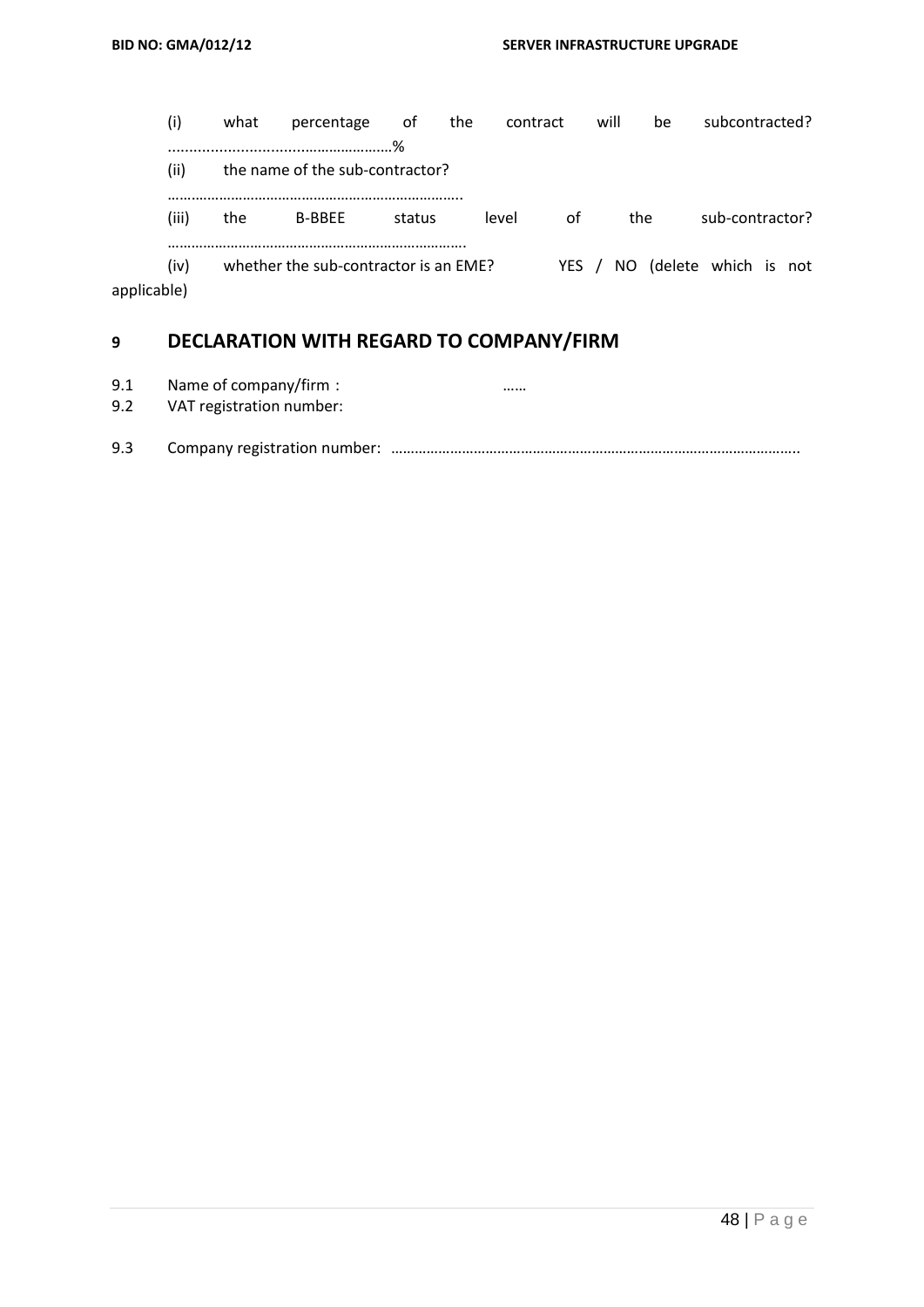#### 9.4 TYPE OF COMPANY/ FIRM

- □ Partnership/Joint Venture / Consortium
- □ One person business/sole propriety
- Close corporation
- Company
- (Pty) Limited

#### 9.5 DESCRIBE PRINCIPAL BUSINESS ACTIVITIES

--------------------------------------------------------------------------------------------------------------------------- -------------------------------------------------------------------------------------------------------------------------------------- -------------------------------------------------------------------------------------------------------------------------------------- -----

9.6 COMPANY CLASSIFICATION

- Manufacturer
- Supplier
- D Professional service provider
- $\Box$  Other service providers, e.g. transporter, etc. [Tick applicable box]

9.7 Total number of years the company/firm has been in business? ………………………………………

9.8 I/we, the undersigned, who is / are duly authorised to do so on behalf of the company/firm, certify that the points claimed, based on the B-BBE status level of contribution indicated in paragraph 7 of the foregoing certificate, qualifies the company/ firm for the preference(s) shown and I / we acknowledge that:

(i) The information furnished is true and correct;

(ii) The preference points claimed are in accordance with the General Conditions as indicated in paragraph 1 of this form;

(iii) In the event of a contract being awarded as a result of points claimed as shown in paragraph 7, the contractor may be required to furnish documentary proof to the satisfaction of the purchaser that the claims are correct;

(iv) If the B-BBEE status level of contribution has been claimed or obtained on a fraudulent basis or any of the conditions of contract have not been fulfilled, the purchaser may, in addition to any other remedy it may have –

(a) disqualify the person from the bidding process;

(b) recover costs, losses or damages it has incurred or suffered as a result of that person's conduct;

(c) cancel the contract and claim any damages which it has suffered as a result of having to make less favourable arrangements due to such cancellation;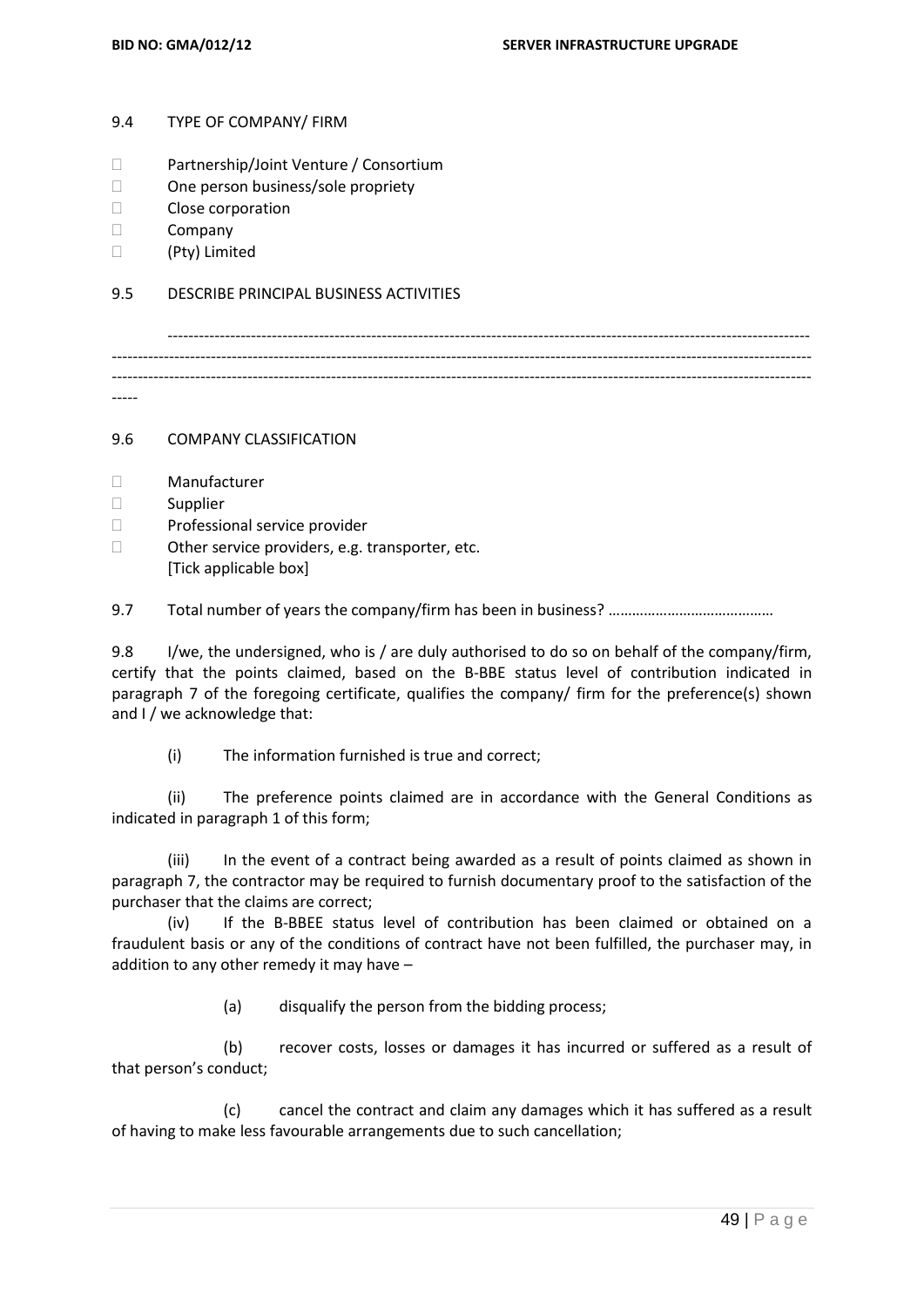- (d) restrict the bidder or contractor, its shareholders and directors, or only the shareholders and directors who acted on a fraudulent basis, from obtaining business from any organ of state for a period not exceeding 10 years, after the audi alteram partem (hear the other side) rule has been applied; and
- (e) forward the matter for criminal prosecution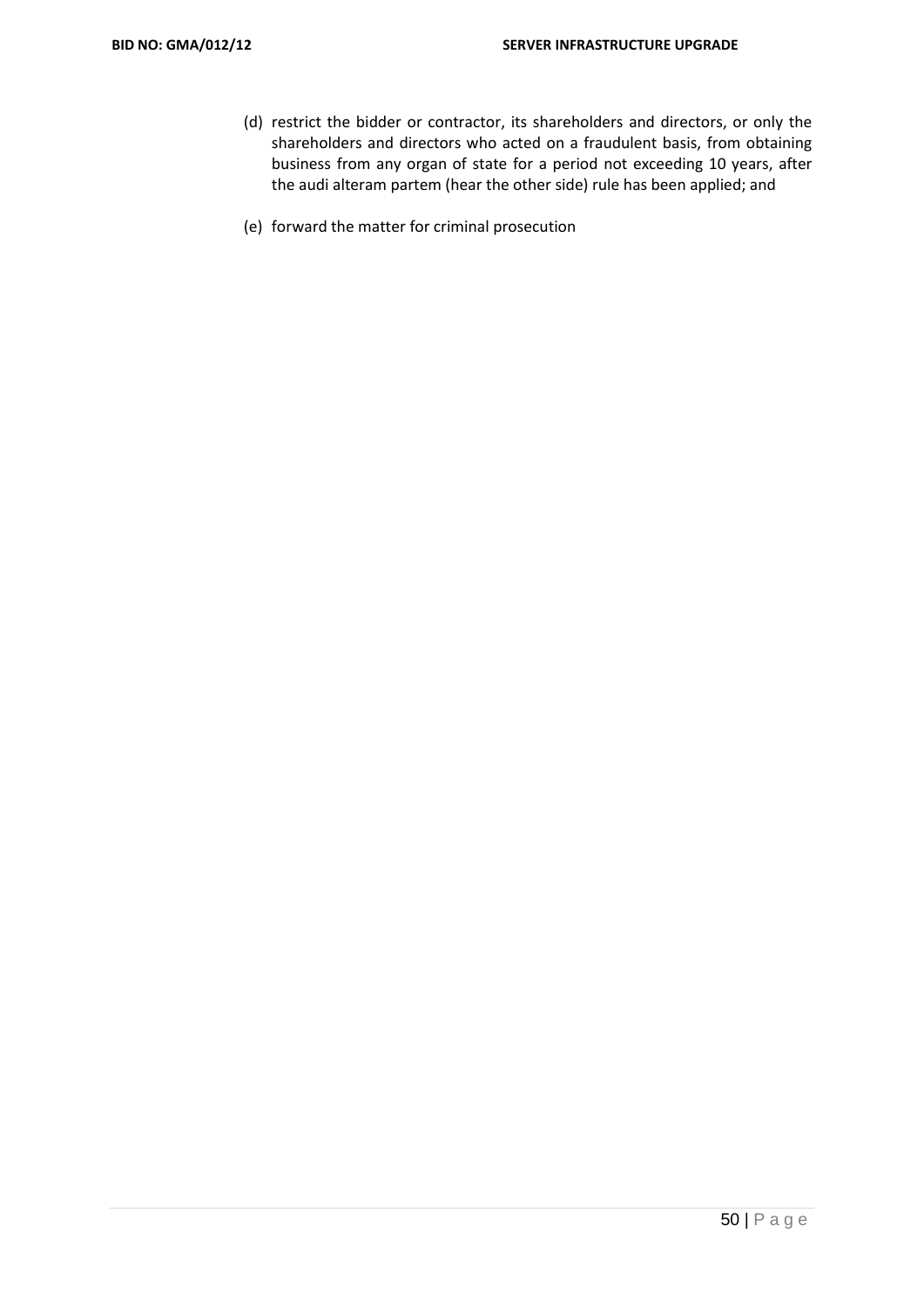| <b>WITNESSES</b>                         |  |  |  |
|------------------------------------------|--|--|--|
| NAME OF BIDDER                           |  |  |  |
| <b>IDENTITY NUMBER</b>                   |  |  |  |
| <b>POSITION</b>                          |  |  |  |
| <b>AUTHORISED SIGNATORIES OF BIDDERS</b> |  |  |  |
| <b>WITNESS 1</b>                         |  |  |  |
| <b>WITNESS 2</b>                         |  |  |  |
| <b>DATE</b>                              |  |  |  |
| <b>ADDRESS</b>                           |  |  |  |
|                                          |  |  |  |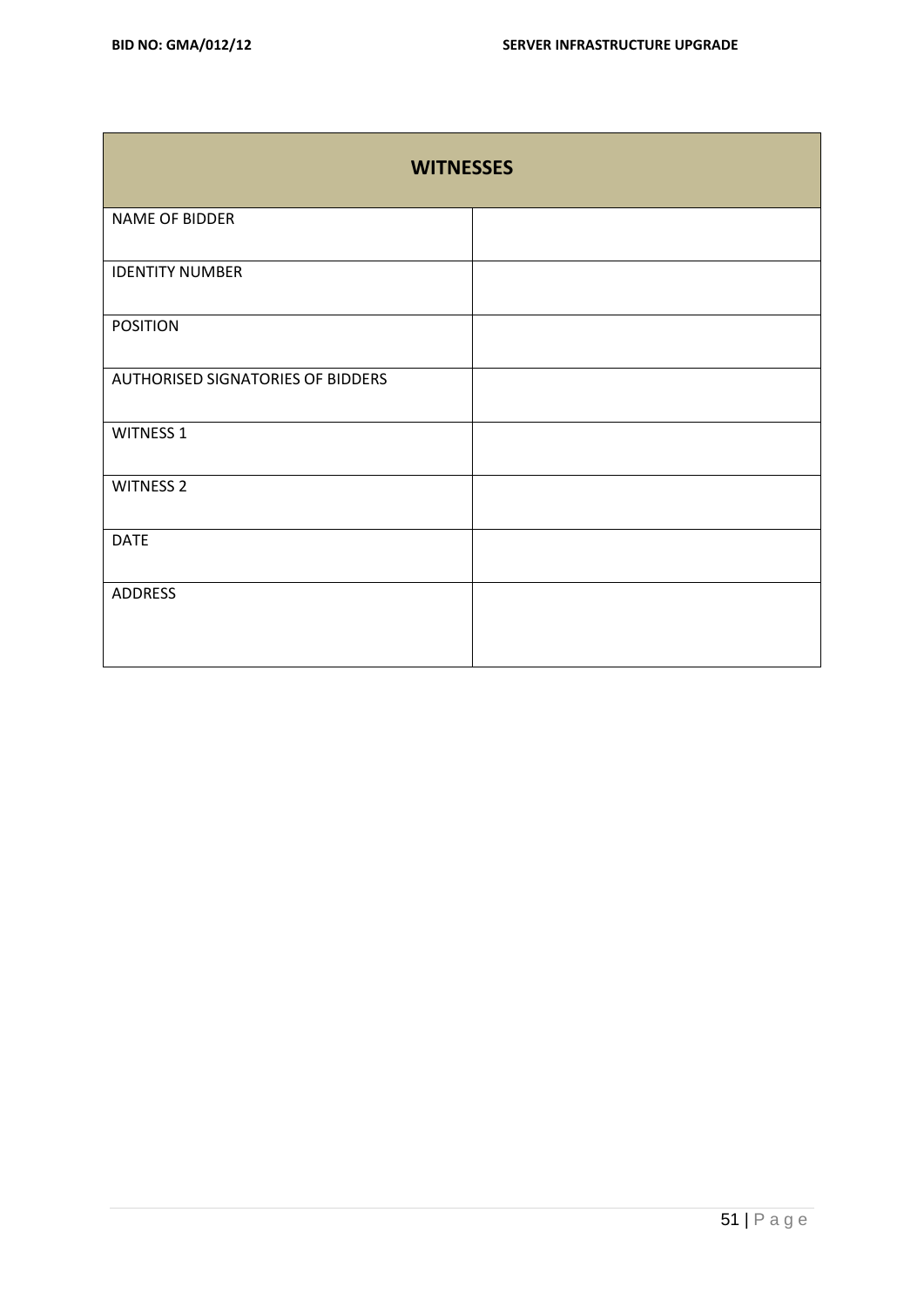### **SBD 7.2**

### **CONTRACT FORM - RENDERING OF SERVICES**

#### **PART 1 (TO BE FILLED IN BY THE SERVICE PROVIDER)**

- 1. I hereby undertake to render services described in the attached bidding documents to (name of the institution)……………………………………. in accordance with the requirements and task directives / proposals specifications stipulated in Bid Number………….……….. at the price/s quoted. My offer/s remains binding upon me and open for acceptance by the Purchaser during the validity period indicated and calculated from the closing date of the bid.
- 2. The following documents shall be deemed to form and be read and construed as part of this agreement:
	- (i) Bidding documents, *viz*
		- *-* Invitation to bid;
		- *-* Tax clearance certificate;
		- *-* Pricing schedule(s);
		- *-* Filled in task directive/proposal;
		- *-* Preference claims for Broad Based Black Economic Empowerment Status Level of Contribution in terms of the Preferential Procurement Regulations 2011;
		- Declaration of interest;
		- *-* Declaration of Bidders past SCM practices;
		- *-* Certificate of Independent Bid Determination;
		- **Special Conditions of Contract;**
	- (ii) General Conditions of Contract; and
	- (iii) Other (specify)
- 3. I confirm that I have satisfied myself as to the correctness and validity of my bid; that the price(s) and rate(s) quoted cover all the services specified in the bidding documents; that the price(s) and rate(s) cover all my obligations and I accept that any mistakes regarding price(s) and rate(s) and calculations will be at my own risk.
- 4. I accept full responsibility for the proper execution and fulfilment of all obligations and conditions devolving on me under this agreement as the principal liable for the due fulfilment of this contract.
- 5. I declare that I have no participation in any collusive practices with any bidder or any other person regarding this or any other bid.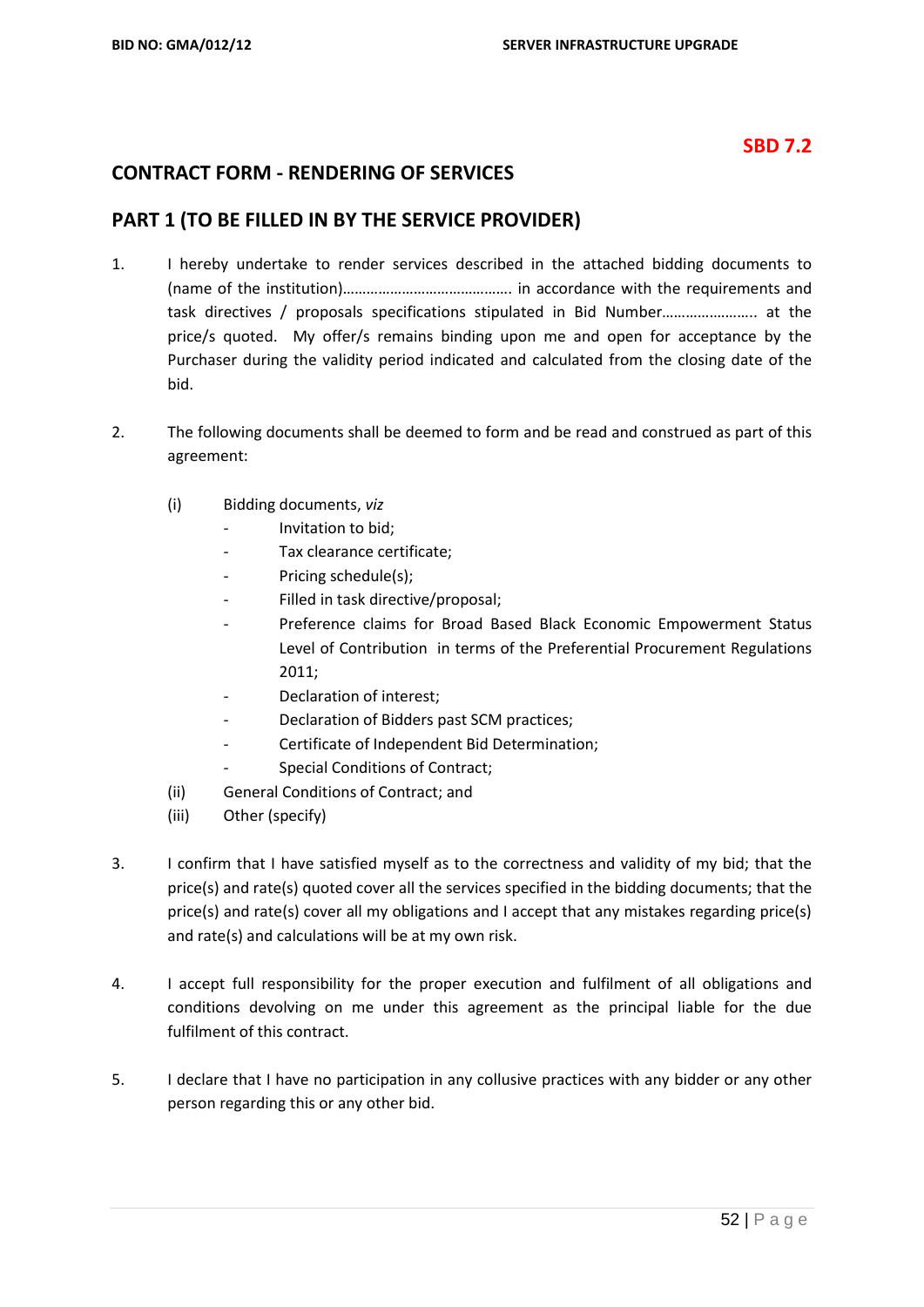| I confirm that I am duly authorised to sign this contract. |  |  |  |  |
|------------------------------------------------------------|--|--|--|--|
| <b>NAME OF BIDDER</b>                                      |  |  |  |  |
| NAME (PRINT)                                               |  |  |  |  |
| <b>POSITION</b>                                            |  |  |  |  |
| AUTHORISED SIGNATORIES OF BIDDERS                          |  |  |  |  |
| <b>WITNESS 1</b>                                           |  |  |  |  |
| <b>WITNESS 2</b>                                           |  |  |  |  |
| <b>DATE</b>                                                |  |  |  |  |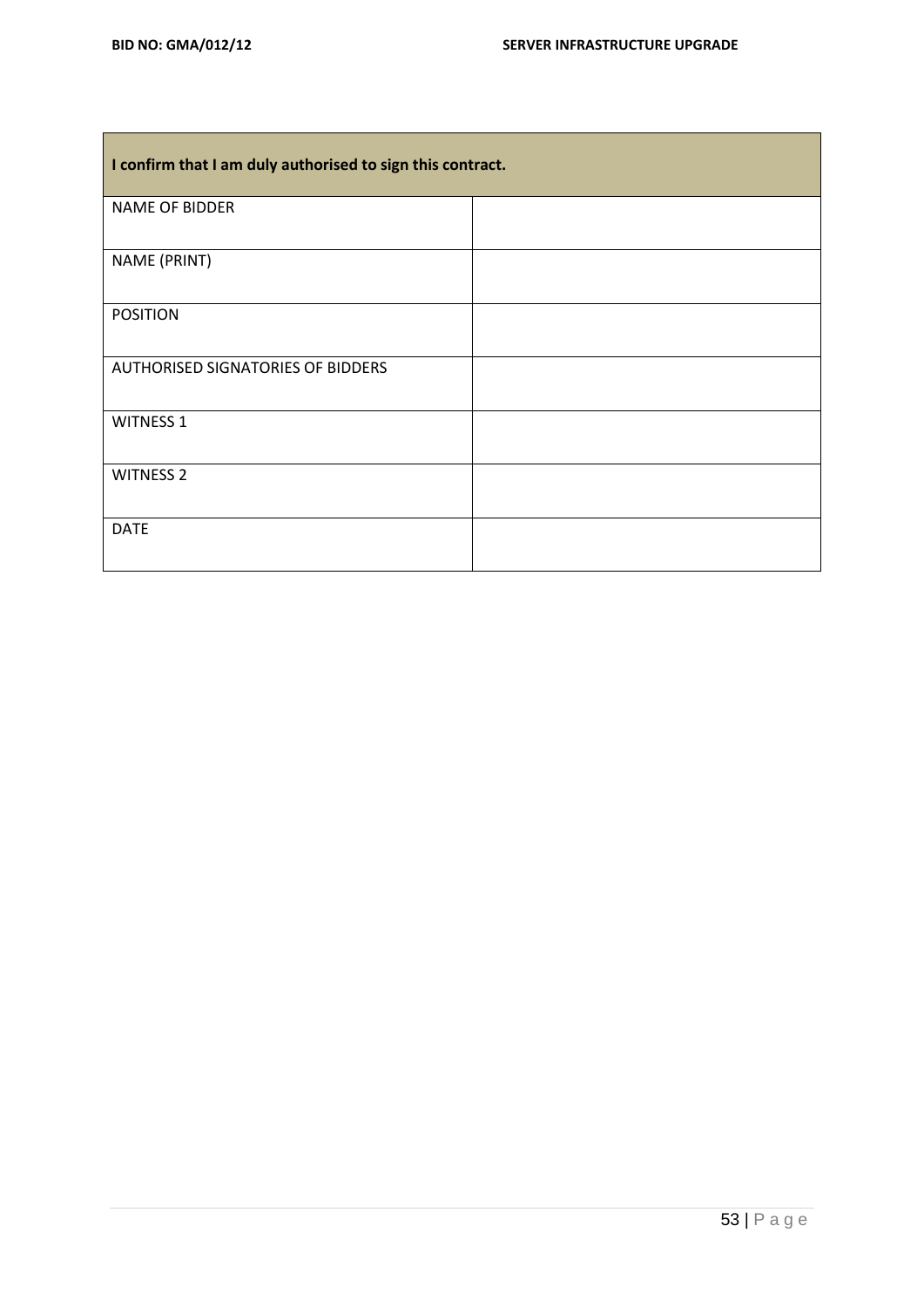#### **SBD 8**

## **DECLARATION OF BIDDERS PAST SUPPLY CHAIN MANAGEMENT PRACTICES**

- 1 This declaration is used by GMA in ensuring that when goods and services are being procured, all reasonable steps are taken to combat the abuse of the supply chain management system.
- 2 The bid of any bidder may be disregarded if that bidder, or any of its directors have
	- a. abused the institution's supply chain management system;
	- b. committed fraud or any other improper conduct in relation to such system; or
	- c. failed to perform on any previous contract.

### **3 In order to give effect to the above, the following questionnaire must be completed and submitted with the bid.**

| NO.   | <b>QUESTION</b>                                                                             | <b>YES</b>     | <b>NO</b>      |
|-------|---------------------------------------------------------------------------------------------|----------------|----------------|
| 4.1   | Is the bidder or any of its directors listed on the National Treasury's Database of         | Yes            | N <sub>o</sub> |
|       | Restricted Suppliers as companies or persons prohibited from doing business with the        | $\blacksquare$ |                |
|       | public sector?                                                                              |                |                |
|       | (Companies or persons who are listed on this Database were informed in writing of this      |                |                |
|       | restriction by the Accounting Officer/Authority of the institution that imposed the         |                |                |
|       | restriction after the <i>audi alteram partem</i> rule was applied).                         |                |                |
|       | The Database of Restricted Suppliers now resides on the National Treasury's website         |                |                |
|       | (www.treasury.gov.za) and can be accessed by clicking on its link at the bottom of the      |                |                |
|       | home page.                                                                                  |                |                |
| 4.1.1 | If so, furnish particulars:                                                                 |                |                |
|       |                                                                                             |                |                |
| 4.2   | Is the bidder or any of its directors listed on the Register for Tender Defaulters in terms |                |                |
|       | of section 29 of the Prevention and Combating of Corrupt Activities Act (No 12 of           |                |                |
|       | 2004)?                                                                                      |                |                |
|       | The Register for Tender Defaulters can be accessed on the National Treasury's               |                |                |
|       | website (www.treasury.gov.za) by clicking on its link at the bottom of the home             |                |                |
|       | page.                                                                                       |                |                |
|       |                                                                                             |                |                |
| 4.2.1 | If so, furnish particulars:                                                                 |                |                |
| 4.3   | Was the bidder or any of its directors convicted by a court of law (including a court       |                |                |
|       | outside of the Republic of South Africa) for fraud or corruption during the past five       |                |                |
|       | years?                                                                                      |                |                |
| 4.3.1 | If so, furnish particulars:                                                                 |                |                |
|       |                                                                                             |                |                |
|       |                                                                                             |                |                |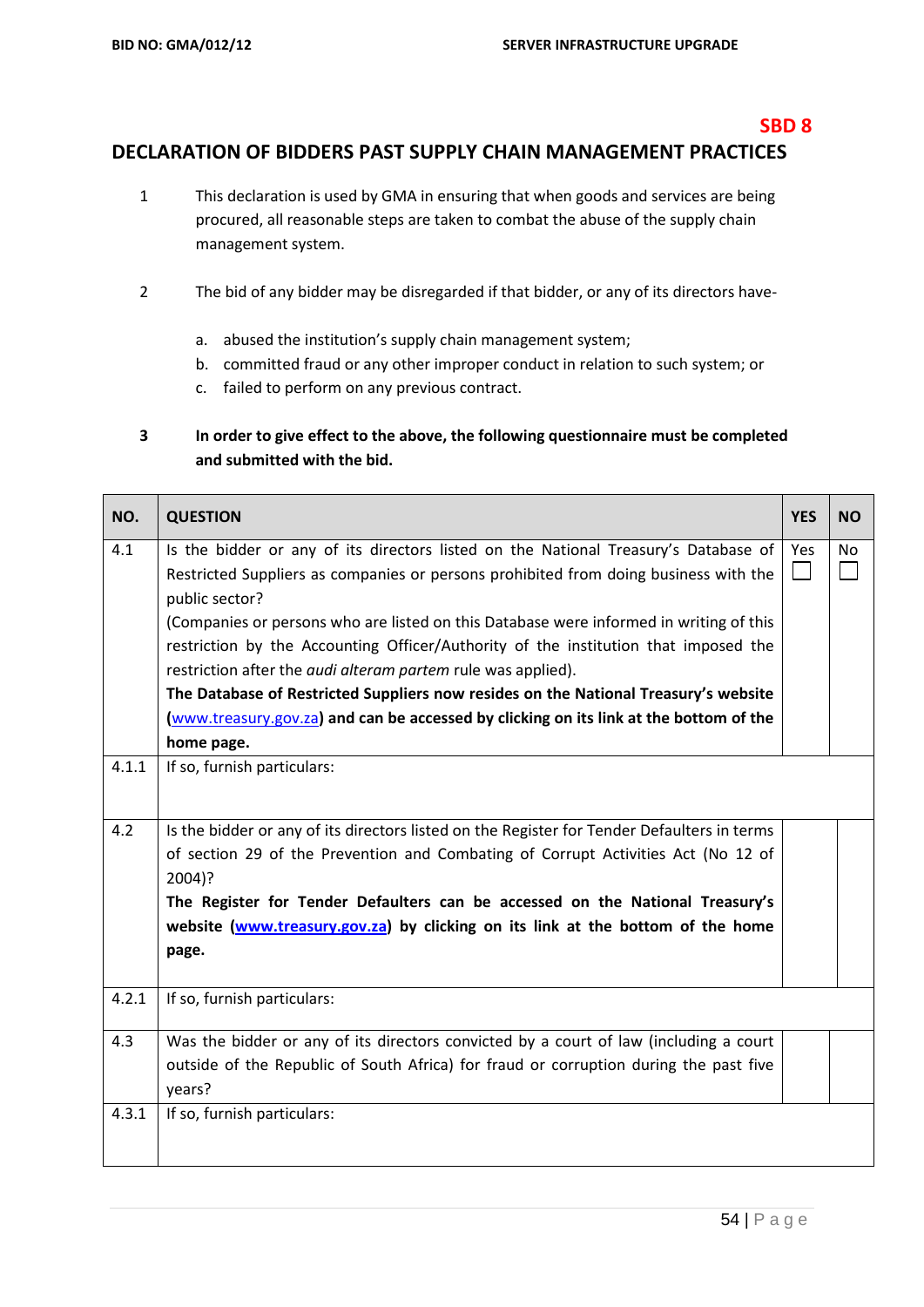| 4.4   | Was any contract between the bidder and any organ of state terminated during the |  |
|-------|----------------------------------------------------------------------------------|--|
|       | past five years on account of failure to perform on or comply with the contract? |  |
| 4.4.1 | If so, furnish particulars:                                                      |  |
|       |                                                                                  |  |

|                                                                                                                                                                                                                                           | <b>CERTIFICATION</b> |  |  |  |
|-------------------------------------------------------------------------------------------------------------------------------------------------------------------------------------------------------------------------------------------|----------------------|--|--|--|
|                                                                                                                                                                                                                                           |                      |  |  |  |
| CERTIFY THAT THE INFORMATION FURNISHED ON THIS DECLARATION FORM IS TRUE AND CORRECT.<br>Io<br>O<br>I ACCEPT THAT, IN ADDITION TO CANCELLATION OF A CONTRACT, ACTION MAY BE TAKEN AGAINST ME<br>SHOULD THIS DECLARATION PROVE TO BE FALSE. |                      |  |  |  |
| <b>NAME OF THE BIDDER</b>                                                                                                                                                                                                                 |                      |  |  |  |
| <b>POSITION</b>                                                                                                                                                                                                                           |                      |  |  |  |
| <b>AUTHORISED SIGNATORY</b>                                                                                                                                                                                                               |                      |  |  |  |
| <b>DATE</b>                                                                                                                                                                                                                               |                      |  |  |  |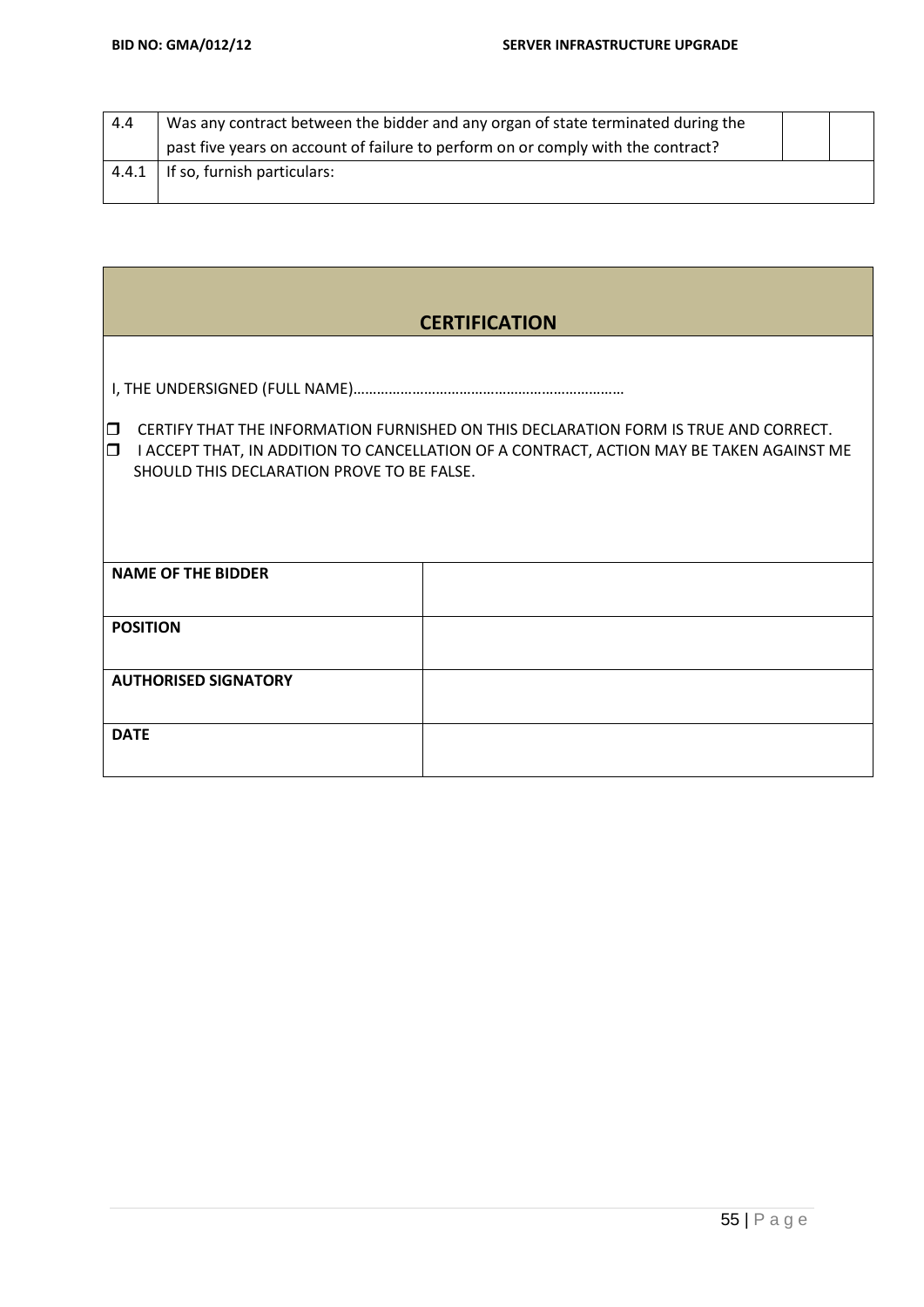#### **SBD 9**

#### **CERTIFICATE OF INDEPENDENT BID DETERMINATION**

- 1. This Standard Bidding Document must form part of all bids<sup>1</sup> invited.
- 2. Section 4 (1) (b) (iii) of the Competition Act No. 89 of 1998, as amended, prohibits an agreement between, or concerted practice by, firms, or a decision by an association of firms, if it is between parties in a horizontal relationship and if it involves collusive bidding (or bid rigging).² Collusive bidding is a *per se* prohibition meaning that it cannot be justified under any grounds.
- 3. Treasury Regulation 16A9 prescribes that accounting officers and accounting authorities must take all reasonable steps to prevent abuse of the supply chain management system and authorizes accounting officers and accounting authorities to:
	- a. disregard the bid of any bidder if that bidder or any of its directors have abused the institution's supply chain management system and or committed fraud or any other improper conduct in relation to such system.
	- b. cancel a contract awarded to a supplier of goods and services if the supplier committed any corrupt or fraudulent act during the bidding process or the execution of that contract.
		- 4. This SBD serves as a certificate of declaration that would be used by institutions to ensure that, when bids are considered, reasonable steps are taken to prevent any form of bid-rigging.
		- 5. In order to give effect to the above, the attached Certificate of Bid Determination (Annexure G) must be completed and submitted with the bid:

<sup>1</sup> Includes price quotations, advertised competitive bids, limited bids and proposals.

<sup>2</sup> Bid rigging (or collusive bidding) occurs when businesses, that would otherwise be expected to compete, secretly conspire to raise prices or lower the quality of goods and / or services for GMA which wish to acquire goods and / or services through a bidding process. Bid rigging is, therefore, an agreement between competitors not to compete.

<sup>3</sup> Joint venture or Consortium means an association of persons for the purpose of combining their expertise, property, capital, efforts, skill and knowledge in an activity for the execution of a contract.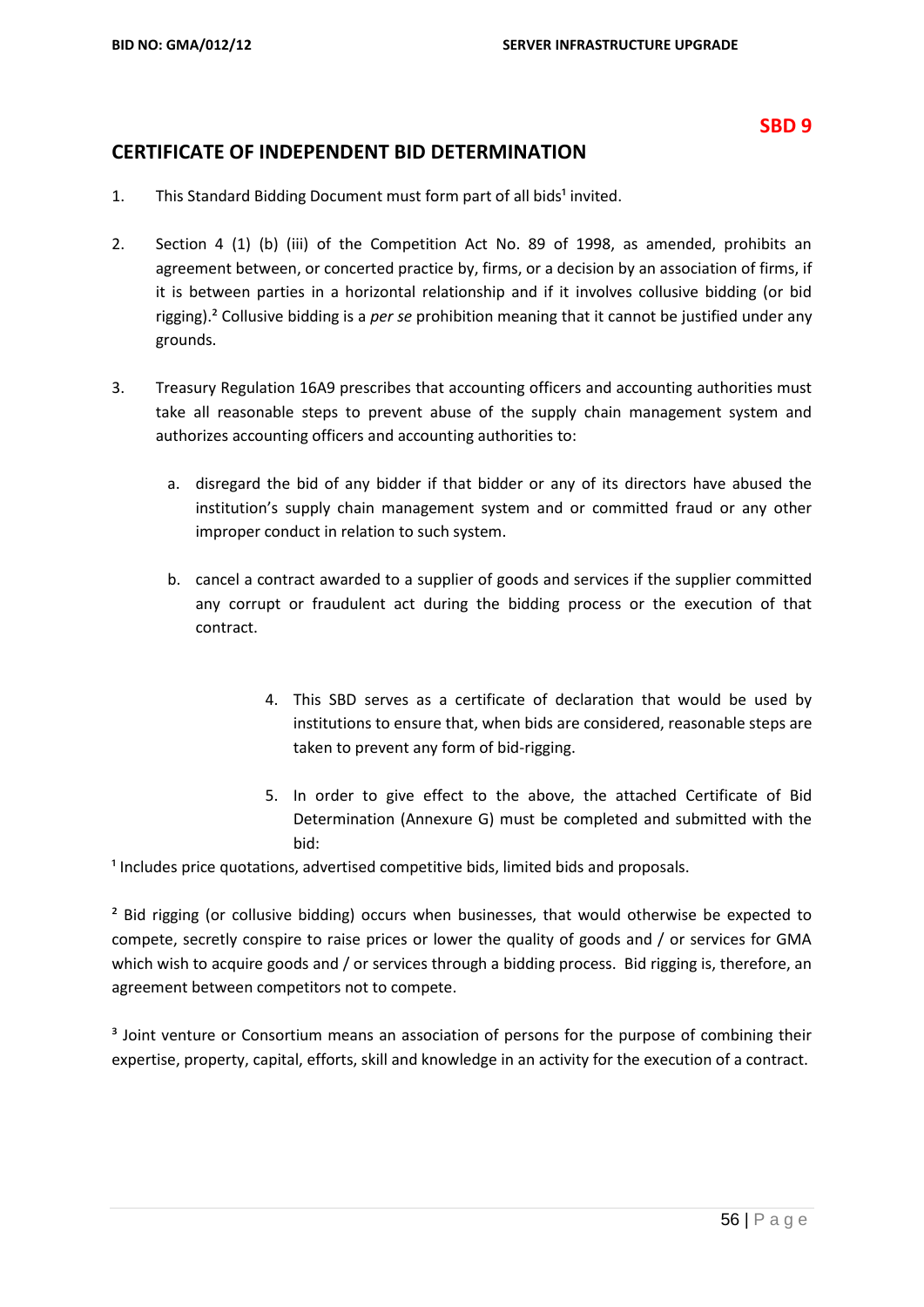I, the undersigned, in submitting the accompanying bid:

# \_\_\_\_\_\_\_\_\_\_\_\_\_\_\_\_\_\_\_\_\_\_\_\_\_\_\_\_\_\_\_\_\_\_\_\_\_\_\_\_\_\_\_\_\_\_\_\_\_\_\_\_\_\_\_\_\_\_\_\_\_\_\_\_\_\_\_ (Bid Number and

\_\_\_\_\_\_\_\_\_\_\_\_\_\_\_\_\_\_\_\_\_\_\_\_\_\_\_\_\_\_\_\_\_\_\_\_\_\_\_\_\_\_\_\_\_\_\_\_\_\_\_\_\_\_\_\_\_\_\_\_\_\_\_\_\_\_\_\_\_(Name of

#### Description)

In response to the invitation for the bid made by:

#### Institution)

do hereby make the following statements that I certify to be true and complete in every respect:

| ۵−<br> | .<br>on | . .<br>hahalt<br>١d١<br>___ |       | $ -$ |
|--------|---------|-----------------------------|-------|------|
|        |         |                             | uidi. |      |

#### (Name of Bidder)

- 1. I have read and I understand the contents of this Certificate;
- 2. I understand that the accompanying bid will be disqualified if this Certificate is found not to be true and complete in every respect;
- 3. I am authorised by the bidder to sign this Certificate, and to submit the accompanying bid, on behalf of the bidder;
- 4. Each person whose signature appears on the accompanying bid has been authorised by the bidder to determine the terms of, and to sign the bid, on behalf of the bidder;
- 5. For the purposes of this Certificate and the accompanying bid, I understand that the word "competitor" shall include any individual or organisation, other than the bidder, whether or not affiliated with the bidder, who:
	- (a) has been requested to submit a bid in response to this bid invitation;
	- (b) could potentially submit a bid in response to this bid invitation, based on their qualifications, abilities or experience; and
	- (c) provides the same goods and services as the bidder and/or is in the same line of business as the bidder.
- 6. The bidder has arrived at the accompanying bid independently from, and without consultation, communication, agreement or arrangement with any competitor. However communication between partners in a joint venture or consortium<sup>3</sup> will not be construed as collusive bidding.
- 7. In particular, without limiting the generality of paragraphs 6 above, there has been no consultation, communication, agreement or arrangement with any competitor regarding:
	- (a) prices;
	- (b) geographical area where product or service will be rendered (market allocation);
- (c) methods, factors or formulas used to calculate prices;
- (d) the intention or decision to submit or not to submit, a bid;
- (e) the submission of a bid which does not meet the specifications and conditions of the bid; or
- (f) bidding with the intention not to win the bid.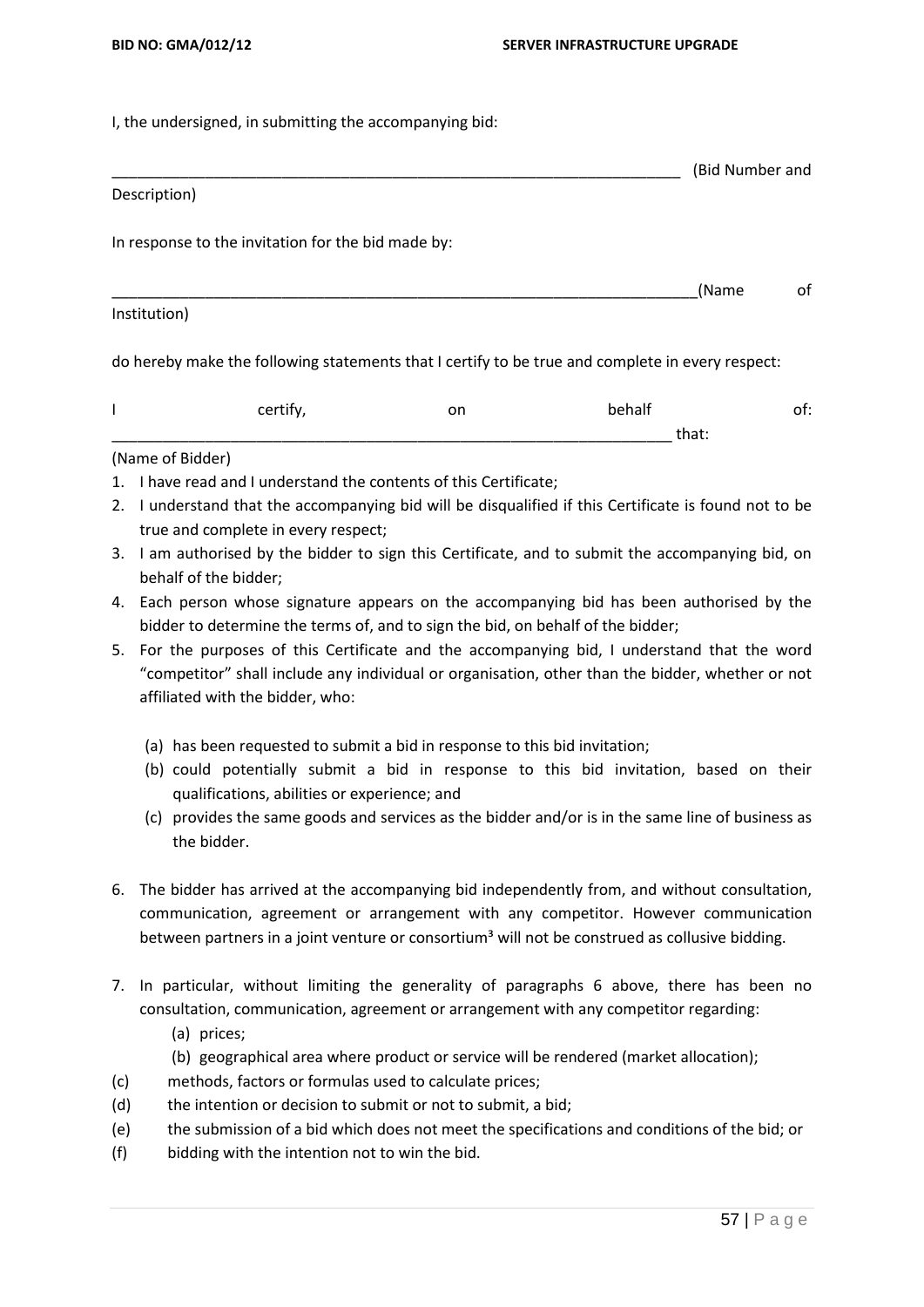- 8. In addition, there have been no consultations, communications, agreements or arrangements with any competitor regarding the quality, quantity, specifications and conditions or delivery particulars of the products or services to which this bid invitation relates.
- 9. The terms of the accompanying bid have not been, and will not be, disclosed by the bidder, directly or indirectly, to any competitor, prior to the date and time of the official bid opening or of the awarding of the contract.
- 10. I am aware that, in addition and without prejudice to any other remedy provided to combat any restrictive practices related to bids and contracts, bids that are suspicious will be reported to the Competition Commission for investigation and possible imposition of administrative penalties in terms of section 59 of the Competition Act No 89 of 1998 and or may be reported to the National Prosecuting Authority (NPA) for criminal investigation and or may be restricted from conducting business with the public sector for a period not exceeding ten (10) years in terms of the Prevention and Combating of Corrupt Activities Act No 12 of 2004 or any other applicable legislation.

| NAME OF BIDDER              |  |
|-----------------------------|--|
| <b>POSITION</b>             |  |
| <b>AUTHORISED SIGNATORY</b> |  |
| <b>DATE</b>                 |  |